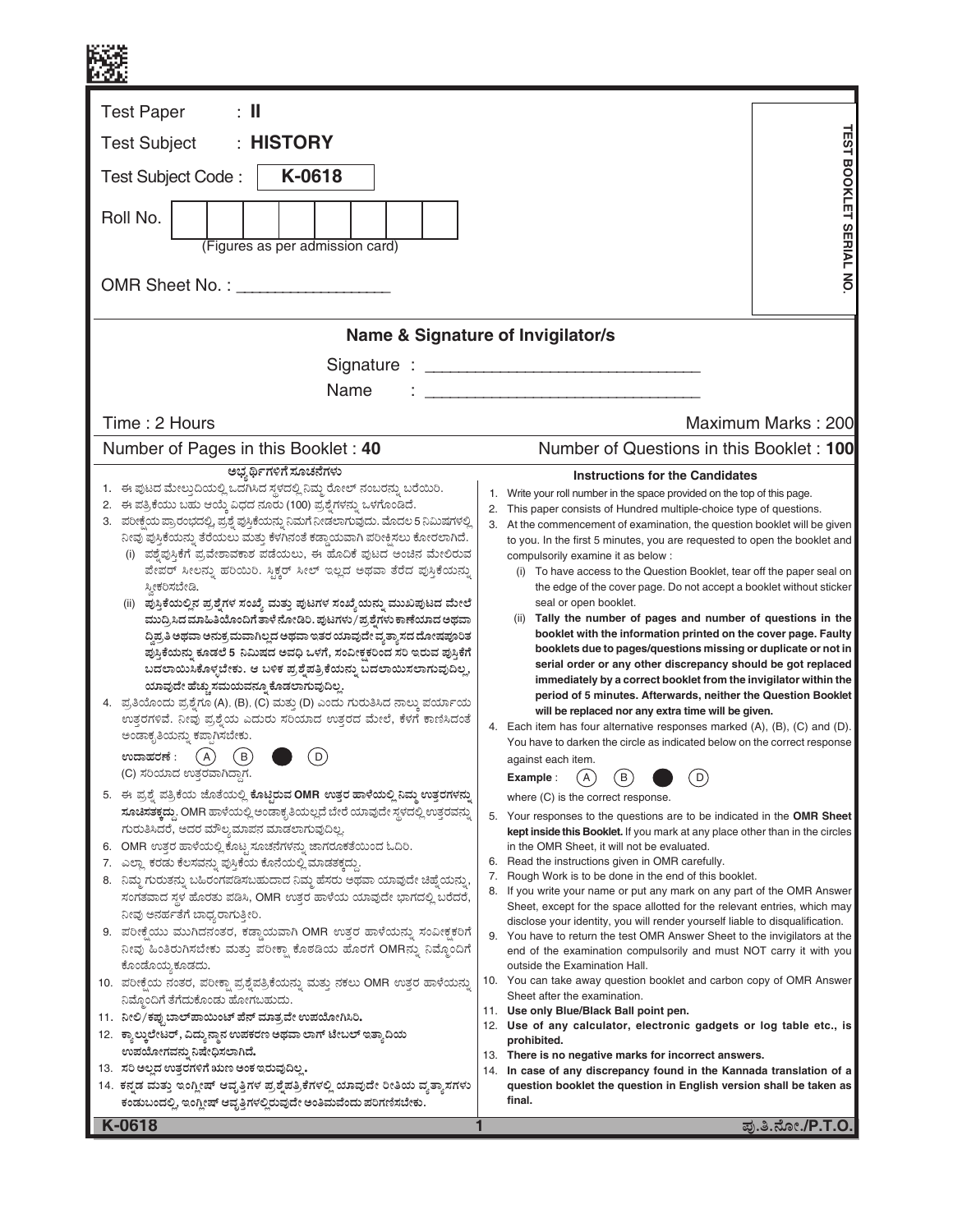

# ಇತಿಹಾಸ ಪೇಪರ್ – II

ಗಮನಿಸಿ: ಈ ಪತ್ರಿಕೆಯು (100) ನೂರು ವಸ್ತುನಿಷ್ಠ ಮಾದರಿಯ ಪ್ರಶ್ನೆಗಳನ್ನೊಳಗೊಂಡಿದ್ದು, ಪ್ರತಿಯೊಂದು ಪ್ರಶ್ನೆಯೂ ಎರಡು (2) ಅಂಕಗಳನ್ನು ಹೊಂದಿದೆ. ಎಲ್ಲಾ ಪ್ರಶ್ನೆಗಳನ್ನೂ ಕಡ್ಡಾಯವಾಗಿ ಉತ್ತರಿಸಬೇಕು.

- 1. ಕಪ್ಪು ಮತ್ತು ಕೆಂಪು ಬಣ್ಣದ ಮಡಿಕೆಯು \_\_\_\_\_\_ ಸಂಸ್ಥತಿಯ ವಿಶೇಷವಾದ ಮಡಿಕೆಯಾಗಿದೆ.
	- (A) ಹೊಸ ಶಿಲಾಯುಗ
	- (B) ಬೃಹತ್ ಶಿಲಾಯುಗ
	- (C) ತಾಮ್ರ ಶಿಲಾಯುಗ
	- (D) ಮಧ್ಯ ಶಿಲಾಯುಗ
- 2. ಸಪ್ತಮಾತೃಕ ಪಂಥದ ಪ್ರಾಚೀನತೆಯನ್ನು ಸಂಸ್ಥತಿಯಲ್ಲಿ ಗುರುತಿಸಲಾಗಿದೆ.
	- (A) ನವ ಶಿಲಾಯುಗ
	- (B) ಬೃಹತ್ ಶಿಲಾಯುಗ
	- (C) ಹರಪ್ಪ
	- (D) ವೈದಿಕ
- 3. ಸಿಂಧೀ ಕೊಳ್ಳದ ಜನರು ಕೃಷಿಗಾಗಿ \_\_\_ ನೀರಾವರಿಯ ಮೇಲೆ ಅವಲಂಬಿತರಾಗಿದ್ದರು.
	- (A) ಕೆರೆ
	- (B) ನಾಲೆ (ಕಾಲುವೆ)
	- (C) ಪ್ರವಾಹ
	- (D) ಬಾವಿ
- 4. ಋಗ್ವೇದ ಶ್ಲೋಕಗಳನ್ನು ಹದಿನಾಲ್ಕನೇ ಶತಮಾನದ ಎರಡನೆ ಭಾಗದಲ್ಲಿ ಕ್ರಮುಬದ್ಧವಾಗಿ ಬರೆದು, ವ್ಯಾಖ್ಯಾನಿಸಿ ಮತ್ತು ಸಂಪಾದಿಸಿದ್ದು
	- (A) ವಾಯುವ್ಯ ಭಾರತ
	- (B) ಈಶಾನ್ಯ ಭಾರತ
	- (C) ಮಧ್ಯ ಭಾರತ
	- (D) ದಕ್ಷಿಣ ಭಾರತ

# 5. ಆಶೋಕ ದೊರೆಯು ತನ್ನ ಶಾಸನಗಳನ್ನು \_\_\_\_\_ ಲಿಪಿಯಲ್ಲಿ ಕೊರೆಸಿದ್ದಾನೆ.

- (A) ಬ್ರಾಹ್ನಿ, ಖರೋಷ್ಣಿ, ಅರಾಮಿಕ, ಗ್ರೀಕ್
- (B) ಖರೋಷ್ಣಿ, ಬ್ರಾಹ್ಮಿ, ಅರಾಮಿಕ, ನಾಗರಿ
- (C) ನಾಗರಿ, ಆರಾಮಿಕ, ಬ್ರಾಹ್ತಿ, ಗ್ರೀಕ್
- (D) ಗ್ರೀಕ್, ಡೆಮೋಟಿಕ್, ಖರೋಷ್ಣಿ, ಅರಾಮಿಕ
- 6. ಬ್ರಹ್ನಗಿರಿ ಶಾಸನವನ್ನು ಕೊರೆದ ಬರಹಗಾರ
	- (A) ಕಪ್ಪೆ ಅರಭಟ್ಟ
	- (B) ನಟಕ
	- (C) ಚಪಡ
	- (D) ಅಶೋಕ
- 7. ಆರಂಭಿಕ ಮುದ್ರಾಂಕಿತ ನಾಣ್ಯಗಳನ್ನು ತಯಾರಿಸಲು ಬಳಸಿದ ಲೋಹಗಳೆಂದರೆ
	- (A) ಚಿನ್ನ ಮತ್ತು ಬೆಳ್ಳಿ
	- (B) ಬೆಳ್ಳಿ ಮತ್ತು ತಾಮ್ರ
	- (C) ತಾಮ್ರ ಮತ್ತು ಚಿನ್ನ
	- (D) ತಾಮ್ರ ಮತ್ತು ಟಿನ್
- 8. 'ಆಫ್ಫಾನ್' ಎಂಬ ಪದದ ಅರ್ಥ
	- (A) ಹೋರಾಡು
	- (B) ಕೂಗು
	- (C) ಉಗ್ರತನ
	- (D) ವೀರಾವೇಶ

 $\overline{2}$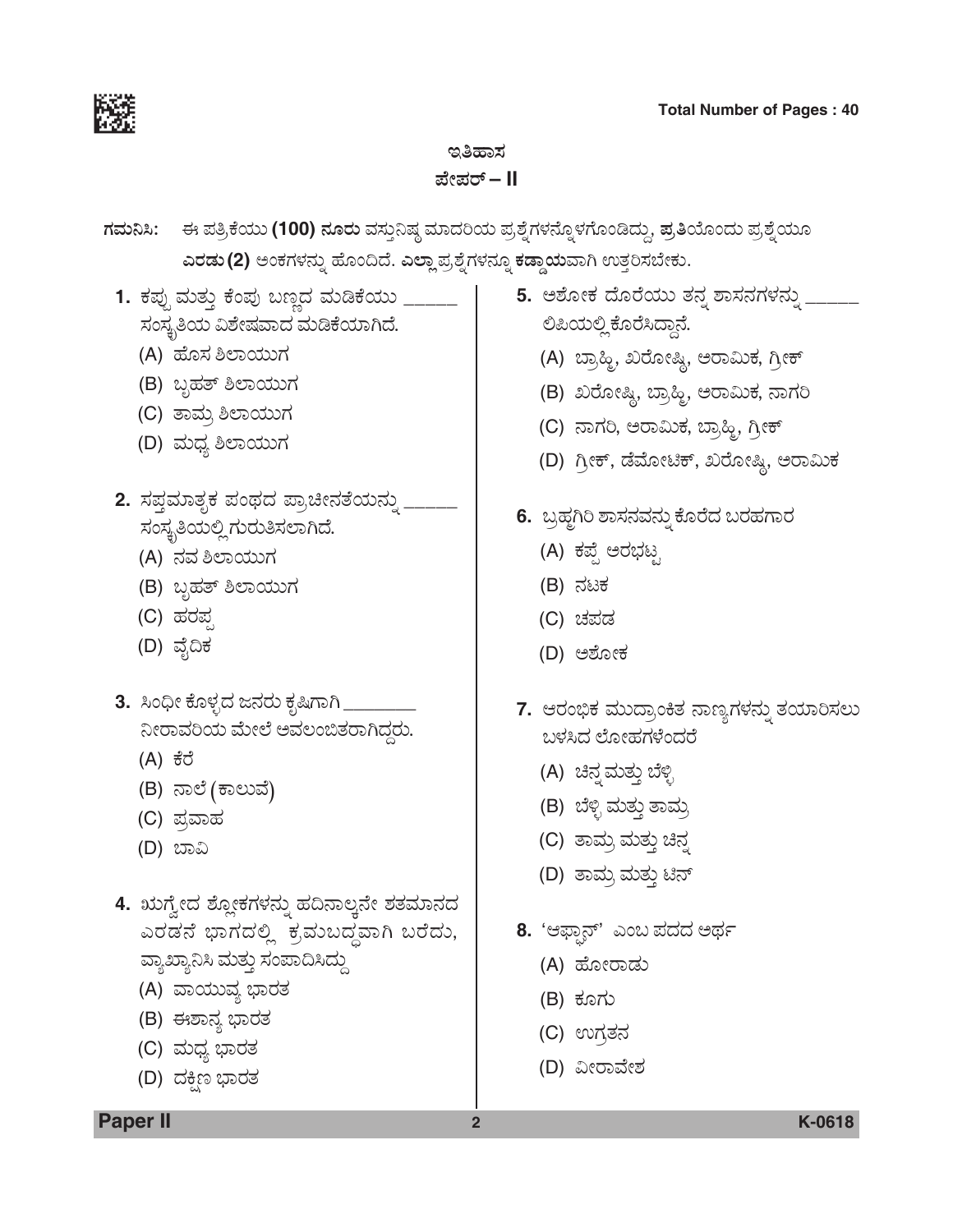

# **History Paper – II**

**Note :** This paper contains **one hundred (100)** objective type questions. **Each**  question carries **two (2)** marks. **All** questions are **compulsory**.

- **1.** Black and Red ware is the unique pottery of \_\_\_\_\_ culture.
	- (A) Neolithic
	- (B) Megalithic
	- (C) Chalcolithic
	- (D) Mesolithic
- **2.** The antiquity of Saptamatrika cult has been traced to
	- (A) Neolithic culture
	- (B) Megalithic culture
	- (C) Harappan culture
	- (D) Vedic culture
- **3.** Indus people depended on \_\_\_\_\_\_\_ irrigation for agriculture.
	- (A) tank
	- (B) canal
	- (C) flood
	- (D) well
- **4.** The Rigvedic hymns were properly edited, written down and commented during the second half of the  $14<sup>th</sup>$ century in
	- (A) North-Western India
	- (B) North-East India
	- (C) Central India
	- (D) South India
- **5.** King Ashoka engraved his inscriptions in \_\_\_\_\_\_\_\_ scripts.
	- (A) Brahmi, Kharoshti, Aramaic and Greek
	- (B) Kharoshti, Brahmi, Aramaic and Nagari
	- (C) Nagari, Aramaic, Brahmi and Greek
	- (D) Greek, Demotic, Kharoshti and Aramaic
- **6.** The Scribe who engraved Brahmagiri edict was
	- (A) Kappe Arabhatta
	- (B) Nataka
	- (C) Chapada
	- (D) Ashoka
- **7.** The metals that were used to make the earliest punch-marked coins were
	- (A) Gold and Silver
	- (B) Silver and Copper
	- (C) Copper and Gold
	- (D) Copper and tin
- **8.** The word 'Afghan' means
	- (A) to fight
	- (B) to cry
	- (C) ferocious
	- (D) heroic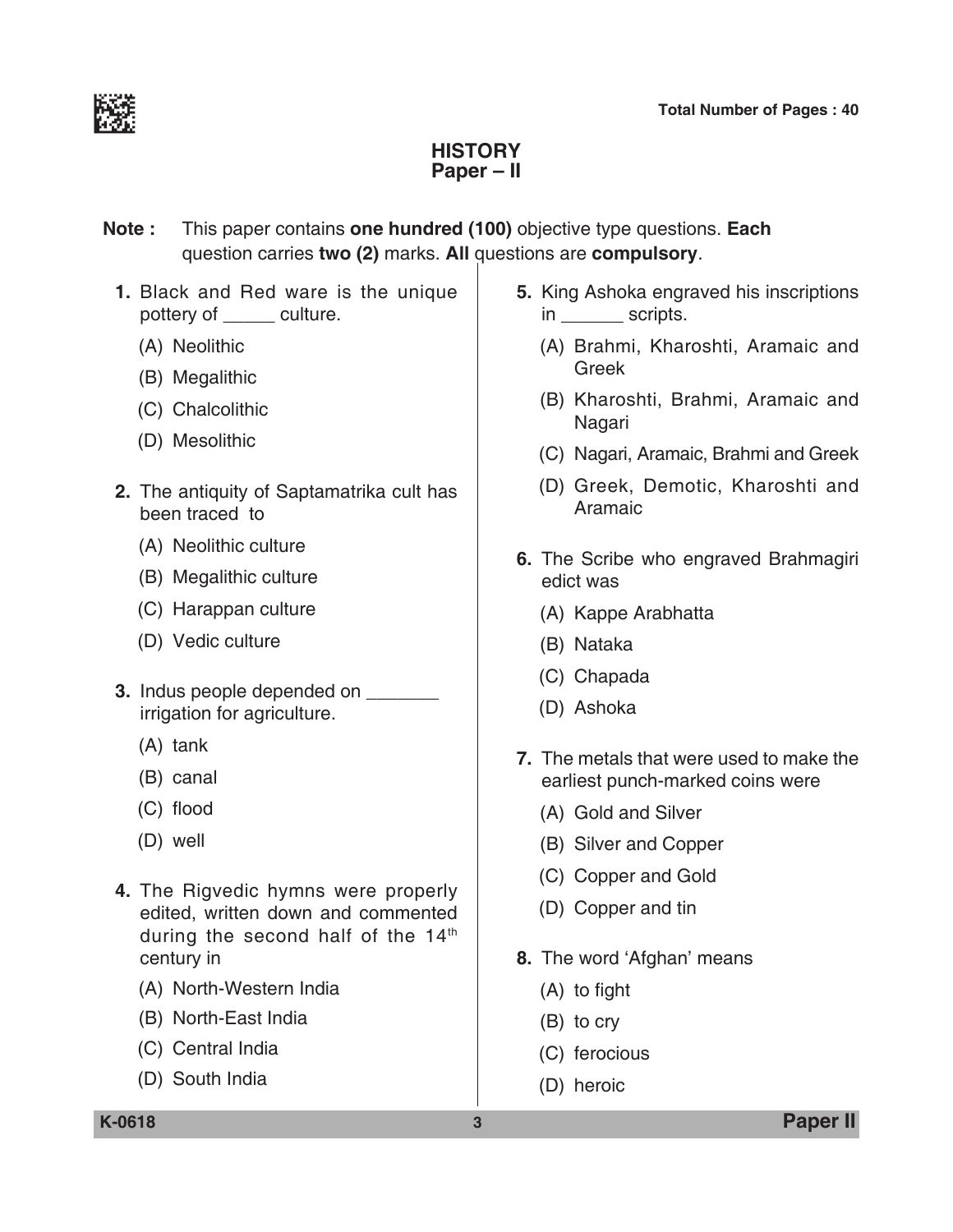

- **9.** ಕೆಳಗಿನ ಯಾವ ರಾಜರು ಇಲ್ಲರಿ ಬುಡಕಟ್ಟಿಗೆ ಸೇರಿದವರಲ್ಲ?
	- (A) ನಾಸಿರುದ್ದೀನ್ ಮಹಮ್ಮದ್
	- (B) ಗಿಯಾಸುದ್ದೀನ್ ಬಲ್ಗನ್
	- (C) ಕುತುಬುದ್ದೀನ್ ಐಬಕ್
	- (D) ಇಲ್ಲಮಶ್
- 10. ಈ ಕೆಳಗಿನ ಯಾರು ಚಂಗೇಶ್ ಖಾನ್**ನ ಮೊಮ್ಮಗ** ?
	- (A) ಹಲಕು ಖಾನ್ (B) ಜಫರ್ ಖಾನ್
	- (C) ಉಲುಗ್ ಖಾನ್ (D) ಕದರ್ ಖಾನ್
- 11. ಮನ್**ಸಬ್ ಎಂಬ ಪದವು ತಾಂತ್ರಿಕವಾಗಿ** \_\_ ಸೂಚಿಸುತ್ತದೆ.
	- (A) ಒಂದು ದರ್ಜೆ
	- (B) ಮಿಲಿಟರಿ ಆಫೀಸ್
	- (C) ನಾಗರಿಕ ಹುದ್ದೆ
	- (D) ಒಬ್ಬ ಅಧಿಕಾರಿಯ ಸ್ಥಾನಮಾನ
- 12. ಈ ಕೆಳಗಿನ ಯಾರು ಶಹಜಾನ್**ನ ಆಸ್ಥಾನದ ಪ್ರಸಿದ್ಧ** ಸಂಗೀತಗಾರರಾಗಿದ್ದರು $\eta$ 
	- (A) ಸುಂದರ್ ದಾಸ್
	- (B) ಚಿಂತಾಮಣಿ
	- (C) ಜಗನಾಥ
	- (D) ಕವೀಂದ್ರ ಆಚಾರ್ಯ
- **13.** ಕೆಳಗಿನವುಗಳಲ್ಲಿ ಯಾರು ಸರ್ಕಾರ್**ದ ಕಂದಾಯ** ಅಧಿಕಾರಿಗಳಾಗಿದ್ದರು ?
	- (A) ಅಮಿಲ್
	- (B) ಅಮತ್*ಗು*ಜರ್
	- (C) ಬಿಟಿಕ್ಕ<u>ಿ</u>
	- (D) ಶೀಖ್*ದಾರ್*

- 14. ಭಾರತದಲ್ಲಿ ಸಂಸತ್ ವ್ಯವಸ್ಥೆಯ ಆರಂಭವನ್ನು ಕೆಳಗಿನ ಯಾವ ಕಾಯ್ದೆಯು ತಿಳಿಸುತ್ತದೆ ?
	- (A) 1858 ರ ಭಾರತ ಸರ್ಕಾರ ಕಾಯಿದೆ
	- (B) 1853 ರ ಚಾರ್ಟರ್ ಕಾಯಿದೆ
	- (C) 1861ರ ಭಾರತ ಕೌನಿಲ್ ಕಾಯಿದೆ
	- (D) 1833 ರ ಚಾರ್ಟರ್ ಕಾಯಿದೆ
- 15. 1853 ರಲ್ಲಿ ಬೊಂಬಾಯಿಯಲ್ಲಿ ಪ್ರಥಮ ಬಟ್ಟೆ ಕಾರ್ಖಾನೆಯನ್ನು ಆರಂಭಿಸಿದವರು
	- (A) ಕೌಸಾಜಿ ನಾನಾಬಾಯಿ
	- (B) ಜೆ. ಆರ್. ಡಿ. ಟಾಟಾ
	- (C) ದಾದಾಬಾಯಿ ನವರೋಜಿ
	- (D) ಎಸ್. ಎಸ್. ಬೆಂಗ್ಲೀ
- 16. ಯಾವ ಕಾಯ್ದೆಯು ಪ್ರಾಂತ್ಯಗಳಲ್ಲಿ ದ್ವಿವುಖ ಸರಕಾರವನ್ನು ಪರಿಚಯಿಸಿತು ?
	- (A) 1919 ರ ಭಾರತ ಸರಕಾರದ ಕಾಯಿದೆ
	- (B) 1892 ರ ಭಾರತ ಕೌನ್ಸಿಲ್ ಕಾಯಿದೆ
	- (C) 1909 ರ ಮಿಂಟೋ–ಮಾರ್ರ್ಲೆ ಸುಧಾರಣೆಗಳು
	- (D) 1858 ರ ಭಾರತ ಸರಕಾರದ ಕಾಯಿದೆ
- 17. 1936 ರಲ್ಲಿ ಅಖಿಲ ಭಾರತ ಕಿಸಾನ್-ಸಭಾದ ಅಧ್ಯಕ್ಷರಾಗಿದ್ದವರು
	- (A) ಎನ್.ಜಿ. ರಂಗ
	- (B) ಸ್ವಾಮಿ ಸಹಜಾನಂದ ಸರಸ್ವತಿ
	- (C) ವಿದ್ಯಾನಂದ
	- (D) ಬಾಬಾ ರಾಮಚಂದ್ರ
- 18. ಲೋಕಹಿತವಾದಿ ಎಂದು ಯಾರು ಪ್ರಸಿದ್ಧರಾಗಿದ್ದರು ?
	- (A) ಎಂ. ಎನ್.ರಾಯ್
	- (B) ಗೋಪಾಲಕೃಷ್ಣ ಗೋಖಲೆ
	- (C) ಜ್ಯೋತಿಬಾ ಫುಲೆ
	- (D) ಗೋಪಾಲ್ ಹರಿದೇಶ್*ಮುಖ್*

**Paper II 4 K-0618**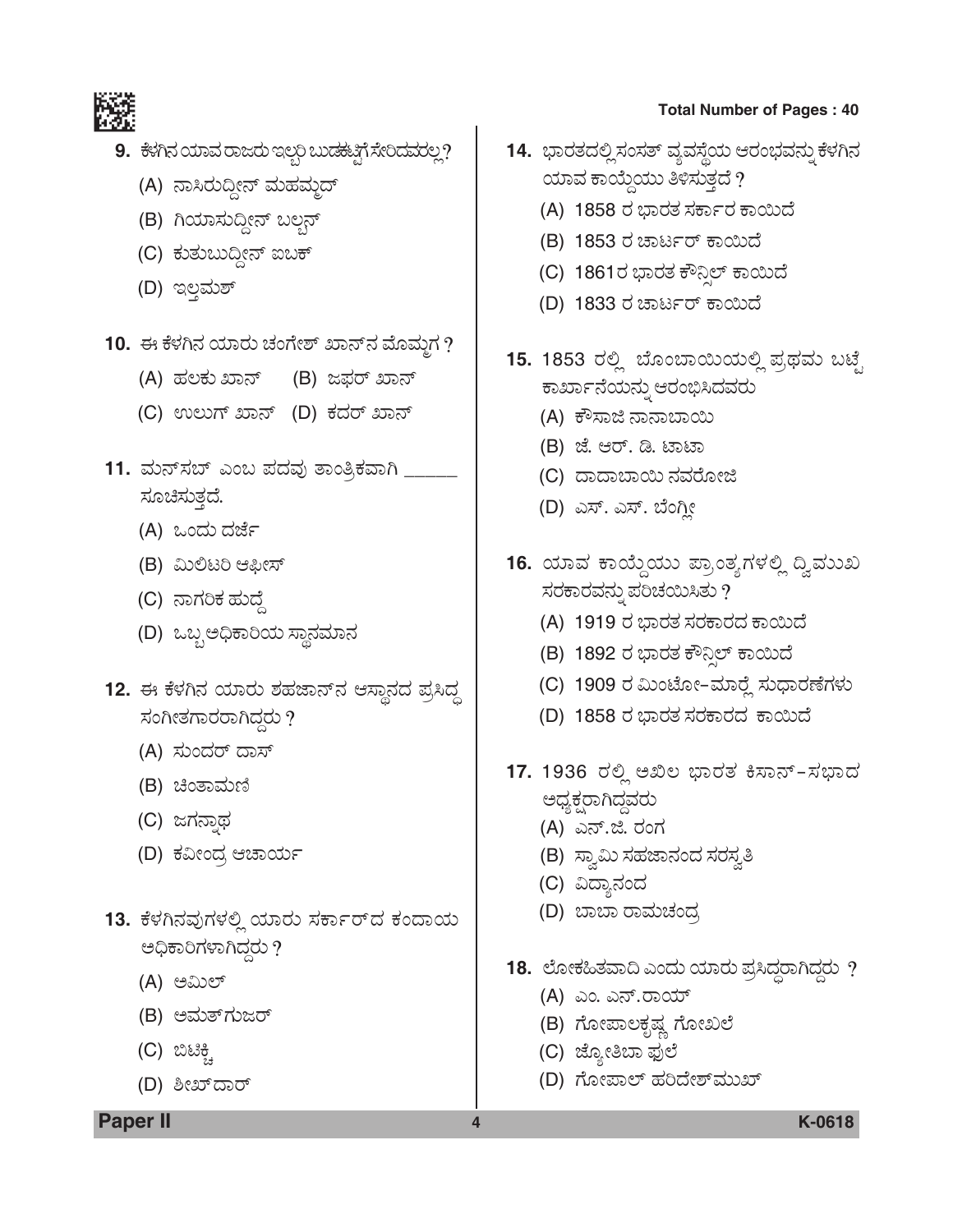

- **9.** Which of the following ruler did not belong to the Ilbari tribe ?
	- (A) Nasiruddin Mahmud
	- (B) Ghiyasuddin Balban
	- (C) Qutbuddin Aibak
	- (D) Iltutmish
- **10.** Which of the following was the grandson of Chengez Khan ?
	- (A) Halaku Khan
	- (B) Zafar Khan
	- (C) Ulugh Khan
	- (D) Kadar Khan
- **11.** The word 'Mansab' in technical sense indicates
	- (A) A rank
	- (B) Military office
	- (C) A civil post
	- (D) Status of an officer
- **12. 12.** was the celebrated musician of Shah Jahan's court.
	- (A) Sundar Das
	- (B) Chintamani
	- (C) Jagannatha
	- (D) Kavindra Acharya
- **13.** Who among the following was the revenue officer of a Sarkar ?
	- (A) Amil
	- (B) Amat Guzar
	- (C) Bitikchi
	- (D) Shiqdar
- **14.** Which of the following Act marks the beginning of Parliamentary System in India ?
	- (A) Govt. of India Act of1858
	- (B) Charter Act of 1853
	- (C) Indian Council Act of 1861
	- (D) Charter Act of 1833
- **15.** The first textile mill was started at Bombay in 1853 by
	- (A) Cowsajee Nanabai
	- (B) J. R. D. Tata
	- (C) Dadabai Nauroji
	- (D) S. S. Benglee
- **16.** By which Act dyarchy was introduced in the provinces ?
	- (A) Govt. of India Act of 1919
	- (B) Indian Council Act of 1892
	- (C) Minto-Morley Reforms of 1909
	- (D) Govt. of India Act of 1858
- **17.** The President of All India Kisan Sabha in 1936 was
	- (A) N. G. Ranga
	- (B) Swami Sahajananda Saraswathi
	- (C) Vidyananda
	- (D) Baba Ramachandra
- **18.** Who was popularly known as Lokahitawadi ?
	- (A) M.N. Roy
	- (B) Gopala Krishna Gokhale
	- (C) Jyotiba Phule
	- (D) Gopal Harideshmukh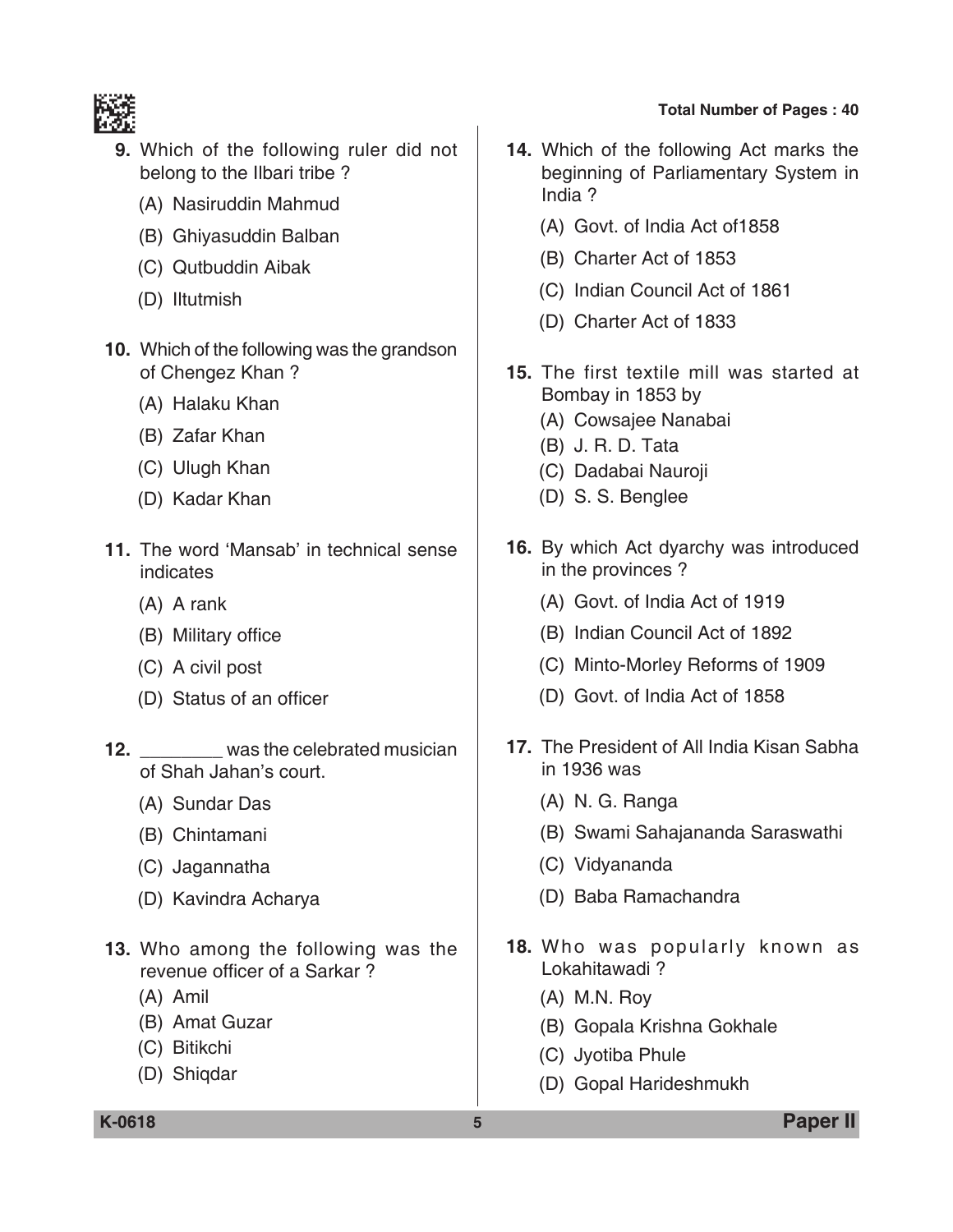

19. ಈ ಕೆಳಗಿನ ಸದಸ್ಯರ ನಡುವೆ ಪೂನಾ ಒಪ್ಪಂದವನ್ನು ಒಪ್ಪಿಕೊಳ್ಳಲಾಗಿತ್ತು

- (A) ಮಹಾತಗಾಂಧಿ ಮತ್ತು ಡಾ.ಬಿ.ಆರ್. ಅಂಬೇಡ್ರರ್
- (B) ಮಂದಗಾಮಿಗಳು ಮತ್ತು ತೀವ್ರಗಾಮಿಗಳು
- (C) ಹಿಂದೂ ಮತ್ತು ಮುಸ್ಲಿಂ ಸಂಘಟನೆಗಳು
- (D) ಭಾರತ ರಾಷ್ಟ್ರೀಯ ಕಾಂಗ್ರೆಸ್ ಮತ್ತು ಬ್ರಿಟಿಷ್ ಸರಕಾರ
- 20. 1934 ರಲ್ಲಿ ಕಾಂಗ್ರೆಸ್ ಸಮಾಜವಾದ ಪಕ್ಷವನ್ನು ಸ್ಥಾಪಿಸಿದವರು
	- (A) ಆಚಾರ್ಯ ನರೇಂದ್ರ ದೇವ್
	- (B) ಸುಭಾಷ್ ಚಂದ್ರ ಬೋಸ್
	- (C) ಜವಾಹರ್*ಲಾಲ್* ನೆಹರೂ
	- (D) ಎಂ. ಎನ್. ರಾಯ್
- 21. ಕೆಳಗಿನ ಯಾವ ನವಶಿಲಾಯುಗದ ನೆಲೆಗಳು ಶ್ರೀನಗರದ ಸಮೀಪದಲ್ಲಿವೆ ? (i) ಹರಿಪರಿಗೋಮ್ (ii) ಕುಂಜುನ್ (iii) ಕೋಲಿಹ (iv) ಪಂಪೂರ್ ನಿಮ್ಮ ಉತ್ತರವನ್ನು ಈ ಕೆಳಗಿನ ಹೊಂದಾಣಿಕೆಯಿಂದ ಆಯ್ತೆಮಾಡಿ : (A) (i) ಮತ್ತು (iv) (B) (ii) ಮತ್ತು (iv) (C) (i) ಮತ್ತು (ii) (D) (iii) ಮತ್ತು (iv) 22. ಕೆಳಗಿನ ಯಾವ ನವಶಿಲಾಯುಗ ನೆಲೆಗಳು ಮೇಘಾಲಯದಲ್ಲಿವೆ ? (i) ಸೇಲ್ ಬಾಲ್ ಗಿರಿ (ii) ನಾಪ್**ಚಿಕ್** (iii) ಪಿಂತೋರ್ಲಾಂಗ್ ತೇನ್ (iv) ಗುರ್**ಹೋಮ** ನಿಮ್ಮ ಉತ್ತರವನ್ನು ಈ ಕೆಳಗಿನ ಹೊಂದಾಣಿಕೆಯಿಂದ ಆರಿಸಿ: (A) (i) ಮತ್ತು (ii) (B) (i) ಮತ್ತು (iii) (C) (ii) ಮತ್ತು (iv) (D) (ii) ಮತ್ತು (iii) 6
- 23. ಕೆಳಗಿನ ಮಾಳ್ವ ಮತ್ತು ಜೋರ್ರೈ ಸಂಸ್ಥತಿಯ ಯಾವ ನೆಲೆಯು ಮಹಾರಾಷ್ಟ್ರದಲ್ಲಿದೆ ?
	- (i) ದೈಮಾಬಾದ್
	- (ii) ಇನಾಂಗಾವ್
	- (iii) ಸೆಲ್ಬಾಲ್ಗ್
	- (iv) ಪಿಂತೋರ್ ಲಾಂಗ್ ತೇನ್

ನಿಮ್ಮ ಉತ್ತರವನ್ನು ಈ ಕೆಳಗಿನ ಜೋಡಣೆಯಿಂದ ಆರಿಸಿ:

- (A) (i) ಮತ್ತು (ii) (B) (ii) ಮತ್ತು (iii)
- (C) (iii) ಮತ್ತು (iv) (D) (ii) ಮತ್ತು (iv)
- 24. ಕೆಳಗಿನವುಗಳಲ್ಲಿ ಯಾವವು ಪ್ರಾಚೀನ ಭಾರತದ ಆಯುರ್ವೇದದ ಪಠ್ಯಗಳಾಗಿದ್ದವು ?
	- (i) ಅಷ್ರಾಂಗಹೃದಯ
	- (ii) ಬ್ರಹ್ಮ ಸ್ಪುಟ ಸಿದ್ಧಾಂತ
	- (iii) ಕಂದಕಧ್ತಾಕ
	- (iv) ಅಷ್ರಾಂಗಸಂಗ್ರಹ
	- ನಿಮ್ಮ ಉತ್ತರವನ್ನು ಈ ಕೆಳಗಿನ ಜೋಡಣೆಯಿಂದ ಆರಿಸಿ:
	- (A) (i) ಮತ್ತು (iv) (B) (ii) ಮತ್ತು (iii)
	- (C) (iii) ಮತ್ತು (iv) (D) (i) ಮತ್ತು (ii)
- 25. ಈ ಕೆಳಗಿನ ಯಾವ ಶಾಸನವು ಪ್ರಾಚೀನ ಭಾರತದಲ್ಲಿ ಕ್ತಾಮ ಪರಿಹಾರವನ್ನು ತಿಳಿಸುತ್ತದೆ ?
	- (i) ಮಹಸಾನ
	- (ii) ಸೋಗೌರ
	- (iii) ಜುನಾಗಡ್
	- (iv) ನಾನಾಘಟ್

ನಿಮ್ಮ ಉತ್ತರವನ್ನು ಕೆಳಗಿನ ಜೋಡಣೆಯಿಂದ ಆರಿಸಿ :

- (A) (i) ಮತ್ತು (iii) (B) (i) ಮತ್ತು (iv)
- (C) (i) ಮತ್ತು (ii) (D) (ii) ಮತ್ತು (iv)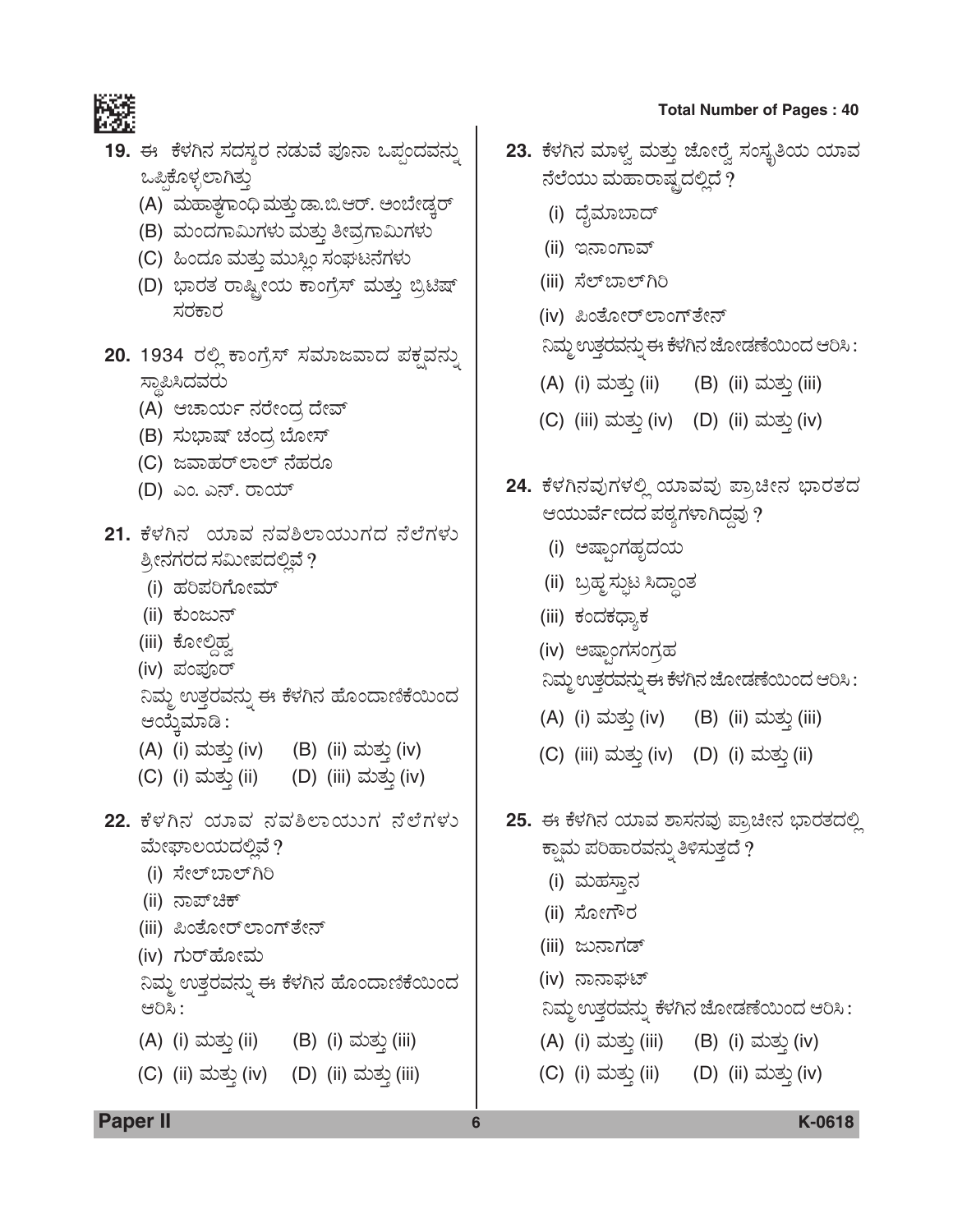

- **19.** Poona pact was agreed between the members
	- (A) Mahatma Gandhi and Dr. B. R. Ambedkar
	- (B) Moderates and Extremists
	- (C) Hindu and Muslim Organizations
	- (D) Indian National Congress and The British Govt.
- **20.** The Congress Socialist Party was set up in 1934 by
	- (A) Acharya Narendra Dev
	- (B) Subhash Chandra Bose
	- (C) Jawaharlal Nehru
	- (D) M.N. Roy
- **21.** Which of the following Neolithic sites are near Srinagar ?
	- (i) Hariparigom
	- (ii) Kunjhun
	- (iii) Koldihwa
	- (iv) Pampur

 Choose the correct answer from the following codes :

- $(A)$  (i) and (iv)  $(B)$  (ii) and (iv)
- $(C)$  (i) and (ii)  $(D)$  (iii) and (iv)
- **22.** Which of the following Neolithic sites are in Meghalaya ?
	- (i) Selbalgiri
	- (ii) Napchik
	- (iii) Pynthorlangthen
	- (iv) Gurhoma

 Choose the correct answer from the following codes :

- $(A)$  (i) and (ii)  $(B)$  (i) and (iii)
- $(C)$  (ii) and (iv)  $(D)$  (ii) and (iii)
- **23.** Which of the following Malwa and Jorwe culture site are in Maharashtra ?
	- (i) Daimabad
	- (ii) Inamgaon
	- (iii) Selbalgiri
	- (iv) Pynthorlangthen

 Choose the correct answer from the following codes :

- $(A)$  (i) and (ii)  $(B)$  (ii) and (iii)
- $(C)$  (iii) and (iv)  $(D)$  (ii) and (iv)
- **24.** Which of the following are the texts of Ayurveda in Ancient India ?
	- (i) Ashtangahridaya
	- (ii) Brahmasputa siddhanta
	- (iii) Khandakadyaka
	- (iv) Ashtangasangraha

 Choose the correct answer from the following codes :

- $(A)$  (i) and (iv)
- (B) (ii) and (iii)
- $(C)$  (iii) and (iv)
- (D) (i) and (ii)
- **25.** Which of the following inscriptions mention the famine relief in ancient India ?
	- (i) Mahasthan
	- (ii) Sohgaura
	- (iii) Junagadh
	- (iv) Nanaghat

 Choose the correct answer from the following codes :

- $(A)$  (i) and (iii)  $(B)$  (i) and (iv)
- $(C)$  (i) and (ii)  $(D)$  (ii) and (iv)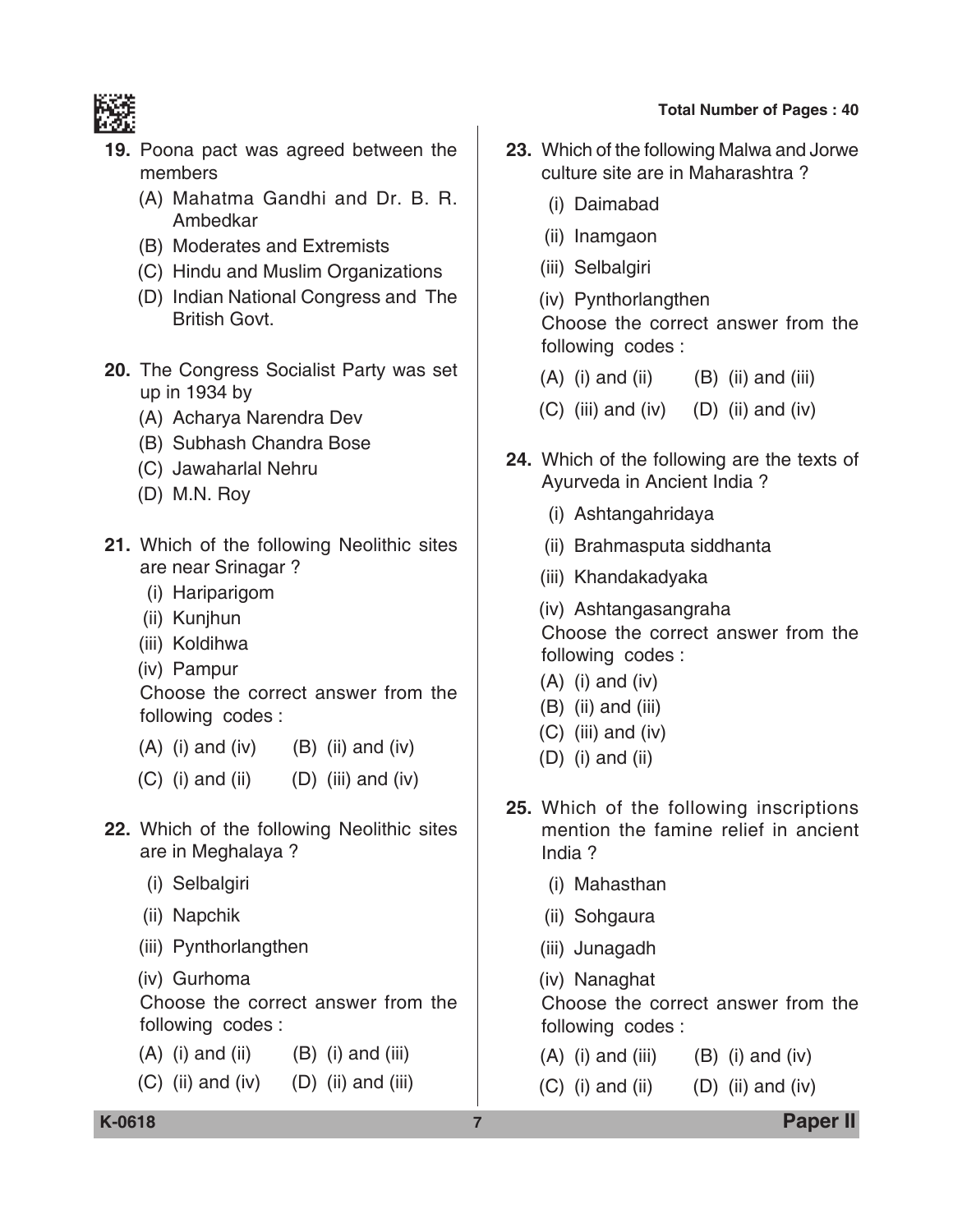

| 83 E | 26. ಕೆಳಗಿನ ಯಾವ ಕೃತಿಗಳು ಉಪಿಂದರ್ ಸಿಂಗ್ ರಿಂದ                                          |   |                                          | 29. ಶಹಜಹಾನ್ ಆಸ್ಥಾನದ ಇಬ್ಬರು ಪ್ರಮುಖ  |
|------|------------------------------------------------------------------------------------|---|------------------------------------------|------------------------------------|
|      | ರಚಿಸಲ್ಪಟ್ಟಿವೆ ?                                                                    |   | ಚಿತ್ರಕಲಾವಿದರು                            |                                    |
|      | (i) ಹಿಸ್ತರಿ ಆಫ್ ದಿ ಶಾಕ್ತ ರಿಲಿಜಿಯನ್                                                 |   | (i) ಮಹಮ್ <del>ಜ</del> ದ್ ಖಾದ್ರಿ          |                                    |
|      | (ii) ದಿ ಡಿಸ್ತವರಿ ಆಫ್ ಏನ್ಷಿಯಂಟ್ ಇಂಡಿಯಾ                                              |   | (ii) ಮೀರ್ ಸಯ್ಯದ್ ಅಲಿ                     |                                    |
|      | (iii) ದಿ ಸೋಷಿಯಲ್ ಡೈಮೆನ್ಷನ್ ಆಫ್ ಅರ್ಥಿ                                               |   | (iii) ಶೇಖ್ ಫರೀದ್                         |                                    |
|      | ಬುದ್ಧಿಸಂ                                                                           |   | (iv) ಚಿಂತಾಮಣಿ                            |                                    |
|      | (iv) ಎ ಹಿಸ್ಟರಿ ಆಫ್ ಏನ್ನಿಯಂಟ್ ಆಂಡ್ ಅರ್<br>ಮೆಡಿವಲ್ ಇಂಡಿಯಾ                            |   | ಆರಿಸಿ.                                   | ಸರಿಯಾದ ಉತ್ತರವನ್ನು ಕೆಳಗಿನ ಜೋಡಣೆಯಿಂದ |
|      | ನಿಮ್ಮ ಉತ್ತರವನ್ನು ಕೆಳಗಿನ ಜೋಡಣೆಯಿಂದ ಆರಿಸಿ :                                          |   | (A) (i) ಮತ್ತು (ii) (B) (i) ಮತ್ತು (iv)    |                                    |
|      | (A) (i) ಮತ್ತು (ii) (B) (ii) ಮತ್ತು (iii)                                            |   | (C) (ii) ಮತ್ತು (iii) (D) (ii) ಮತ್ತು (iv) |                                    |
|      | (C) (ii) ಮತ್ತು (iv) (D) (iii) ಮತ್ತು (iv)                                           |   |                                          | 30. ಈ ಕೆಳಗಿನ ಯಾವ ಇಬ್ಬರು ಔರಂಗಜೇಬನ   |
|      | 27. ಈ ಕೆಳಗಿನ ಇಬ್ಬರು ಪ್ರಮುಖ ಸೂಫಿ ಸಂತರು                                              |   | ಮಡದಿಯರು ?                                |                                    |
|      | ಎರಡನೆಯ ಇಬ್ರಾಹಿಂ ಆದಿಲ್ ಷಾ ಕಾಲದಲ್ಲಿ                                                  |   | (i) ದಿಲ್ರಾಸ್ ಬೇಗಂ                        |                                    |
|      | ಇದ್ದರು                                                                             |   | (ii) ಮನ್ ಬಾಯಿ                            |                                    |
|      | (i) ಹಜ್ಜ್ <b>ರತ್ ಹಶೀಮ್ ಫೀರ್</b>                                                    |   | (iii) ಹಮೀದ್ ಬಾನು ಬೇಗಂ                    |                                    |
|      | (ii) ಶೇಖ್ ಹಮೀದ್ ಖಾದ್ರಿ                                                             |   | (iv) ನವಾಬ್ ಬಾಯಿ                          |                                    |
|      | (iii) ಶೇಖ್ ಸಂಶುದ್ದೀನ್ ಜನಾದಿಲ್                                                      |   |                                          | ಸರಿಯಾದ ಉತ್ತರವನ್ನು ಕೆಳಗಿನ ಜೋಡಣೆಯಿಂದ |
|      | (iv) ಸೈಯದ್ ಚಾಂದ್ ಹುಸೇನಿ                                                            |   | ಆರಿಸಿ.                                   |                                    |
|      | ನಿಮ್ಮ ಉತ್ತರವನ್ನು ಕೆಳಗಿನ ಜೋಡಣೆಯಿಂದ ಆರಿಸಿ :                                          |   | (A) (i) ಮತ್ತು (iv) (B) (i) ಮತ್ತು (ii)    |                                    |
|      | (A) (i) ಮತ್ತು (ii) (B) (ii) ಮತ್ತು (iii)<br>(C) (iii) ಮತ್ತು (iv) (D) (i) ಮತ್ತು (iv) |   | (C) (ii) ಮತ್ತು (iii) (D) (ii) ಮತ್ತು (iv) |                                    |
|      | 28. ಕೆಳಗಿನ ಯಾರು ಬದುಕುಳಿದ ಇಬ್ಬರು ಆಕ್ಬರನ ಹೆಣ್ಣು                                      |   | 31. ವಿಜಯನಗರ ಕಾಲದ ಇಬ್ಬರು ಪ್ರಮುಖ           |                                    |
|      | ಮಕ್ಕಳು ?                                                                           |   | ಕವಯಿತ್ರಿಯರು                              |                                    |
|      | (i) ಶಾನುಮ್ ಸುಲ್ತಾನ್                                                                |   | (i) ಅಭಿರಾಮ ಕಾಮಾಕ್ಷ್ಮಿ                    |                                    |
|      | (ii) ಶುಕ್ರುನ್ ನಿಸಾ ಬೇಗಂ                                                            |   | (ii) ನಾಗಲಾಂಬೆ                            |                                    |
|      | (iii) ಅರಾಮ್ ಭಾನು ಬೇಗಂ                                                              |   | (iii) ಓಬಾಂಬೆ                             |                                    |
|      | (iv) ದಿಲ್ಕಾಸ್ ಬೇಗಂ                                                                 |   | (iv) ತಿರುಮಲಾಂಬೆ                          |                                    |
|      | ಸರಿಯಾದ ಉತ್ತರವನ್ನು ಕೆಳಗಿನ ಜೋಡಣೆಯಿಂದ<br>ಆರಿಸಿ:                                       |   | ಆರಿಸಿ.                                   | ಸರಿಯಾದ ಉತ್ತರವನ್ನು ಕೆಳಗಿನ ಜೋಡಣೆಯಿಂದ |
|      | (A) (i) ಮತ್ತು (ii) (B) (ii) ಮತ್ತು (iv)                                             |   | (A) (i) ಮತ್ತು (ii) (B) (ii) ಮತ್ತು (iv)   |                                    |
|      | (C) (i) ಮತ್ತು (iv) (D) (i) ಮತ್ತು (iii)                                             |   | (C) (iii) ಮತ್ತು (iv) (D) (i) ಮತ್ತು (iv)  |                                    |
|      | <b>Paper II</b>                                                                    | 8 |                                          | K-0618                             |

# Paper II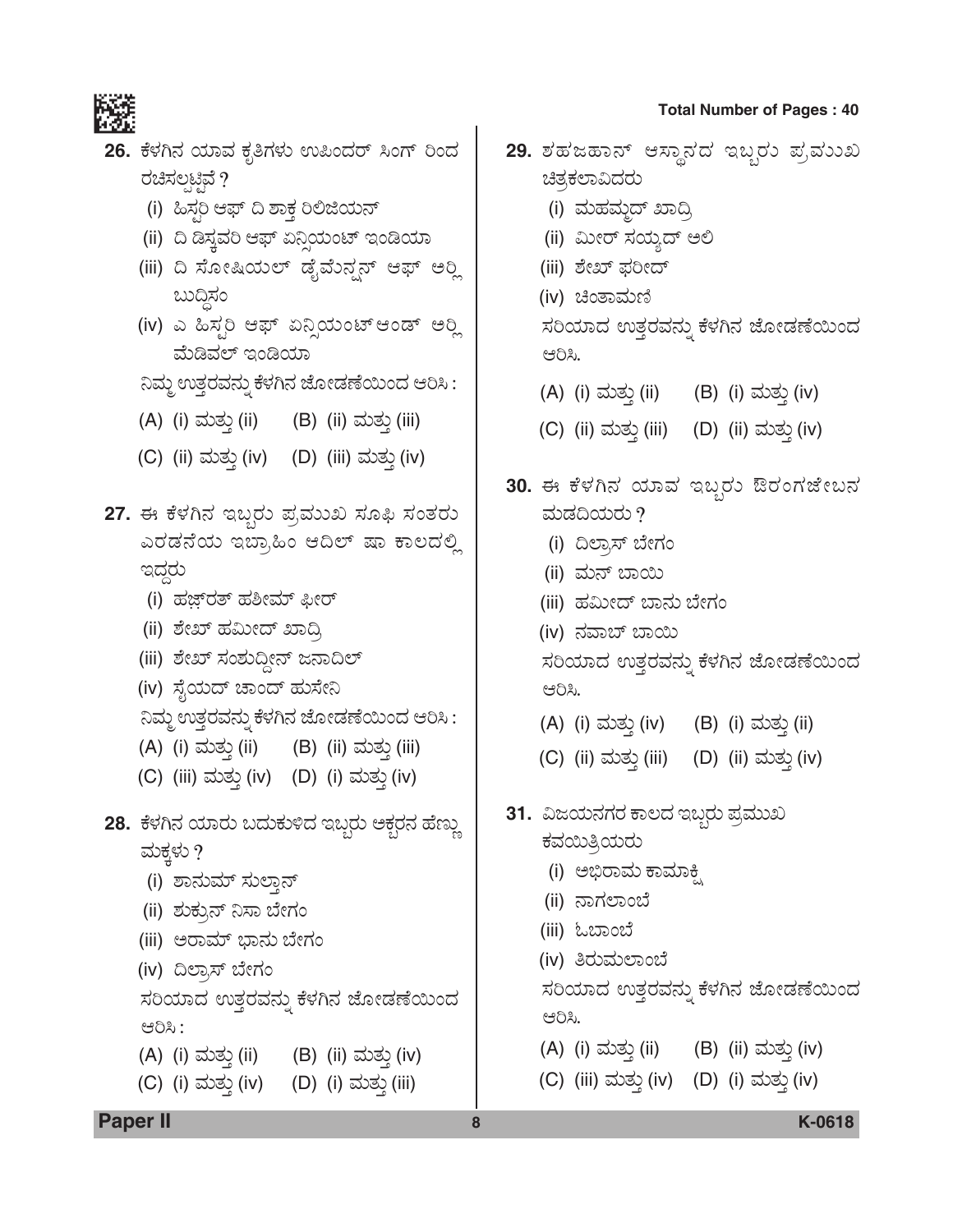

- **26.** Which among the following were the works of Upinder Singh ?
	- (i) History of the Sakta Religion
	- (ii) The discovery of Ancient India
	- (iii) The Social Dimensions of Early Buddhism
	- (iv) A History of Ancient and Early Medieval India

 Choose the correct answer from the following codes :

- $(A)$  (i) and (ii)  $(B)$  (ii) and (iii)
- $(C)$  (ii) and (iv)  $(D)$  (iii) and (iv)
- **27.** Following were the two important Sufi Saints during the region of Ibrahim Adil Shah II.
	- (i) Hazrat Hashim Pir
	- (ii) Shaik Hamid Qadri
	- (iii) Shaik Shamsuddin Zanadil

(iv) Syed Chand Huseni Choose the correct answer from the following codes :

- $(A)$  (i) and (ii)  $(B)$  (ii) and (iii)
- $(C)$  (iii) and (iv)  $(D)$  (i) and (iv)
- **28.** Which of the following were two surviving daughters of Akbar ?
	- (i) Shanum Sulthan
	- (ii) Shukrun Nisa Begum
	- (iii) Aram Banu Begum
	- (iv) Dilras Begum

 Choose the correct answer from the following codes :

- $(A)$  (i) and (ii)  $(B)$  (ii) and (iv)
- $(C)$  (i) and (iv)  $(D)$  (i) and (iii)
- **29.** Two important Painters in the court of Shah Jahan's Court were
	- (i) Muhammad Qadri
	- (ii) Mir Sayyad Ali
	- (iii) Sheikh Farid
	- (iv) Chintamani

 Choose the correct answer from the following codes :

- $(A)$  (i) and (ii)  $(B)$  (i) and (iv)
- $(C)$  (ii) and (iii)  $(D)$  (ii) and (iv)
- **30.** Which of the following two wives of Aurangazeb ?
	- (i) Dilras Begam
	- (ii) Man Bai
	- (iii) Hamid Banu Begam
	- (iv) Nawab Bai

 Choose the correct answer from the following codes :

- $(A)$  (i) and (iv)  $(B)$  (i) and (ii)
- $(C)$  (ii) and (iii)  $(D)$  (ii) and (iv)
- **31.** Who were the two important poetess during Vijayanagara Period ?
	- (i) Abhirama Kamakshi
	- (ii) Nagalambe
	- (iii) Obambe

(iv) Thirumalambe

 Choose the correct answer from the following codes :

- $(A)$  (i) and (ii)  $(B)$  (ii) and (iv)
- $(C)$  (iii) and (iv)  $(D)$  (i) and (iv)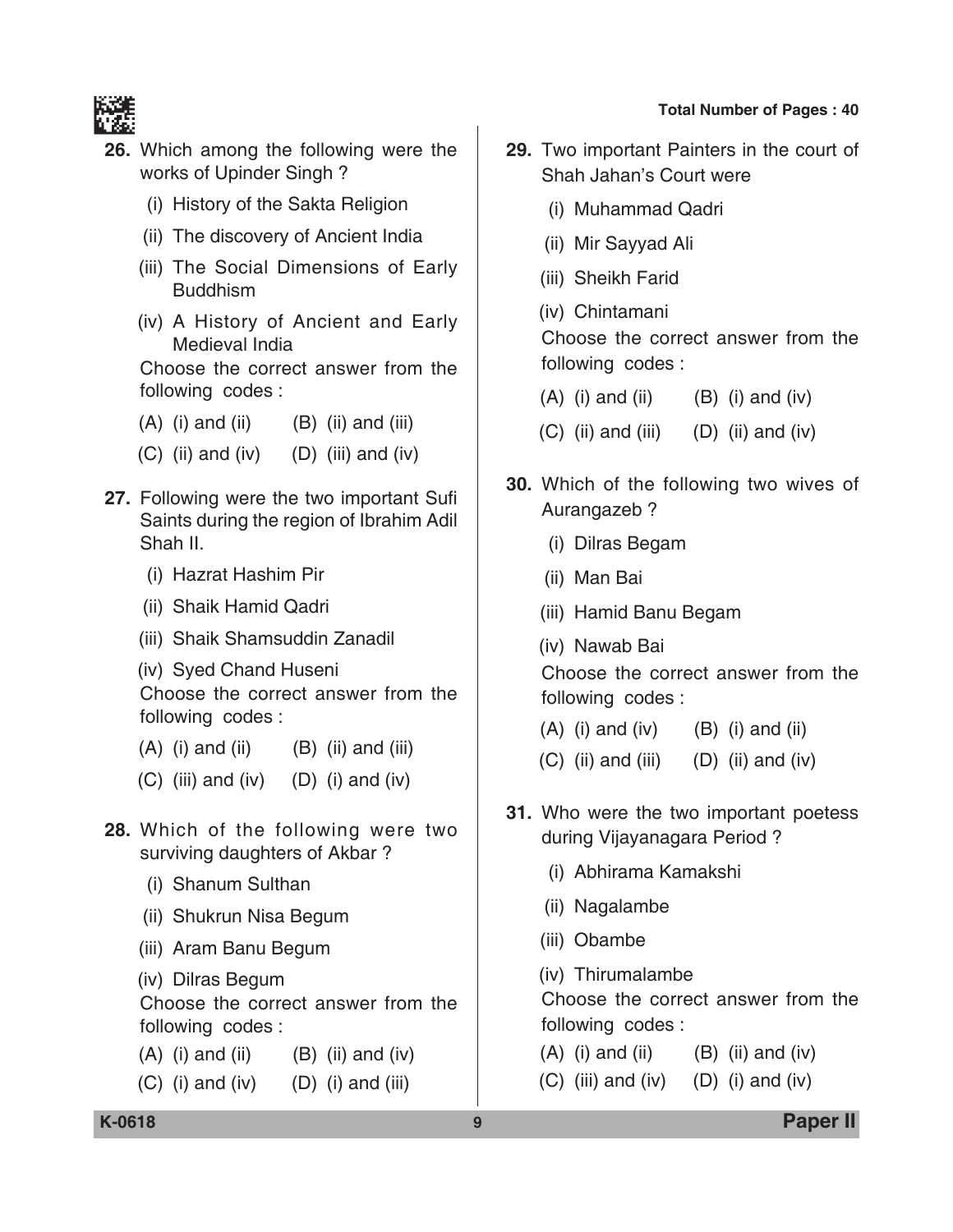

- 32. ಕೆಳಗಿನ ಯಾವ ಎರಡು ದೇವಾಲಯಗಳು ಕೃಷ್ಣದೇವರಾಯನ ಕಾಲದಲ್ಲಿ ನಿರ್ಮಾಣವಾದವು ?
	- (i) ತಿರುವೆಂಗಳನಾಥ
	- (ii) ಸೌಮ್ತ ಸೋಮೇಶ್ವರ
	- (iii) ಅನಂತ ಪದ್ಧನಾಭ
	- (iv) ಲಕ್ಮ್ಮೀ ನರಸಿಂಹ

ಸರಿಯಾದ ಉತ್ತರವನ್ನು ಕೆಳಗಿನ ಜೋಡಣೆಯಿಂದ ಆರಿಸಿ.

- (A) (i) ಮತ್ತು (ii) (B) (ii) ಮತ್ತು (iv)
- (C) (iii) ಮತ್ತು (iv) (D) (i) ಮತ್ತು (iv)
- 33. ಎರಡನೆ ಇಬ್ರಾಹಿಂ ಆದಿಲ್ ಷಾ ನಿರ್ಮಿಸಿದ ಎರಡು ಅರಮನೆಗಳು
	- (i) ಆನಂದ ಮಹಲ್
	- (ii) ಆಸರ್ ಮಹಲ್
	- (iii) ಗಗನ್ ಮಹಲ್
	- (iv) ಸಂಗೀತ ಮಹಲ್

ಸರಿಯಾದ ಉತ್ತರವನ್ನು ಕೆಳಗಿನ ಜೋಡಣೆಯಿಂದ ಆರಿಸಿ.

- (A) (i) ಮತ್ತು (iv) (B) (ii) ಮತ್ತು (iii)
- (C) (iii) ಮತ್ತು (iv) (D) (i) ಮತ್ತು (ii)

34. ವಿಲಿಯಂ ಬೆಂಟಿಂಕನು ಭಾರತದ ಸಮಾಜದಲ್ಲಿ ಈ ಕೆಳಗಿನ ಸುಧಾರಣೆಗಳನ್ನು ಪರಿಚಯಿಸಿದನು

- (i) ಪ್ರಾಂತೀಯ ನ್ಯಾಯಾಲಯಗಳನ್ನು ರದ್ದು ಪಡಿಸಿದನು
- (ii) ನರ ಹತ್ಯೆಯನ್ನು ನಿಲ್ಲಿಸಿದನು
- (iii) ಸಹಾಯಕ ಸೈನ್ಯ ಪದ್ಧತಿಯನ್ನು ಜಾರಿಗೆ ತಂದನು

(iv) ಠಕ್ತರ ನಿರ್ಮೂಲನೆ ಮಾಡಿದನು ಸರಿಯಾದ ಉತ್ತರವನ್ನು ಕೆಳಗಿನ ಜೋಡಣೆಯಿಂದ ಆರಿಸಿ.

- (A) (i) ಮತ್ತು (iv)
- (B) (i) ಮತ್ತು (ii)
- (C) (i), (ii) ಮತ್ತು (iii)
- (D) (i), (ii) ಮತ್ತು (iv)

35. ಈ ಕೆಳಗಿನ ಯಾವ ರಾಷ್ಟ್ರೀಯ ನಾಯಕರು ಬ್ರಿಟಿಷ್ ರ ಪರವಾಗಿದ್ದರು ? (i) ಸರ್ ಸಯ್ಯದ್ ಅಹ್ಜದ್ ಖಾನ್ (ii) ಫಿರೋಜ್ ಷಾ ಮೆಹ್ತಾ

- (iii) ರಾಜಾ ಶಿವ ಪ್ರಸಾದ್
- (iv) ಗೋಪಾಲಕೃಷ್ಣ ಗೋಖಲೆ

ಸರಿಯಾದ ಉತ್ತರವನ್ನು ಕೆಳಗಿನ ಜೋಡಣೆಯಿಂದ ಆರಿಸಿ.

- (A) (i) ಮತ್ತು (ii)
- (B) (i) ಮತ್ತು (iii)
- (C) (ii) ಮತ್ತು (iv)
- (D) (i) ಮತ್ತು (iv)
- 36. ಈ ಕೆಳಗಿನ ಯಾವ ನಾಯಕರು ಉಗ್ರ ರಾಷ್ಟ್ರೀಯವಾದಿ ಪಂಥಕ್ಕೆ ಸೇರಿದವರು ?
	- (i) ಅರಬಿಂದೋ ಘೋಶ್
	- (ii) ದಾದಾಬಾಯಿ ನವರೋಜಿ
	- (iii) ಬಿಪಿನ್ ಚಂದ್ರಪಾಲ್
	- (iv) ಸ್ವಾಮಿ ವಿವೇಕಾನಂದ

ಸರಿಯಾದ ಉತ್ತರವನ್ನು ಕೆಳಗಿನ ಜೋಡಣೆಯಿಂದ ಆರಿಸಿ.

- (A) (i), (iii) ಮತ್ತು (iv)
- (B) (i), (ii) ಮತ್ತು (iii)
- (C) (i) ಮತ್ತು (iii)
- (D) (i), (ii), (iii) ಮತ್ತು (iv)
- 37. ಈ ಕೆಳಗಿನ ಯಾರು ಗಾಂಧೀಜಿಯವರೊಡನೆ ಚಂಪಾರಣ್ ಸತ್ಯಾಗ್ರಹದಲ್ಲಿ ಭಾಗವಹಿಸಿದ್ದರು ?
	- (i) ನರಹರಿ ಪರೇಖ್
	- (ii) ಬಾಬು ರಾಜೇಂದ್ರ ಪ್ರಸಾದ್
	- (iii) ಜೆ. ಬಿ. ಕೃಪಲಾನಿ
	- (iv) ಮಜರ್-ಉಲ್-ಹಕ್

ಸರಿಯಾದ ಉತ್ತರವನ್ನು ಕೆಳಗಿನ ಜೋಡಣೆಯಿಂದ ಆರಿಸಿ.

- (A) (i) ಮತ್ತು (ii)
- (B) (i) ಮತ್ತು (iii)
- (C) (i), (ii) ಮತ್ತು (iii)
- (D) (i), (ii), (iii) ಮತ್ತು (iv)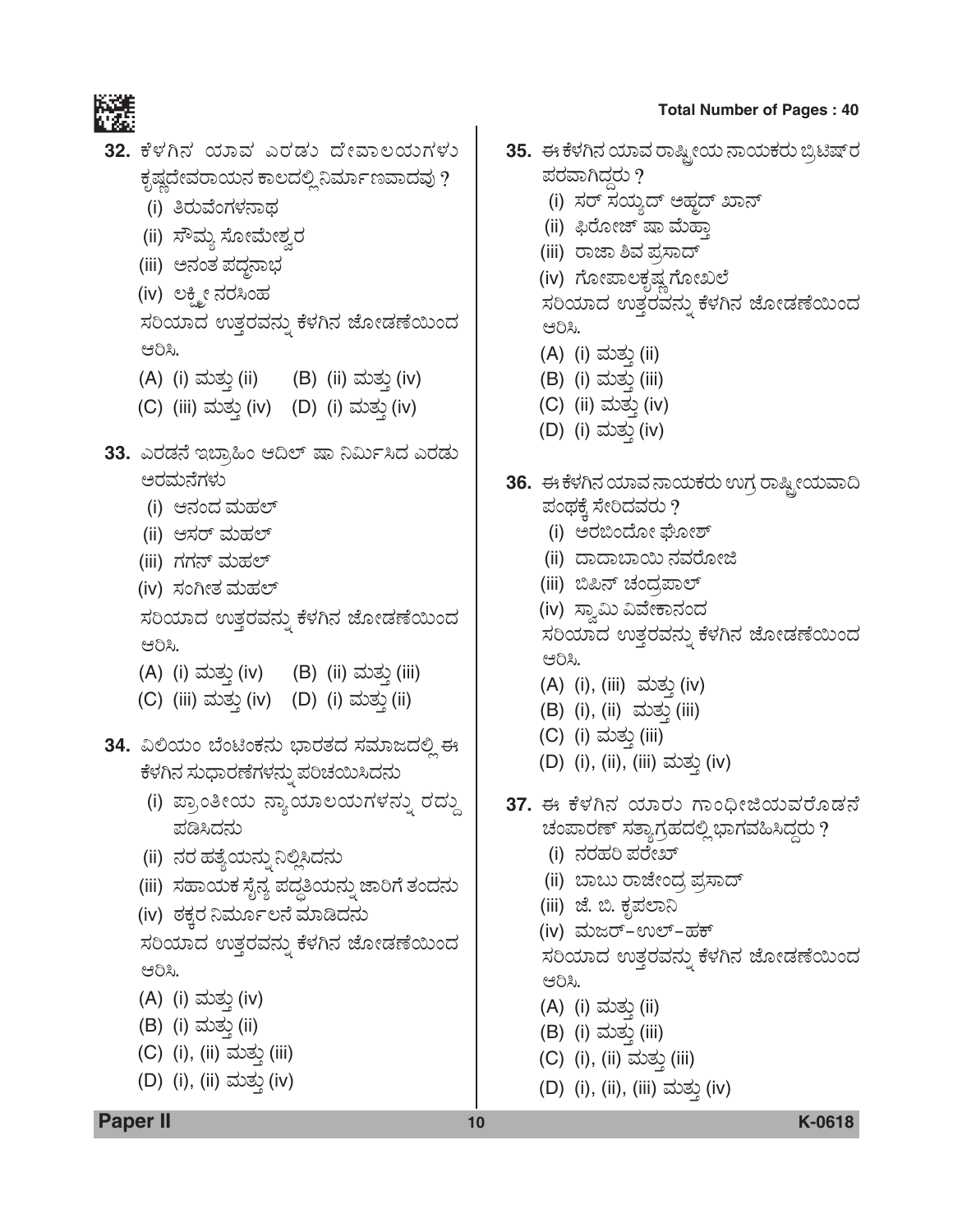

- **32.** Which of the following were two important temples built by Krishnadevaraya ?
	- (i) Thiruvengalanatha
	- (ii) Sowmya Somesvara
	- (iii) Anantha Padmanabha
	- (iv) Lakshminarasimha Choose the correct answer from the following codes :
	- $(A)$  (i) and (ii)  $(B)$  (ii) and (iv)
	- $(C)$  (iii) and (iv)  $(D)$  (i) and (iv)
- **33.** Which of the following were two palaces built by Ibrahim Adil Shah II ?
	- (i) Anand Mahal
	- (ii) Asar Mahal
	- (iii) Gagan Mahal
	- (iv) Sangeeth Mahal Choose the correct answer from the following codes :
	- $(A)$  (i) and (iv)  $(B)$  (ii) and (iii)
	- $(C)$  (iii) and (iv)  $(D)$  (i) and (ii)
- **34.** William Bentink introduced the following reforms in Indian Society
	- (i) Abolition of provincial court
	- (ii) Stopping of human sacrifice
	- (iii) Subsidiary Alliance system
	- (iv) Suppression of thugs Choose the correct answer from the following codes :
	- (A) (i) and (iv)
	- (B) (i) and (ii)
	- $(C)$  (i), (ii) and (iii)
	- (D) (i), (ii) and (iv)
- **Total Number of Pages : 40**
- **35.** The following leaders were pro-British
	- (i) Sir Sayyid Ahmed Khan
	- (ii) Ferozshah Mehta
	- (iii) Raja Shiva Prasad
	- (iv) Gopala Krishna Gokhale

 Choose the correct answer from the following codes :

- $(A)$  (i) and (ii)  $(B)$  (i) and (iii)
- $(C)$  (ii) and (iv)  $(D)$  (i) and (iv)
- **36.** Leaders belonging to militant school of nationalism
	- (i) Aurobindo Ghosh
	- (ii) Dadabai Nauroji
	- (iii) Bipin Chandrapal

(iv) Swami Vivekananda Choose the correct answer from the following codes :

- $(A)$  (i), (iii) and (iv)
- (B) (i), (ii) and (iii)
- $(C)$  (i) and (iii)
- (D) (i), (ii), (iii) and (iv)
- **37.** In Champaran Satyagraha Gandhiji was accompanied by
	- (i) Narahari Parek
	- (ii) Babu Rajendra Prasad
	- (iii) J. B. Kripalani

(iv) Mazar-ul-Haq Choose the correct answer from the following codes :

- (A) (i) and (ii)
- $(B)$  (i) and (iii)
- $(C)$  (i), (ii) and (iii)
- (D) (i), (ii), (iii) and (iv)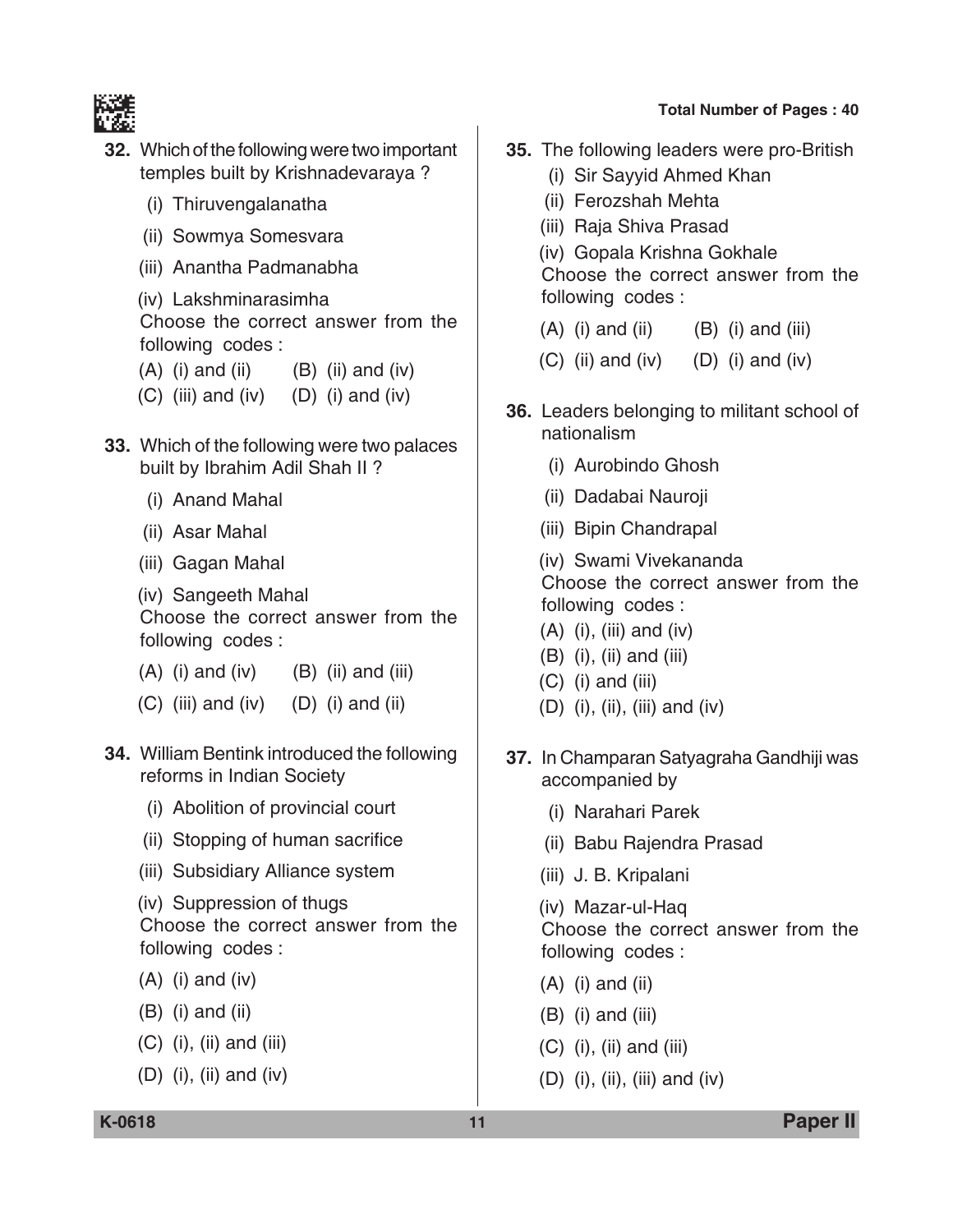

38. ಖಿಲಾಫತ್ ಚಳುವಳಿಯ ಪ್ರಮುಖ ನಾಯಕರು

- (i) ಅಲಿ ಸಹೋದರರು
- (ii) ಮೌಲಾನಾ ಆಜಾದ್
- (iii) ಸೈಯದ್ ಅಹಮದ್ ಖಾನ್
- (iv) ಹಕೀಂ ಅಜ್ಜಲ್ ಖಾನ್

ಸರಿಯಾದ ಉತ್ತರವನ್ನು ಕೆಳಗಿನ ಜೋಡಣೆಯಿಂದ ಆರಿಸಿ.

- (A) (i), (ii) ಮತ್ತು (iii)
- (B) (i), (iii) ಮತ್ತು (iv)
- (C) (i), (ii) ಮತ್ತು (iv)
- (D) (i) ಮಾತ್ರ
- 39. ಈ ಕೆಳಗಿನ ಯಾವ ಮುಖಂಡರು ಕೌನಿಲ್ ಪ್ರವೇಶವನ್ನು ವಿರೋಧಿಸಿದ್ದರು ?
	- (i) ಸರ್ದಾರ್ ವಲ್ಷಭಾಯಿ ಪಟೇಲ್
	- (ii) ಸಿ. ಆರ್. ದಾಸ್
	- (iii) ಡಾ. ಅನಾರಿ
	- (iv) ಬಾಬು ರಾಜೇಂದ್ರ ಪ್ರಸಾದ್

ಸರಿಯಾದ ಉತ್ತರವನ್ನು ಕೆಳಗಿನ ಜೋಡಣೆಯಿಂದ ಆರಿಸಿ.

- (A) (i) ಮತ್ತು (ii)
- (B) (ii), (iii) ಮತ್ತು (iv)
- (C) (i), (iii) ಮತ್ತು (iv)
- (D) (i), (ii) ಮತ್ತು (iii)
- **40.** ಸ್ತರಾಜ್ ಪಕವು ವಿಭಜನೆಯಾದ ನಂತರ ಅದರ ಮುಖಂಡರು ಸ್ಥಾಪಿಸಿದ ಗುಂಪು ಜವಾಬ್ದಾರಿಯುತ ಎಂದು ಪ್ರಸಿದ್ಧಿಯಾಗಿತ್ತು, ಆ ಮುಖಂಡರುಗಳೆಂದರೆ
	- (i) ಮದನ್ ಮೋಹನ್ ಮಾಳವೀಯ
	- (ii) ಲಾಲಾ ಲಜಪತ್ ರಾಯ್
	- (iii) ಎನ್. ಸಿ. ಕೇಲ್ತರ್
	- (iv) ಸಿ.ಆರ್. ದಾಸ್

ಸರಿಯಾದ ಉತ್ತರವನ್ನು ಕೆಳಗಿನ ಜೋಡಣೆಯಿಂದ ಆರಿಸಿ.

- (A) (i), (ii) ಮತ್ತು (iii)
- (B) (ii), (iii) ಮತ್ತು (iv)
- (C) (i), (iii) ಮತ್ತು (iv)
- (D) (i) ಮತ್ತು (iv)

41. ಈ ಕೆಳಗೆ ನೀಡಲಾದ ಎರಡು ಹೇಳಿಕೆಗಳಲ್ಲಿ ಒಂದನ್ನು ಪ್ರತಿಪಾದನೆ (A) ಎಂದೂ ಇನ್ನೊಂದನ್ನು ಕಾರಣ (R) ಎಂದೂ ಲೇಬಲ್ ಮಾಡಲಾಗಿದೆ.

> $\bar{z}$ ತಿಪಾದನೆ (A) : ಜೋರ್ವೆ ಮಡಿಕೆಗಳು ಚೆನ್ನಾಗಿ ಸುಟ್ಟಿದ್ದು, ಆಕಾರದಲ್ಲಿ ಮತ್ತು ವಿನ್ಯಾಸದಲ್ಲಿ ಉತ್ತಮ ವಾಗಿದ್ದವು.

> $\overline{\textbf{r}}$ ಾರಣ (R) : ಹಾವೇರಿ ಜಿಲ್ಲೆಯ ತುಂಗಭದ್ರಾ ನದಿ ದಂಡೆಯಲ್ಲಿ ಹಳ್ಳೂರು ನೆಲೆಯಿದೆ.

ಈ ಮೇಲಿನ ಹೇಳಿಕೆಗಳಲ್ಲಿ ಸರಿಯಾದುದ್ದನ್ನು ಗುರುತಿಸಿ.

- (A) (A) ಮತ್ತು (R) ಎರಡೂ ಸರಿಯಾಗಿವೆ ಹಾಗೂ (R) (A) ಗೆ ಸರಿಯಾದ ವಿವರಣೆಯಾಗಿದೆ
- (B) (A) ಮತ್ತು (R) ಎರಡೂ ಸರಿಯಾಗಿವೆ ಆದರೆ (R) (A) ಯ ಸರಿಯಾದ ವಿವರಣೆಯಲ್ಲ
- (C) (A) ಸರಿಯಾಗಿದೆ ಆದರೆ (R) ತಪ್ಪಾಗಿದೆ
- (D) (R) ಸರಿಯಾಗಿದೆ ಆದರೆ (A) ತಪಾಗಿದೆ
- 42. ಈ ಕೆಳಗೆ ನೀಡಲಾದ ಎರಡು ಹೇಳಿಕೆಗಳಲ್ಲಿ ಒಂದನ್ನು ಪ್ರತಿಪಾದನೆ (A) ಎಂದೂ ಇನ್ನೊಂದನ್ನು ಕಾರಣ (R) ಎಂದೂ ಲೇಬಲ್ ಮಾಡಲಾಗಿದೆ.

 $\bar{z}$ ತಿಪಾದನೆ(A) : ಮೆಗಾಸ್ಗನೀಸನು ಭಾರತೀಯರನ್ನು ಏಳು ಸ್ಥರಗಳಲ್ಲಿ ವಿಭಜಿಸಿದ್ದಾನೆ.

 $\overline{a}$  **a**  $\overline{b}$  **(R)** : ಅರ್ಥಶಾಸ್ತ್ರವು ಕೊಲಿಯಾಳು, ಜೀತದಾಳು ಮತ್ತು ಗುಲಾಮರನ್ನು ಉಲ್ಲೇಖಿಸುತ್ತದೆ. ಈ ಮೇಲಿನ ಹೇಳಿಕೆಗಳಲ್ಲಿ ಸರಿಯಾದುದ್ದನ್ನು ಗುರುತಿಸಿ.

- (A) (A) ಮತ್ತು (R) ಎರಡೂ ಸರಿಯಾಗಿವೆ ಹಾಗೂ (R) (A) ಗೆ ಸರಿಯಾದ ವಿವರಣೆಯಾಗಿದೆ
- (B) (A) ಮತ್ತು (R) ಎರಡೂ ಸರಿಯಾಗಿವೆ ಆದರೆ (R) (A) ಯ ಸರಿಯಾದ ವಿವರಣೆಯಲ್ಲ
- (C) (A) ಸರಿಯಾಗಿದೆ ಆದರೆ (R) ತಪ್ಪಾಗಿದೆ
- (D) (R) ಸರಿಯಾಗಿದೆ ಆದರೆ (A) ತಪಾಗಿದೆ

### **Paper II 12 K-0618**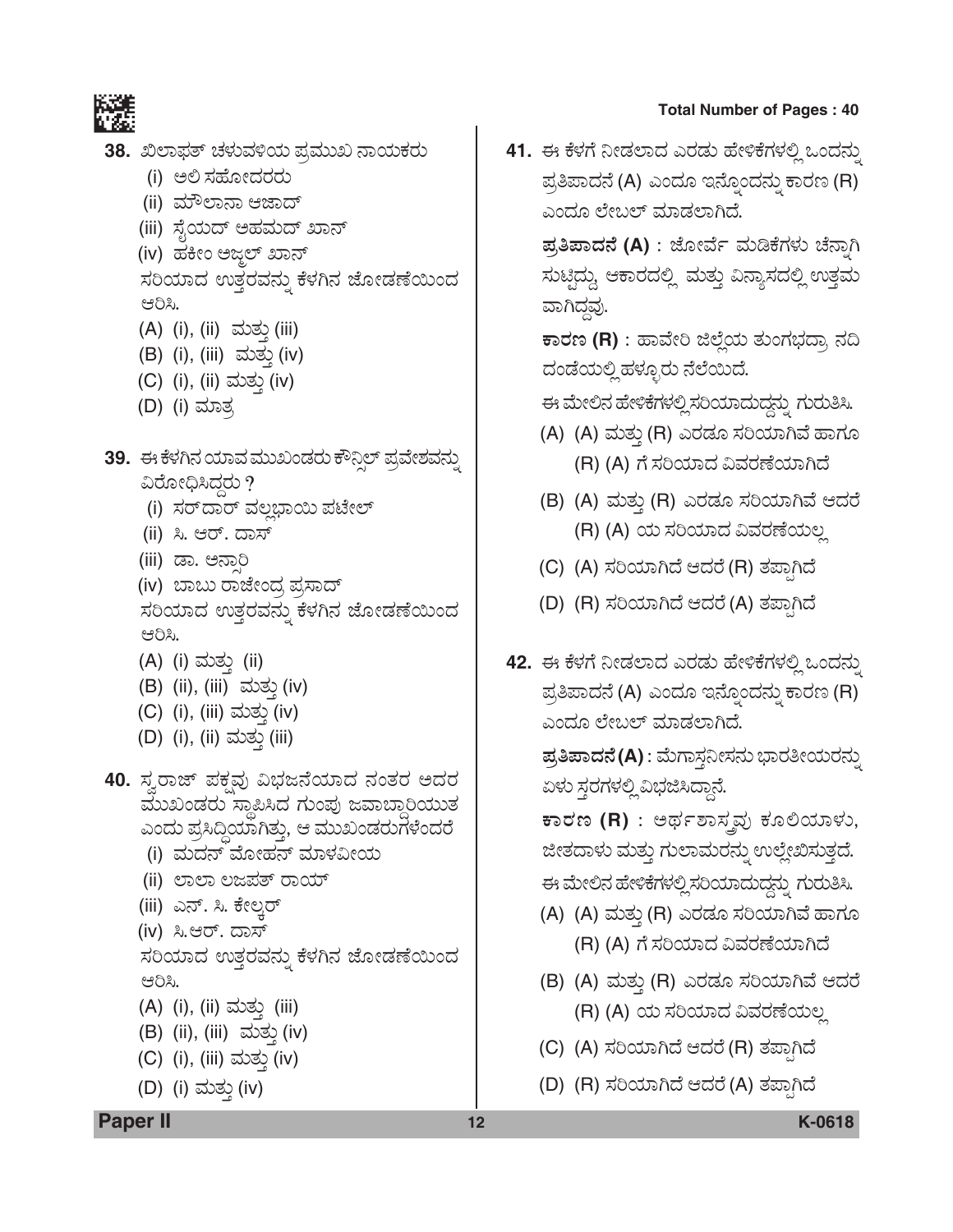

- **38.** The leaders of Khilafat Movement were
	- (i) Ali Brothers
	- (ii) Maulana Azad
	- (iii) Sayyid Ahmed Khan
	- (iv) Hakim Ajmal Khan Choose the correct answer from the following codes :
	- $(A)$  (i), (ii) and (iii)
	- (B) (i), (iii) and (iv)
	- (C) (i), (ii) and (iv)
	- (D) (i) only
- **39.** The following opposed council entry
	- (i) Sardar Vallabhai Patel
	- (ii) C. R. Das
	- (iii) Dr. Ansari
	- (iv) Babu Rajendra Prasad

 Choose the correct answer from the following codes :

- $(A)$  (i) and (ii)
- (B) (ii), (iii) and (iv)
- $(C)$  (i), (iii) and (iv)
- (D) (i), (ii) and (iii)
- **40.** The leaders of Swaraj Party after split, formed the group known as responsivists, they were
	- (i) Madan Mohana Malaviya
	- (ii) Lala Lajpat Rai
	- (iii) N.C. Kelkar
	- (iv) C.R. Das

 Choose the correct answer from the following codes :

- (A) (i), (ii) and (iii)
- (B) (ii), (iii) and (iv)
- $(C)$  (i), (iii) and (iv)
- (D) (i) and (iv)

**41.** Given below are two statements, one labelled as Assertion (A) and the other labelled as Reason (R).

 **Assertion (A)** : Jorwe pottery is fine well baked and rich in form and design.

 **Reason (R)** : Hallur is located on the bank of river Tungabhadra in the Haveri District.

 In the context of the above statements, which of the following is true ?

- (A) Both (A) and (R) are correct and (R) is the correct explanation of (A)
- (B) Both (A) and (R) are correct, but (R) is not the correct explanation of (A)
- (C) (A) is correct, but (R) is not correct
- (D) (R) is correct, but (A) is not correct
- **42.** Given below are two statements, one labelled as Assertion (A) and the other labelled as Reason (R).

 **Assertion (A)** : Megasthanese divided the Indian people into seven strata.

 **Reason (R)** : The Arthashastra mentions wage labour, bonded labour and slave labour.

 In the context of the above statements, which of the following is true ?

- (A) Both (A) and (R) are correct and (R) is the correct explanation of (A)
- (B) Both (A) and (R) are correct, but (R) is not the correct explanation of (A)
- (C) (A) is correct, but (R) is not correct
- (D) (R) is correct, but (A) is not correct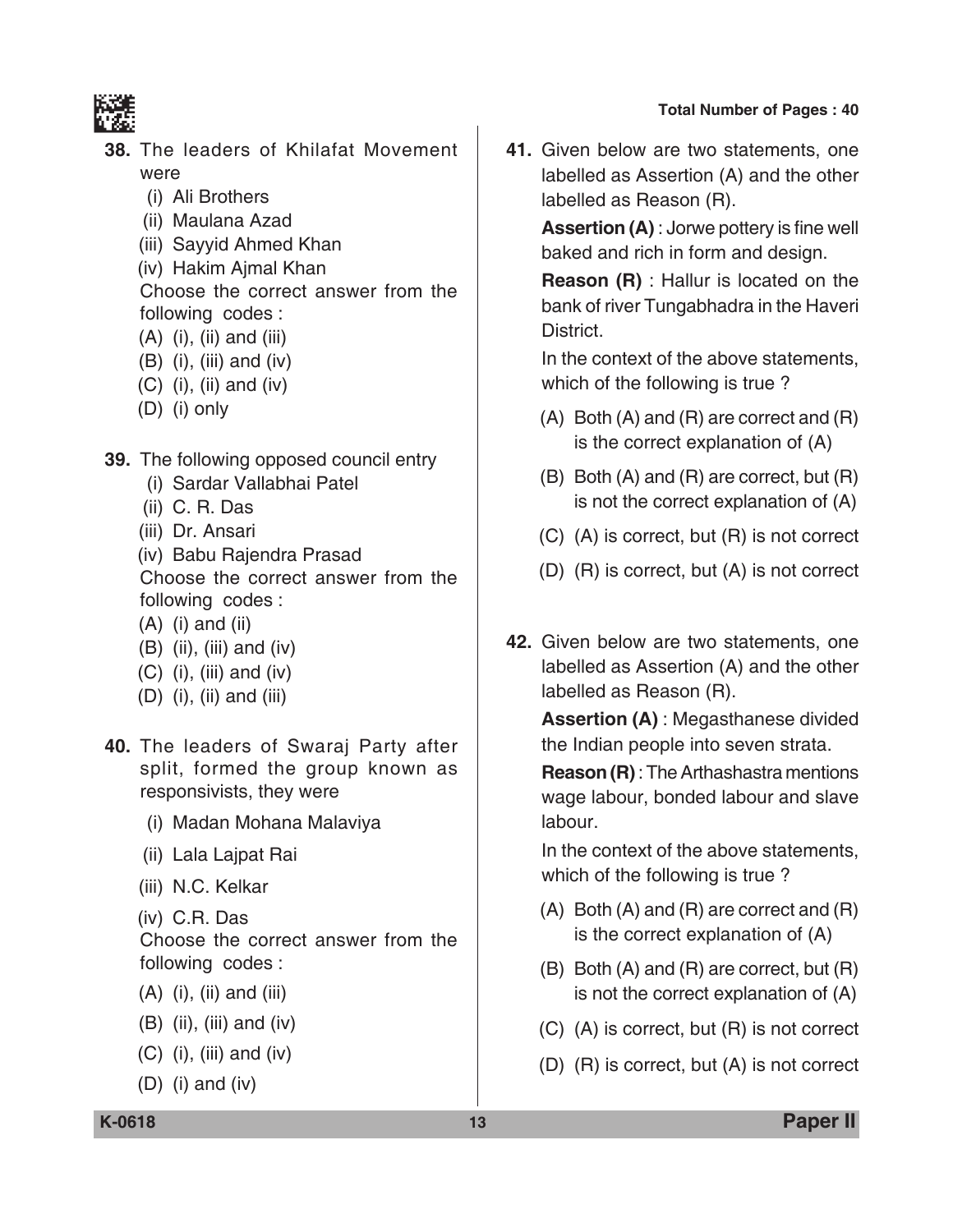

43. ಈ ಕೆಳಗೆ ನೀಡಲಾದ ಎರಡು ಹೇಳಿಕೆಗಳಲ್ಲಿ ಒಂದನ್ನು ಪ್ರತಿಪಾದನೆ (A) ಎಂದೂ ಇನ್ನೊಂದನ್ನು ಕಾರಣ (R) ಎಂದೂ ಲೇಬಲ್ ಮಾಡಲಾಗಿದೆ.

ಪ್ರತಿಪಾದನೆ (A) : ಅಶೋಕನ ದಮ್ಮದ ಪ್ರಮುಖ ಅಂಶವೆಂದರೆ ಅಹಿಂಸೆ.

ಕಾರಣ (R) : ಅಶೋಕನು ತನ್ನ ಪಟ್ಟಾಭಿಷೇಕವಾದ ಹತ್ತು ವರ್ಷಗಳ ನಂತರ ದಮ್ಮ ಮಹಾಮಾತ್ರರೆಂಬ ಒಂದು ವಿಶೇಷ ವರ್ಗವನ್ನು ಹುಟ್ಟುಹಾಕಿದನು. ಈ ಮೇಲಿನ ಹೇಳಿಕೆಗಳಲ್ಲಿ ಸರಿಯಾದುದ್ದನ್ನು ಗುರುತಿಸಿ.

- (A) (A) ಮತ್ತು (R) ಎರಡೂ ಸರಿಯಾಗಿವೆ ಹಾಗೂ (R) (A) ಗೆ ಸರಿಯಾದ ವಿವರಣೆಯಾಗಿದೆ
- (B) (A) ಮತ್ತು (R) ಎರಡೂ ಸರಿಯಾಗಿವೆ ಆದರೆ (R) (A) ಯ ಸರಿಯಾದ ವಿವರಣೆಯಲ್ಲ
- (C) (A) ಸರಿಯಾಗಿದೆ ಆದರೆ (R) ತಪ್ಪಾಗಿದೆ
- (D) (R) ಸರಿಯಾಗಿದೆ ಆದರೆ (A) ತಪ್ಪಾಗಿದೆ
- 44. ಈ ಕೆಳಗೆ ನೀಡಲಾದ ಎರಡು ಹೇಳಿಕೆಗಳಲ್ಲಿ ಒಂದನ್ನು ಪ್ರತಿಪಾದನೆ (A) ಎಂದೂ ಇನ್ನೊಂದನ್ನು ಕಾರಣ (R) ಎಂದೂ ಲೇಬಲ್ ಮಾಡಲಾಗಿದೆ.

**ಪ್ರತಿಪಾದನೆ (A)** : ಸಾಂಚಿ ಮತ್ತು ಅಮರಾವತಿ ಬೌದ್ಧ ವಿಹಾರಗಳು ಕ್ರಿ.ಶ. 12 ಮತ್ತು 13 ನೆ ಶತಮಾನದವರೆಗೆ ತಮ್ಮ ಪ್ರಾಬಲ್ಯವನ್ನು ಹೊಂದಿದ್ದವು.

ಕಾರಣ (R) : ವಾಯುವ್ಯ ಭಾಗದ ಸಿಂಧ್**ನಲ್ಲಿ** ಬೌದ್ಧ ಧರ್ಮ ಪ್ರಾಬಲ್ಯ ಹೊಂದಿದ್ದನ್ನು ಚಚ್ನಾಮ ಉಲ್ಲೇಖಿಸುತ್ತದೆ.

ಈ ಮೇಲಿನ ಹೇಳಿಕೆಗಳಲ್ಲಿ ಸರಿಯಾದುದ್ದನ್ನು ಗುರುತಿಸಿ.

- (A) (A) ಮತ್ತು (R) ಎರಡೂ ಸರಿಯಾಗಿವೆ ಹಾಗೂ (R) (A) ಗೆ ಸರಿಯಾದ ವಿವರಣೆಯಾಗಿದೆ
- (B) (A) ಮತ್ತು (R) ಎರಡೂ ಸರಿಯಾಗಿವೆ ಆದರೆ (R) (A) ಯ ಸರಿಯಾದ ವಿವರಣೆಯಲ್ಲ
- (C) (A) ಸರಿಯಾಗಿದೆ ಆದರೆ (R) ತಪ್ಪಾಗಿದೆ
- (D) (R) ಸರಿಯಾಗಿದೆ ಆದರೆ (A) ತಪ್ಪಾಗಿದೆ

45. ಈ ಕೆಳಗೆ ನೀಡಲಾದ ಎರಡು ಹೇಳಿಕೆಗಳಲ್ಲಿ ಒಂದನ್ನು ಪ್ರತಿಪಾದನೆ (A) ಎಂದೂ ಇನ್ನೊಂದನ್ನು ಕಾರಣ (R) ಎಂದೂ ಲೇಬಲ್ ಮಾಡಲಾಗಿದೆ.

> ಪ್ರತಿಪಾದನೆ (A) : ಕ್ರಿ.ಶ. 615 ರಲ್ಲಿ ಇಮ್ಮಡಿ ಪುಲಿಕೇಶಿಯು ಪೂರ್ವ ಪ್ರಾಂತ್ಯಗಳ ಆಡಳಿತವನ್ನು ತನ್ನ ಕಿರಿಯ ಸಹೋದರ ಕುಬ್ಜ ವಿಷ್ಣುವರ್ಧನನಿಗೆ ವಹಿಸಿಕೊಟ್ಟಿದ್ದನು.

> ಕಾರಣ (R) : ಎರಡನೆ ಪುಲಿಕೇಶಿಯು ಪರ್ಷಿಯಾ ದೊರೆ ಎರಡನೆ ಕುಸ್ರುವಿನೊಡನೆ ಉತ್ತಮ ಸ್ತೇಹ ಸಂಬಂಧವನ್ನು ಹೊಂದಿದ್ದನು.

ಈ ಮೇಲಿನ ಹೇಳಿಕೆಗಳಲ್ಲಿ ಸರಿಯಾದುದ್ದನ್ನು ಗುರುತಿಸಿ.

- (A) (A) ಮತ್ತು (R) ಎರಡೂ ಸರಿಯಾಗಿವೆ ಹಾಗೂ (R) (A) ಗೆ ಸರಿಯಾದ ವಿವರಣೆಯಾಗಿದೆ
- (B) (A) ಮತ್ತು (R) ಎರಡೂ ಸರಿಯಾಗಿವೆ ಆದರೆ (R) (A) ಯ ಸರಿಯಾದ ವಿವರಣೆಯಲ್ಲ
- (C) (A) ಸರಿಯಾಗಿದೆ ಆದರೆ (R) ತಪ್ಪಾಗಿದೆ
- (D) (R) ಸರಿಯಾಗಿದೆ ಆದರೆ (A) ತಪಾಗಿದೆ
- 46. ಈ ಕೆಳಗೆ ನೀಡಲಾದ ಎರಡು ಹೇಳಿಕೆಗಳಲ್ಲಿ ಒಂದನ್ನು ಪ್ರತಿಪಾದನೆ (A) ಎಂದೂ ಇನ್ನೊಂದನ್ನು ಕಾರಣ (R) ಎಂದೂ ಲೇಬಲ್ ಮಾಡಲಾಗಿದೆ.

ಪ್ರತಿಪಾದನೆ (A) : ಒಂದನೆ ಕುಲೋತ್ತುಂಗನು ತನ್ನ ರಾಜ್ಯದ ಆಂತರಿಕ ಆಡಳಿತದಲ್ಲಿ ಕೆಲವು ಸುಧಾರಣೆಗಳನ್ನು ಪರಿಚಯಿಸಿದನು.

ಕಾರಣ (R) : ಅವನು ಮುಖ್ಯವಾಗಿ ತೆರಿಗೆ ಮತ್ತು ಕಂದಾಯಕ್ಕಾಗಿ ಭೂಮಿಯನ್ನು ಪುನರ್ ಮಾಪನ ಮಾಡಿಸಿದನು.

ಈ ಮೇಲಿನ ಹೇಳಿಕೆಗಳಲ್ಲಿ ಸರಿಯಾದುದ್ದನ್ನು ಗುರುತಿಸಿ.

- (A) (A) ಮತ್ತು (R) ಎರಡೂ ಸರಿಯಾಗಿವೆ ಹಾಗೂ (R) (A) ಗೆ ಸರಿಯಾದ ವಿವರಣೆಯಾಗಿದೆ
- (B) (A) ಮತ್ತು (R) ಎರಡೂ ಸರಿಯಾಗಿವೆ ಆದರೆ (R) (A) ಯ ಸರಿಯಾದ ವಿವರಣೆಯಲ್ಲ
- (C) (A) ಸರಿಯಾಗಿದೆ ಆದರೆ (R) ತಪ್ಪಾಗಿದೆ
- (D) (R) ಸರಿಯಾಗಿದೆ ಆದರೆ (A) ತಪಾಗಿದೆ

**Paper II** 

K-0618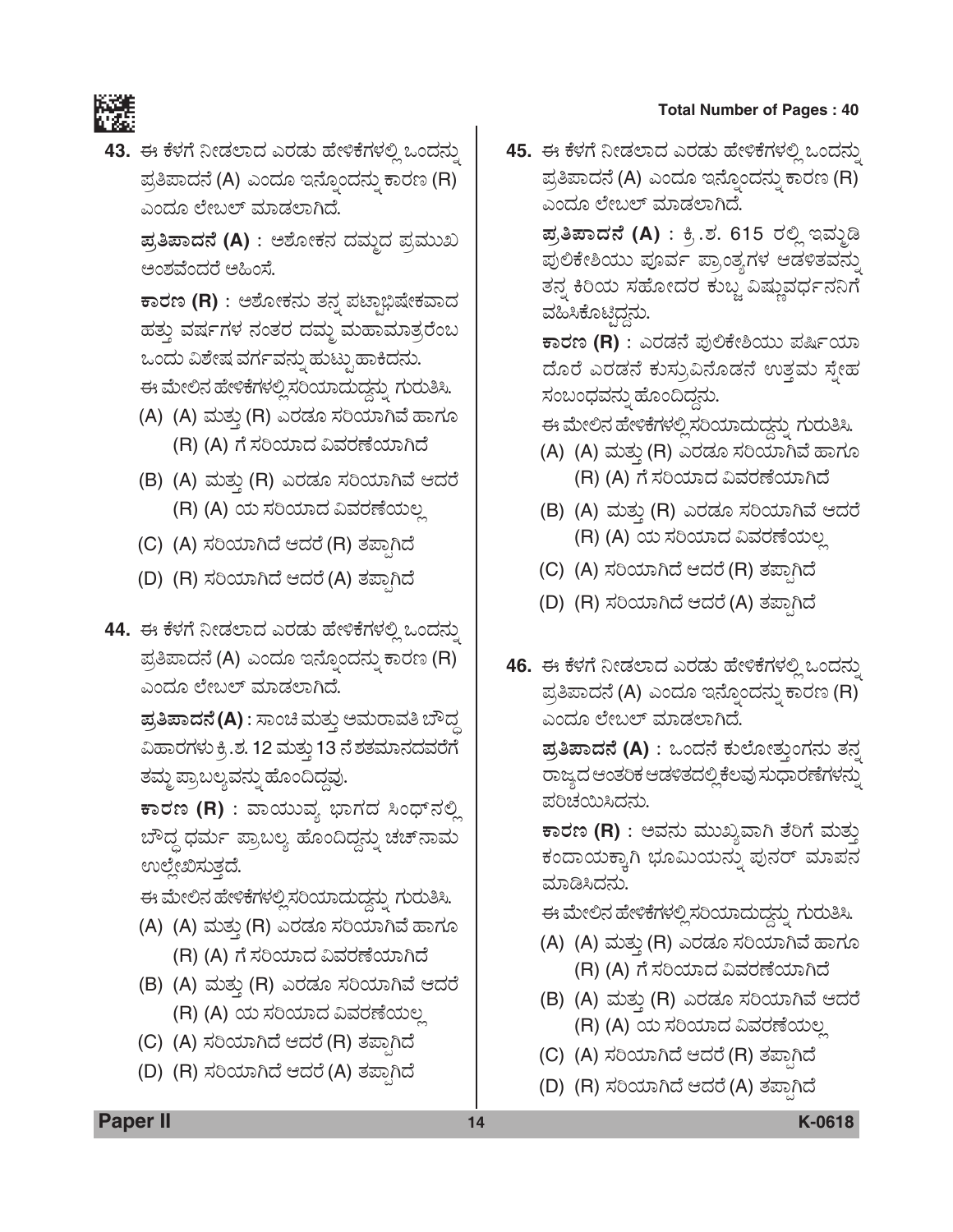

**43.** Given below are two statements, one labelled as Assertion (A) and the other labelled as Reason (R).

 **Assertion (A)** : The theme of Ahimsa is an important aspect of Ashoka's dhamma.

 **Reason (R)** : Ashoka created a special cadre of dhamma Mahamatras ten years after his consecration.

 In the context of the above statements, which of the following is true ?

- (A) Both (A) and (R) are correct and (R) is the correct explanation of (A)
- (B) Both (A) and (R) are correct, but (R) is not the correct explanation of (A)
- (C) (A) is correct, but (R) is not correct
- (D) (R) is correct, but (A) is not correct
- **44.** Given below are two statements, one labelled as Assertion (A) and the other labelled as Reason (R).

**Assertion (A)** : The Buddhist monasteries at Sanchi and Amaravathi continued to flourish till  $12<sup>th</sup>$  and  $13<sup>th</sup>$  centuries.

 **Reason (R)** : The Chachnama refers to Buddhism flourishing in Sindh in the north-west.

 In the context of the above statements, which of the following is true ?

- (A) Both (A) and (R) are correct and (R) is the correct explanation of (A)
- (B) Both (A) and (R) are correct, but (R) is not the correct explanation of (A)
- (C) (A) is correct, but (R) is not correct
- (D) (R) is correct, but (A) is not correct

**45.** Given below are two statements, one labelled as Assertion (A) and the other labelled as Reason (R).

**Assertion (A)** : Pulakeshi II entrusted the administration of the Eastern territories to his younger brother Kubja Vishnuvardhana in about 615 A.E.

 **Reason (R)** : Pulakeshi II maintained friendly relations with Khusru II, king of Persia.

 In the context of the above statements, which of the following is true ?

- (A) Both (A) and (R) are correct and (R) is the correct explanation of (A)
- (B) Both (A) and (R) are correct, but (R) is not the correct explanation of (A)
- (C) (A) is correct, but (R) is not correct
- (D) (R) is correct, but (A) is not correct
- **46.** Given below are two statements, one labelled as Assertion (A)and the other labelled as Reason (R).

 **Assertion (A)** : Kulothunga I introduced certain reforms in the internal administration of the Kingdom.

**Reason (R)** : The most important was that he got the land re-surveyed for taxation and revenue purposes.

 In the context of the above statements, which of the following is true ?

- (A) Both (A) and (R) are correct and (R) is the correct explanation of (A)
- (B) Both (A) and (R) are correct, but (R) is not the correct explanation of (A)
- (C) (A) is correct, but (R) is not correct
- (D) (R) is correct, but (A) is not correct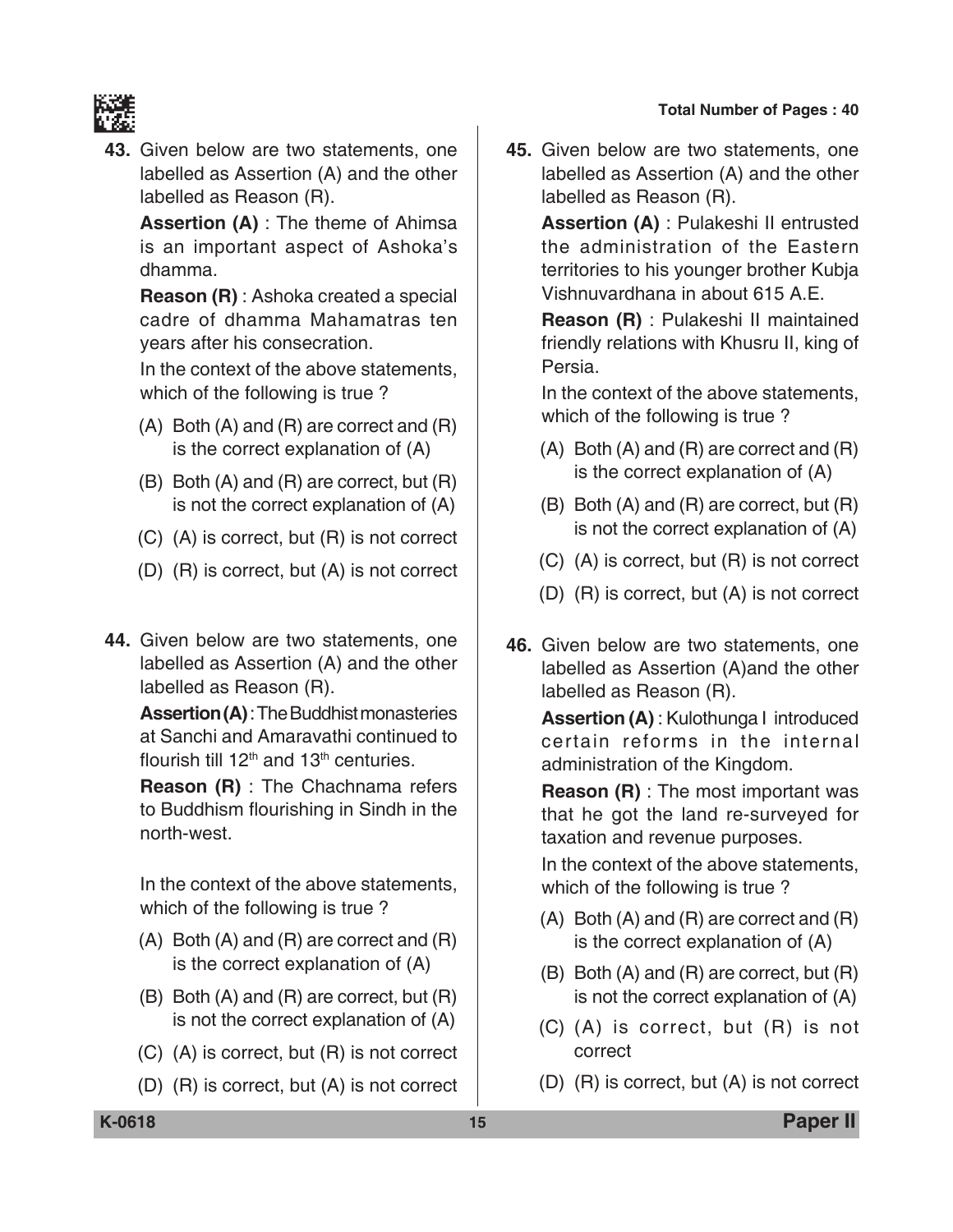

47. ಈ ಕೆಳಗೆ ನೀಡಲಾದ ಎರಡು ಹೇಳಿಕೆಗಳಲ್ಲಿ ಒಂದನ್ನು ಪ್ರತಿಪಾದನೆ (A) ಎಂದೂ ಇನ್ನೊಂದನ್ನು ಕಾರಣ (R) ಎಂದೂ ಲೇಬಲ್ ಮಾಡಲಾಗಿದೆ.

ಪ್ರತಿಪಾದನೆ (A) : ರಾಜತರಂಗಿಣಿಯು 12 ನೆ ಶತಮಾನದ ಕಾಶ್ಮೀರದ ಇತಿಹಾಸವನ್ನು ವಿವರಿಸುವಾಗ ಐದು ಮಹಿಳಾ ಆಳ್ವಿಕೆಗಾರರನ್ನು ಉಲ್ಲೇಖಿಸುತ್ತದೆ.  $\overline{p}$ ಕಾರಣ (R) : ರಾಜತರಂಗಿಣಿಯ ಆರನೆಯ ತರಂಗದಲ್ಲಿ ದಿದ್ದನ ಜೀವನವನ್ನು ವಿವರಿಸಲಾಗಿದೆ. ಈ ಮೇಲಿನ ಹೇಳಿಕೆಗಳಲ್ಲಿ ಸರಿಯಾದುದ್ದನ್ನು ಗುರುತಿಸಿ.

- (A) (A) ಮತ್ತು (R) ಎರಡೂ ಸರಿಯಾಗಿವೆ ಹಾಗೂ (R) (A) ಗೆ ಸರಿಯಾದ ವಿವರಣೆಯಾಗಿದೆ
- (B) (A) ಮತ್ತು (R) ಎರಡೂ ಸರಿಯಾಗಿವೆ ಆದರೆ (R) (A) ಯ ಸರಿಯಾದ ವಿವರಣೆಯಲ್ಲ
- (C) (A) ಸರಿಯಾಗಿದೆ ಆದರೆ (R) ತಪಾಗಿದೆ
- (D) (R) ಸರಿಯಾಗಿದೆ ಆದರೆ (A) ತಪ್ಪಾಗಿದೆ
- 48. ಈ ಕೆಳಗೆ ನೀಡಲಾದ ಎರಡು ಹೇಳಿಕೆಗಳಲ್ಲಿ ಒಂದನ್ನು ಪ್ರತಿಪಾದನೆ (A) ಎಂದೂ ಇನ್ನೊಂದನ್ನು ಕಾರಣ (R) ಎಂದೂ ಲೇಬಲ್ ಮಾಡಲಾಗಿದೆ.

ಪ್ರತಿಪಾದನೆ (A) : ಶಹಜಹಾನನು ತನ್ನ ಸಾಮ್ರಾಜ್ಯದ ಆರಮನೆಯನ್ನು ಆಗ್ರಾದಲ್ಲಿ ಕಟ್ಟಲು ಇಷ್ಟ ಪಟ್ಟಿರಲಿಲ್ಲ. ಕಾರಣ (R) : ಆಗ್ರಾ ಕೋಟೆಯ ವಾಸ್ತು ಸ್ಥಾರಕಗಳಲ್ಲಿ ಮೋತಿ ಮಸೀದಿಯು ಬಹಳ ಸುಂದರವಾದದ್ದು. ಈ ಮೇಲಿನ ಹೇಳಿಕೆಗಳಲ್ಲಿ ಸರಿಯಾದುದ್ದನ್ನು ಗುರುತಿಸಿ.

- (A) (A) ಮತ್ತು (R) ಎರಡೂ ಸರಿಯಾಗಿವೆ ಹಾಗೂ (R) (A) ಗೆ ಸರಿಯಾದ ವಿವರಣೆಯಾಗಿದೆ
- (B) (A) ಮತ್ತು (R) ಎರಡೂ ಸರಿಯಾಗಿವೆ ಆದರೆ (R) (A) ಯ ಸರಿಯಾದ ವಿವರಣೆಯಲ್ಲ
- (C) (A) ಸರಿಯಾಗಿದೆ ಆದರೆ (R) ತಪಾಗಿದೆ
- (D) (R) ಸರಿಯಾಗಿದೆ ಆದರೆ (A) ತಪಾಗಿದೆ

49. ಈ ಕೆಳಗೆ ನೀಡಲಾದ ಎರಡು ಹೇಳಿಕೆಗಳಲ್ಲಿ ಒಂದನ್ನು ಪ್ರತಿಪಾದನೆ (A) ಎಂದೂ ಇನ್ನೊಂದನ್ನು ಕಾರಣ (R) ಎಂದೂ ಲೇಬಲ್ ಮಾಡಲಾಗಿದೆ.

> ಪ್ರತಿಪಾದನೆ(A): ದೆಹಲಿಸುಲ್ತಾನರಕಾಲದನ್ನಾಯಾಂಗ ವ್ಯವಸ್ಥೆಯು ಅಷ್ಟೇನು ಕ್ಲಿಷ್ಗಕರವಾಗಿರಲಿಲ್ಲ.

> ಕಾರಣ (R) : ಧಾರ್ಮಿಕ ವಿಷಯಗಳು ನಾಗರೀಕ ಮತ್ತು ಕ್ರಿಮಿನಲ್ (ಅಪರಾಧ) ವಿಷಯಗಳಿಂದ ಪ್ರತ್ಯೇಕಿಸಲಾಗಿತ್ತು.

ಈ ಮೇಲಿನ ಹೇಳಿಕೆಗಳಲ್ಲಿ ಸರಿಯಾದುದ್ದನ್ನು ಗುರುತಿಸಿ.

- (A) (A) ಮತ್ತು (R) ಎರಡೂ ಸರಿಯಾಗಿವೆ ಹಾಗೂ (R) (A) ಗೆ ಸರಿಯಾದ ವಿವರಣೆಯಾಗಿದೆ
- (B) (A) ಮತ್ತು (R) ಎರಡೂ ಸರಿಯಾಗಿವೆ ಆದರೆ (R) (A) ಯ ಸರಿಯಾದ ವಿವರಣೆಯಲ್ಲ
- (C) (A) ಸರಿಯಾಗಿದೆ ಆದರೆ (R) ತಪಾಗಿದೆ
- (D) (R) ಸರಿಯಾಗಿದೆ ಆದರೆ (A) ತಪಾಗಿದೆ
- 50. ಈ ಕೆಳಗೆ ನೀಡಲಾದ ಎರಡು ಹೇಳಿಕೆಗಳಲ್ಲಿ ಒಂದನ್ನು ಪ್ರತಿಪಾದನೆ (A) ಎಂದೂ ಇನ್ನೊಂದನ್ನು ಕಾರಣ (R) ಎಂದೂ ಲೇಬಲ್ ಮಾಡಲಾಗಿದೆ. **ಪ್ರತಿಪಾದನೆ (A)** : ಇಲ್ಲಮಶ್ನ ಐದು ಉತ್ತರಾಧಿಕಾರಿಗಳಲ್ಲಿ ರಜಿಯಾ ಸುಲ್ತಾನ ಸಮರ್ಥಳಾಗಿರಲಿಲ್ಲ ಕಾರಣ (R) : ಆಕೆಯನ್ನು ಸುಲ್ತಾನಳಾಗಿ ಗುರುತಿಸಿದ್ದು, ದೆಹಲಿ ಪ್ರಜೆಗಳ ಬೆಂಬಲ ದೊರೆತಿದ್ದರಿಂದ. ಈ ಮೇಲಿನ ಹೇಳಿಕೆಗಳಲ್ಲಿ ಸರಿಯಾದುದ್ದನ್ನು ಗುರುತಿಸಿ. (A) (A) ಮತ್ತು (R) ಎರಡೂ ಸರಿಯಾಗಿವೆ ಹಾಗೂ (R) (A) ಗೆ ಸರಿಯಾದ ವಿವರಣೆಯಾಗಿದೆ
	- (B) (A) ಮತ್ತು (R) ಎರಡೂ ಸರಿಯಾಗಿವೆ ಆದರೆ (R) (A) ಯ ಸರಿಯಾದ ವಿವರಣೆಯಲ್ಲ
	- (C) (A) ಸರಿಯಾಗಿದೆ ಆದರೆ (R) ತಪಾಗಿದೆ
	- (D) (R) ಸರಿಯಾಗಿದೆ ಆದರೆ (A) ತಪಾಗಿದೆ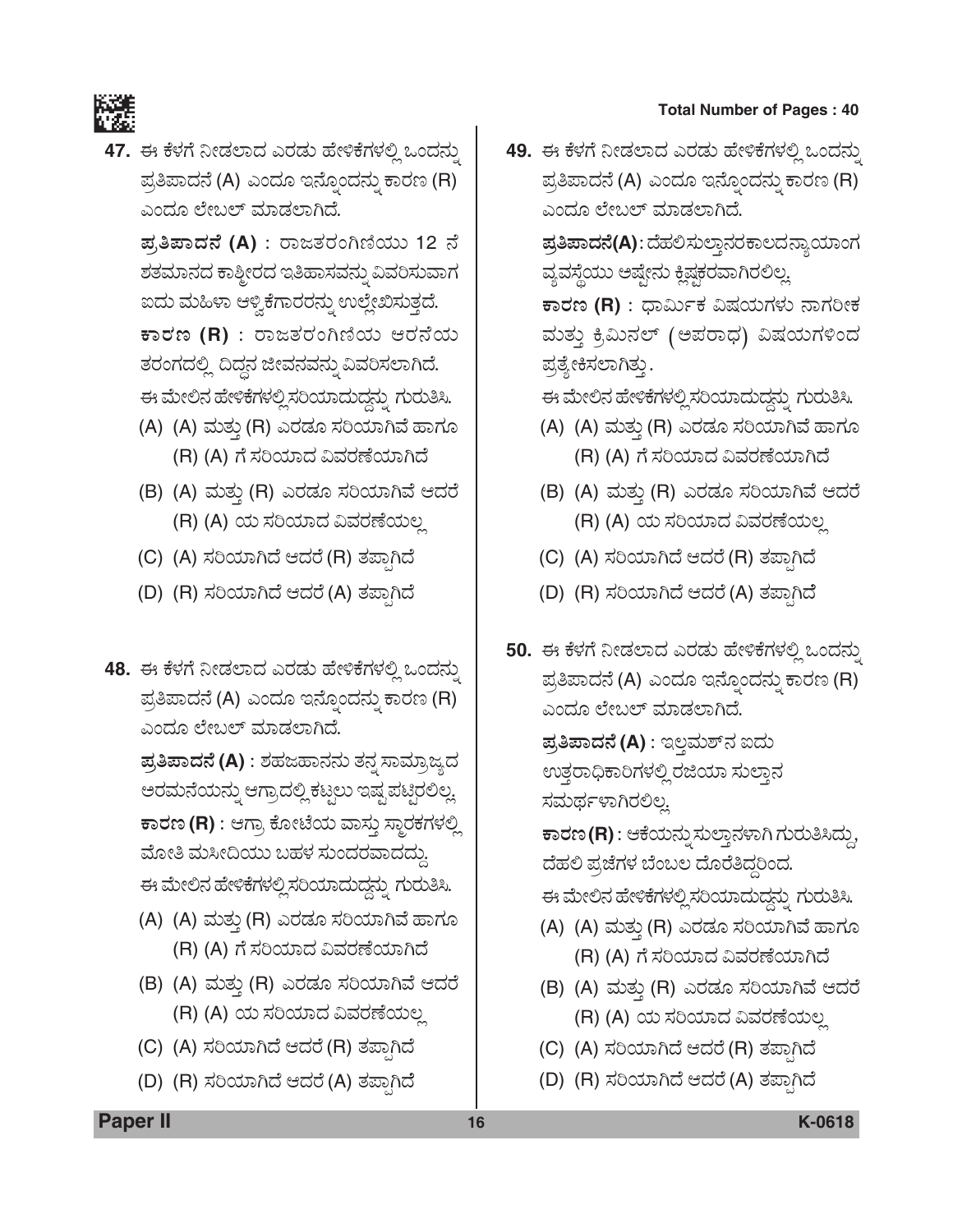

**47.** Given below are two statements, one labelled as Assertion (A) and the other labelled as Reason (R).

 **Assertion (A)** : Rajatarangini's description of the 12<sup>th</sup> Century history of Kashmir mention five women rulers. **Reason (R)** : Didda's career is described in the sixth taranga of Rajatarangini. In the context of the above statements, which of the following is true ?

- (A) Both (A) and (R) are correct and (R) is the correct explanation of (A)
- (B) Both (A) and (R) are correct, but (R) is not the correct explanation of (A)
- (C) (A) is correct, but (R) is not correct
- (D) (R) is correct, but (A) is not correct
- **48.** Given below are two statements, one labelled as Assertion (A) and the other labelled as Reason (R).

**Assertion (A)** : Shah Jahan did not like Agra to be his imperial residence.

 **Reason (R)** : The Moti Masjid is by for the most beautiful of all the architectural monuments of Agra fort.

 In the context of the above statements, which of the following is true ?

- (A) Both (A) and (R) are correct and (R) is the correct explanation of (A)
- (B) Both (A) and (R) are correct, but (R) is not the correct explanation of (A)
- (C) (A) is correct, but (R) is not correct
- (D) (R) is correct, but (A) is not correct

**49.** Given below are two statements, one labelled as Assertion (A) and the other labelled as Reason (R).

**Assertion (A)** : The judicial system of the Sultanate was not very complex.

 **Reason (R)** : The ecclesiastical cases were separated from the civil and criminal suits.

 In the context of the above statements, which of the following is true ?

- (A) Both (A) and (R) are correct and (R) is the correct explanation of (A)
- (B) Both (A) and (R) are correct, but (R) is not the correct explanation of (A)
- (C) (A) is correct, but (R) is not correct
- (D) (R) is correct, but (A) is not correct
- **50.** Given below are two statements, one labelled as Assertion (A) and the other labelled as Reason (R).

**Assertion (A)** : Razia Sultana was not ablest of all the five successors of Iltutmish

 **Reason (R)** : Her recognition as the Sultan was based on the popular support of the people of Delhi.

 In the context of the above statements, which of the following is true ?

- (A) Both (A) and (R) are correct and (R) is the correct explanation of (A)
- (B) Both (A) and (R) are correct, but (R) is not the correct explanation of (A)
- (C) (A) is correct, but (R) is not correct
- (D) (R) is correct, but (A) is not correct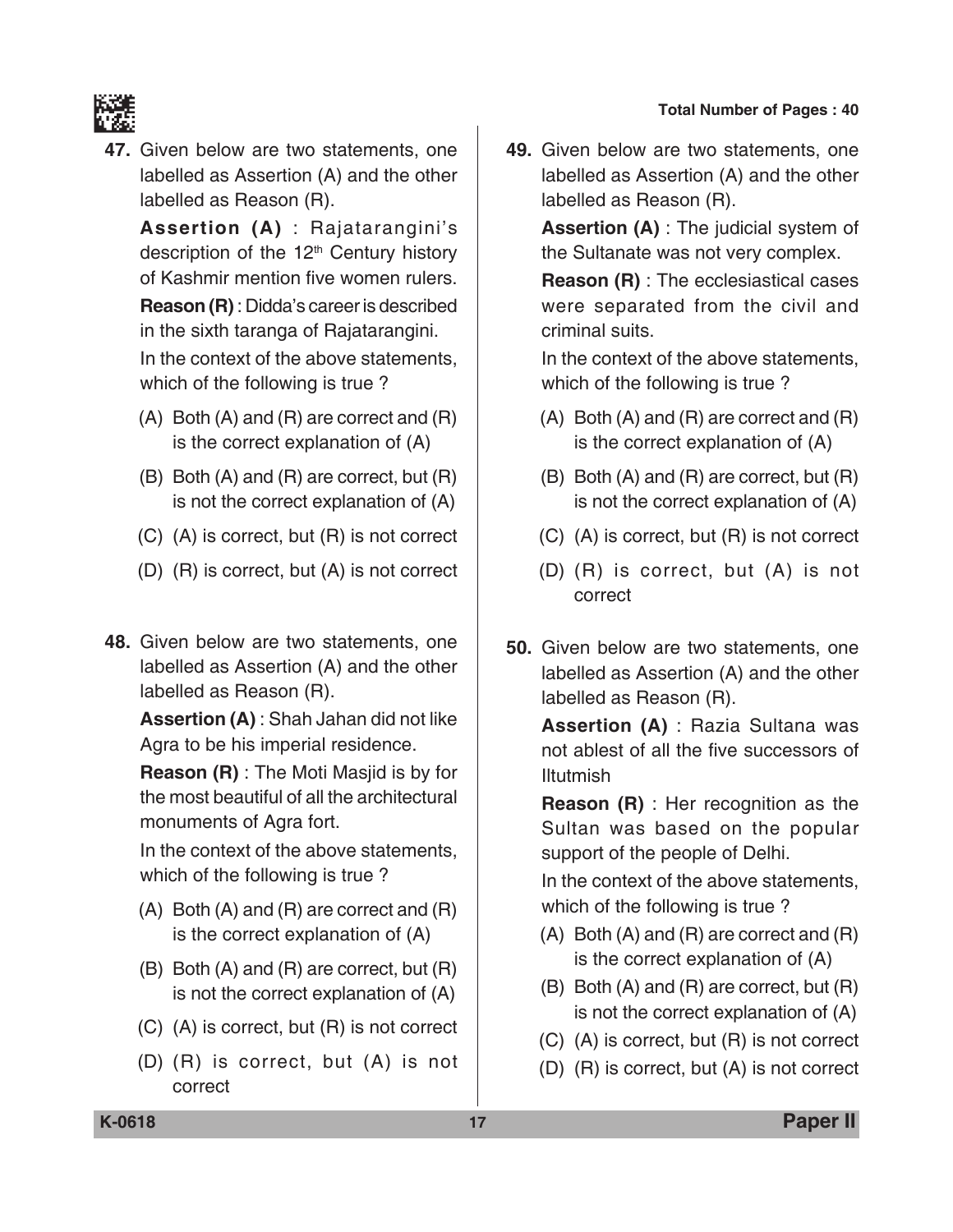

51. ಈ ಕೆಳಗೆ ನೀಡಲಾದ ಎರಡು ಹೇಳಿಕೆಗಳಲ್ಲಿ ಒಂದನ್ನು ಪ್ರತಿಪಾದನೆ (A) ಎಂದೂ ಇನ್ನೊಂದನ್ನು ಕಾರಣ (R) ಎಂದೂ ಲೇಬಲ್ ಮಾಡಲಾಗಿದೆ.

ಪ್ರತಿಪಾದನೆ (A) : ಘಿಯಾಸುದ್ದೀನ್ ಬಲ್ಬನ್ ತನ್ನ ಎಲ್ಲಾ ವಿರೋಧಿಗಳನ್ನು ಸದೆಬಡಿದು ನಿರಂಕುಶ ರಾಜಪ್ರಭುತ್ವವನ್ನು ಸ್ಥಾಪಿಸಿದನು.

ಕಾರಣ (R) : ಅವನು ತನ್ನ ಉಡುಪು, ಸಾಮಾಜಿಕ ನಡವಳಿಕೆ ಮತ್ತು ಶಿಷ್ಟಾಚಾರವನ್ನು ಬದಲಾಯಿಸಿಕೊಳ್ಳಲಿಲ್ಲ.

ಈ ಮೇಲಿನ ಹೇಳಿಕೆಗಳಲ್ಲಿ ಸರಿಯಾದುದ್ದನ್ನು ಗುರುತಿಸಿ.

- (A) (A) ಮತ್ತು (R) ಎರಡೂ ಸರಿಯಾಗಿವೆ ಹಾಗೂ (R) (A) ಗೆ ಸರಿಯಾದ ವಿವರಣೆಯಾಗಿದೆ
- (B) (A) ಮತ್ತು (R) ಎರಡೂ ಸರಿಯಾಗಿವೆ ಆದರೆ (R) (A) ಯ ಸರಿಯಾದ ವಿವರಣೆಯಲ್ಲ
- (C) (A) ಸರಿಯಾಗಿದೆ ಆದರೆ (R) ತಪ್ಪಾಗಿದೆ
- (D) (R) ಸರಿಯಾಗಿದೆ ಆದರೆ (A) ತಪಾಗಿದೆ
- 52. ಈ ಕೆಳಗೆ ನೀಡಲಾದ ಎರಡು ಹೇಳಿಕೆಗಳಲ್ಲಿ ಒಂದನ್ನು ಪ್ರತಿಪಾದನೆ (A) ಎಂದೂ ಇನ್ನೊಂದನ್ನು ಕಾರಣ (R) ಎಂದೂ ಲೇಬಲ್ ಮಾಡಲಾಗಿದೆ.

**ಪ್ರತಿಪಾದನೆ(A)** : ಫಿರೋಜ್ ಷಾ ತುಘಲಕ್*ನು* ನಾಣ್ಯ ಮುದ್ರಿಸುವಲ್ಲಿ ಹಲವಾರು ಸುಧಾರಣೆಗಳನ್ನು ಜಾರಿಗೆ ತಂದನು.

ಕಾರಣ (R) : ಮಹಮ್ಮದ್–ಬಿನ್–ತುಘಲಕ್*ನು* ಉತ್ತಮ ಗುಣಮಟ್ಟದ ನಾಣ್ಯಗಳನ್ನು ಚಲಾವಣೆಗೆ ತಂದನು.

ಈ ಮೇಲಿನ ಹೇಳಿಕೆಗಳಲ್ಲಿ ಸರಿಯಾದುದ್ದನ್ನು ಗುರುತಿಸಿ.

- (A) (A) ಮತ್ತು (R) ಎರಡೂ ಸರಿಯಾಗಿವೆ ಹಾಗೂ (R) (A) ಗೆ ಸರಿಯಾದ ವಿವರಣೆಯಾಗಿದೆ
- (B) (A) ಮತ್ತು (R) ಎರಡೂ ಸರಿಯಾಗಿವೆ ಆದರೆ (R) (A) ಯ ಸರಿಯಾದ ವಿವರಣೆಯಲ್ಲ
- (C) (A) ಸರಿಯಾಗಿದೆ ಆದರೆ (R) ತಪ್ಪಾಗಿದೆ
- (D) (R) ಸರಿಯಾಗಿದೆ ಆದರೆ (A) ತಪ್ಪಾಗಿದೆ

53. ಈ ಕೆಳಗೆ ನೀಡಲಾದ ಎರಡು ಹೇಳಿಕೆಗಳಲ್ಲಿ ಒಂದನ್ನು ಪ್ರತಿಪಾದನೆ (A) ಎಂದೂ ಇನ್ನೊಂದನ್ನು ಕಾರಣ (R) ಎಂದೂ ಲೇಬಲ್ ಮಾಡಲಾಗಿದೆ.

ಪ್ರತಿಪಾದನೆ (A) : ಅಕ್ಗರನು ಸಿಂಹಾಸನಾರೋಹಣದ ಸಮಯದಲ್ಲಿ ರಾಜ್ಯವಿಲ್ಲದ ರಾಜನಾಗಿದ್ದ.

ಕಾರಣ (R) : ಅವನು ಒಬ್ಬ ಹುಟ್ಟು ಸೈನಿಕ ಮತ್ತು ಜನನಾಯಕನಾಗಿದ್ದ.

ಈ ಮೇಲಿನ ಹೇಳಿಕೆಗಳಲ್ಲಿ ಸರಿಯಾದುದ್ದನ್ನು ಗುರುತಿಸಿ.

- (A) (A) ಮತ್ತು (R) ಎರಡೂ ಸರಿಯಾಗಿವೆ ಹಾಗೂ (R) (A) ಗೆ ಸರಿಯಾದ ವಿವರಣೆಯಾಗಿದೆ
- (B) (A) ಮತ್ತು (R) ಎರಡೂ ಸರಿಯಾಗಿವೆ ಆದರೆ (R) (A) ಯ ಸರಿಯಾದ ವಿವರಣೆಯಲ್ಲ
- (C) (A) ಸರಿಯಾಗಿದೆ ಆದರೆ (R) ತಪಾಗಿದೆ
- (D) (R) ಸರಿಯಾಗಿದೆ ಆದರೆ (A) ತಪ್ಪಾಗಿದೆ
- 54. ಈ ಕೆಳಗೆ ನೀಡಲಾದ ಎರಡು ಹೇಳಿಕೆಗಳಲ್ಲಿ ಒಂದನ್ನು ಪ್ರತಿಪಾದನೆ (A) ಎಂದೂ ಇನ್ನೊಂದನ್ನು ಕಾರಣ (R) ಎಂದೂ ಲೇಬಲ್ ಮಾಡಲಾಗಿದೆ.

**ಪ್ರತಿಪಾದನೆ (A)** : ಔರಂಗಜೇಬನ ಕಲ್ಯಾಣ ರಾಜ್ಯದ ಪರಿಕಲ್ಪನೆಯು ಕೇವಲ ಸಂಪ್ರದಾಯ ಮುಸ್ಥಿಮರ ಉದ್ಧಾರ ಮತ್ತು ಸಂತೋಷವಾಗಿತ್ತು .

ಕಾರಣ (R) : ಔರಂಗಜೇಬನು ಅಧಿಕಾರಕ್ಕೆ ಬರುವ ಮೊದಲು ಮೊಗಲರ ಸಾಮ್ರಾಜ್ಯದಲ್ಲಿ ವಿದ್ಯಾವಂತ ಹಿಂದೂಗಳು ಕಂದಾಯ ಇಲಾಖೆಯಲ್ಲಿ ಪ್ರಮುಖ ಸ್ಥಾನಗಳನ್ನು ಅಲಂಕರಿಸಿದ್ದರು.

ಈ ಮೇಲಿನ ಹೇಳಿಕೆಗಳಲ್ಲಿ ಸರಿಯಾದುದ್ದನ್ನು ಗುರುತಿಸಿ.

- (A) (A) ಮತ್ತು (R) ಎರಡೂ ಸರಿಯಾಗಿವೆ ಹಾಗೂ (R) (A) ಗೆ ಸರಿಯಾದ ವಿವರಣೆಯಾಗಿದೆ
- (B) (A) ಮತ್ತು (R) ಎರಡೂ ಸರಿಯಾಗಿವೆ ಆದರೆ (R) (A) ಯ ಸರಿಯಾದ ವಿವರಣೆಯಲ್ಲ
- (C) (A) ಸರಿಯಾಗಿದೆ ಆದರೆ (R) ತಪಾಗಿದೆ
- (D) (R) ಸರಿಯಾಗಿದೆ ಆದರೆ (A) ತಪಾಗಿದೆ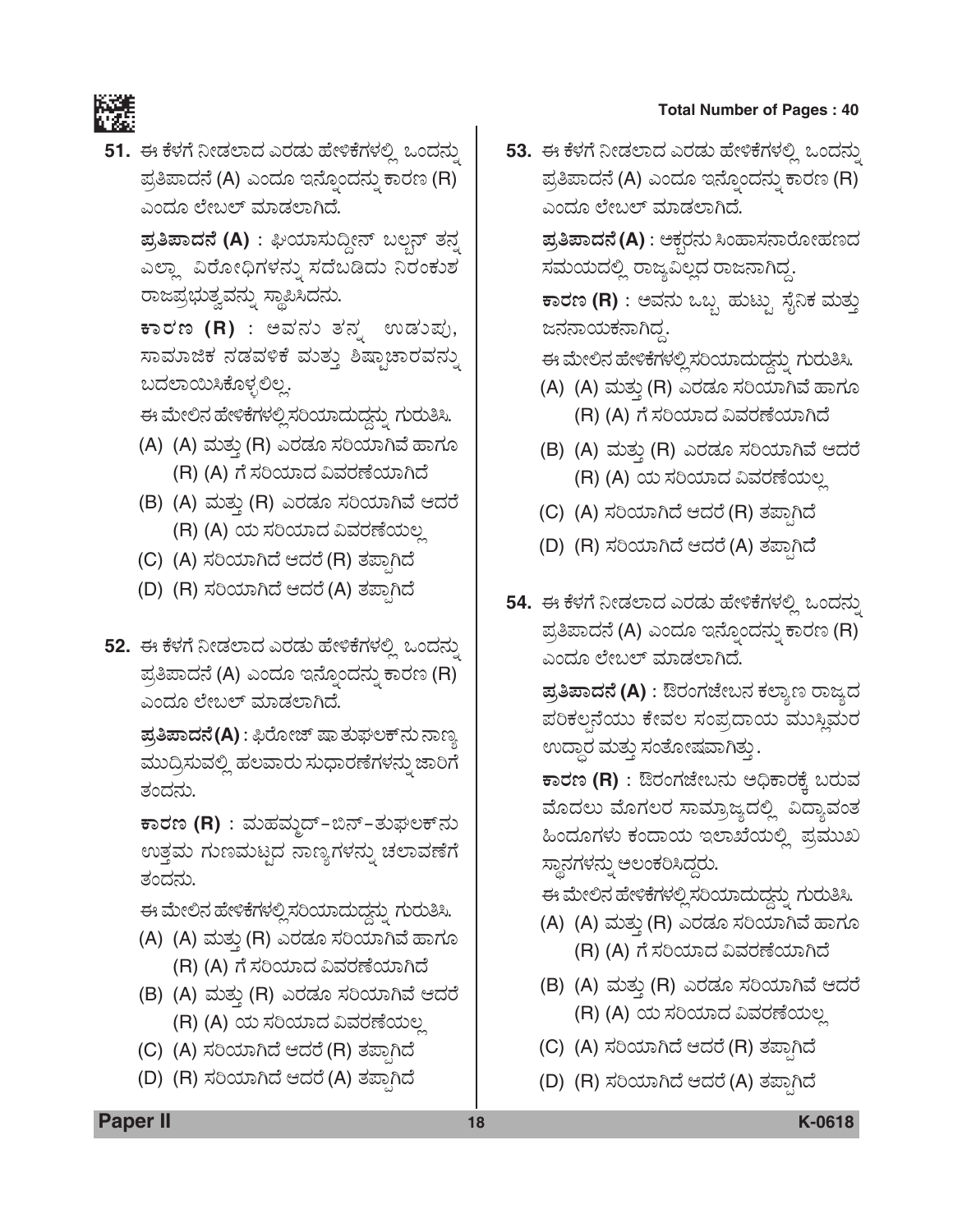

**51.** Given below are two statements, one labeled as Assertion (A) and the other labeled as Reason (R).

 **Assertion (A)** : Ghiyasuddin Balban established absolute monarchy by suppressing all opposition to the crown.

 **Reason (R)** : He did not change his dress, social behaviour and manners.

 In the context of the above statements, which of the following is true ?

- (A) Both (A) and (R) are correct and (R) is the correct explanation of (A)
- (B) Both (A) and (R) are correct, but (R) is not the correct explanation of (A)
- (C) (A) is correct, but (R) is not correct
- (D) (R) is correct, but (A) is not correct
- **52.** Given below are two statements, one labeled as Assertion (A) and the other labeled as Reason (R).

 **Assertion (A)** : Firoz Shah Tughlaq carried out extensive reforms in the ministry of coins.

**Reason (R)** : The good quality of coins produced by Muhammad-bin-Tughlaq.

 In the context of the above statements, which of the following is true ?

- (A) Both (A) and (R) are correct and (R) is the correct explanation of (A)
- (B) Both (A) and (R) are correct, but (R) is not the correct explanation of (A)
- (C) (A) is correct, but (R) is not correct
- (D) (R) is correct, but (A) is not correct

**53.** Given below are two statements, one labeled as Assertion (A) and the other labeled as Reason (R).

> **Assertion (A)** : Akbar was a king of no land at the time of his accession.

> **Reason (R)** : He was a born soldier and leader of men.

> In the context of the above statements, which of the following is true ?

- (A) Both (A) and (R) are correct and (R) is the correct explanation of (A)
- (B) Both (A) and (R) are correct, but (R) is not the correct explanation of (A)
- (C) (A) is correct, but (R) is not correct
- (D) (R) is correct, but (A) is not correct
- **54.** Given below are two statements, one labeled as Assertion (A) and the other labeled as Reason (R).

 **Assertion (A)** : Aurangazeb's concept of public welfare state was confined to the happiness and welfare of the orthodox Muslims.

 **Reason (R)** : The educated Hindus enjoyed a premier position in the revenue department of the empire before the accession of Aurangazeb.

 In the context of the above statements, which of the following is true ?

- (A) Both (A) and (R) are correct and (R) is the correct explanation of (A)
- (B) Both (A) and (R) are correct, but (R) is not the correct explanation of (A)
- (C) (A) is correct, but (R) is not correct
- (D) (R) is correct, but (A) is not correct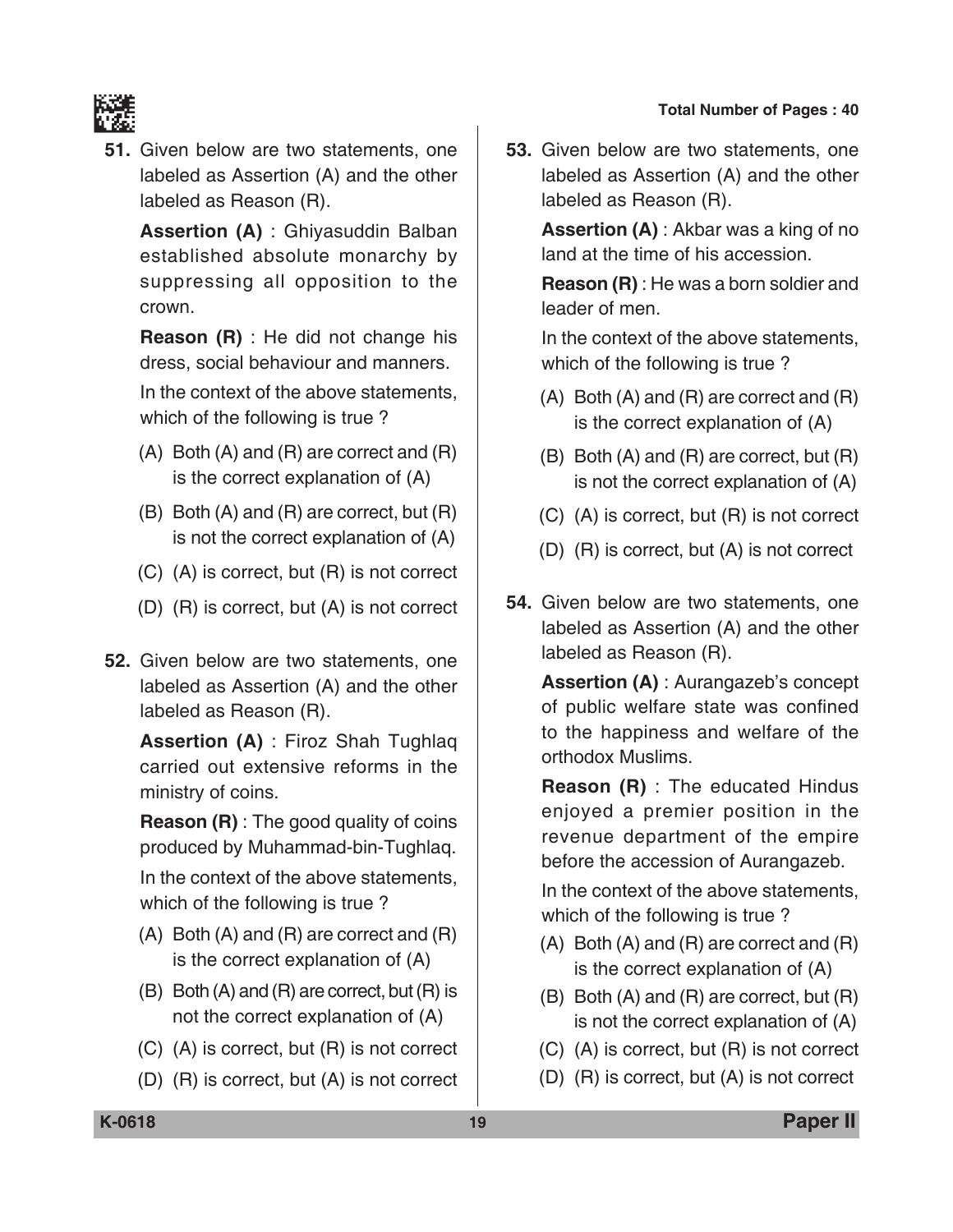

55. ಈ ಕೆಳಗೆ ನೀಡಲಾದ ಎರಡು ಹೇಳಿಕೆಗಳಲ್ಲಿ ಒಂದನ್ನು ಪ್ರತಿಪಾದನೆ (A) ಎಂದೂ ಇನ್ನೊಂದನ್ನು ಕಾರಣ (R) ಎಂದೂ ಲೇಬಲ್ ಮಾಡಲಾಗಿದೆ.

> ಪ್ರತಿಪಾದನೆ (A) : ಖಿಲಾಫತ್ ಹೋರಾಟವು ಅಸಹಕಾರ ಚಳುವಳಿಗೆ ಪ್ರಮುಖ ಕೊಡುಗೆಯನ್ನು ನೀಡಿತ್ತು.

> ಕಾರಣ(R): ಧಾರ್ಮಿಕ ಅರಿವು ರಾಜಕೀಯಕ್ಕೆ ಹರಡಿತ್ತು ಮತ್ತು ಕೋಮುವಾದದ ಶಕ್ತಿಗಳು ಬಲಗೊಂಡವು.

- ಈ ಮೇಲಿನ ಹೇಳಿಕೆಗಳಲ್ಲಿ ಸರಿಯಾದುದ್ದನ್ನು ಗುರುತಿಸಿ.
- (A) (A) ಮತ್ತು (R) ಎರಡೂ ಸರಿಯಾಗಿವೆ ಹಾಗೂ (R) (A) ಗೆ ಸರಿಯಾದ ವಿವರಣೆಯಾಗಿದೆ
- (B) (A) ಮತ್ತು (R) ಎರಡೂ ಸರಿಯಾಗಿವೆ ಆದರೆ (R) (A) ಯ ಸರಿಯಾದ ವಿವರಣೆಯಲ್ಲ
- (C) (A) ಸರಿಯಾಗಿದೆ ಆದರೆ (R) ತಪಾಗಿದೆ
- (D) (R) ಸರಿಯಾಗಿದೆ ಆದರೆ (A) ತಪ್ಪಾಗಿದೆ
- 56. ಈ ಕೆಳಗೆ ನೀಡಲಾದ ಎರಡು ಹೇಳಿಕೆಗಳಲ್ಲಿ ಒಂದನ್ನು ಪ್ರತಿಪಾದನೆ (A) ಎಂದೂ ಇನ್ನೊಂದನ್ನು ಕಾರಣ (R) ಎಂದೂ ಲೇಬಲ್ ಮಾಡಲಾಗಿದೆ.

ಪ್ರತಿಪಾದನೆ (A) : ಕಾಂಗ್ರೆಸ್ ಖಿಲಾಫತ್ ಸ್ವರಾಜ್ಯ ಪಕ್ಷವನ್ನು ಸಿ. ಆರ್. ದಾಸ್ ಮತ್ತು ಮೋತಿಲಾಲ್ ನೆಹರೂ ಸ್ಥಾಪಿಸಿದರು.

ಕಾರಣ (R) : ಅವರು ಕಾಂಗ್ರೆಸ್ನ ಕಾರ್ಯಕ್ರಮಗಳನ್ನು ಒಪ್ಪಿಕೊಳ್ಳಲಿಲ್ಲ ಹಾಗೇ ಅವುಗಳನ್ನು ವಿರೋಧಿಸಿದ್ದರು. ಈ ಮೇಲಿನ ಹೇಳಿಕೆಗಳಲ್ಲಿ ಸರಿಯಾದುದ್ದನ್ನು ಗುರುತಿಸಿ.

- (A) (A) ಮತ್ತು (R) ಎರಡೂ ಸರಿಯಾಗಿವೆ ಹಾಗೂ (R) (A) ಗೆ ಸರಿಯಾದ ವಿವರಣೆಯಾಗಿದೆ
- (B) (A) ಮತ್ತು (R) ಎರಡೂ ಸರಿಯಾಗಿವೆ ಆದರೆ (R) (A) ಯ ಸರಿಯಾದ ವಿವರಣೆಯಲ್ಲ
- (C) (A) ಸರಿಯಾಗಿದೆ ಆದರೆ (R) ತಪಾಗಿದೆ
- (D) (R) ಸರಿಯಾಗಿದೆ ಆದರೆ (A) ತಪಾಗಿದೆ

57. ಈ ಕೆಳಗೆ ನೀಡಲಾದ ಎರಡು ಹೇಳಿಕೆಗಳಲ್ಲಿ ಒಂದನ್ನು ಪ್ರತಿಪಾದನೆ (A) ಎಂದೂ ಇನ್ನೊಂದನ್ನು ಕಾರಣ (R) ಎಂದೂ ಲೇಬಲ್ ಮಾಡಲಾಗಿದೆ.

ಪ್ರತಿಪಾದನೆ (A) : ರಾಷ್ಟ್ರೀಯ ಚಳುವಳಿಯು ಯಾವಾಗಲೇ ಬಡವರ ಪರವಾದ ಒಲವನ್ನು ಹೊಂದಿತ್ತು.

ಕಾರಣ (R) : ರಾಷ್ಟ್ರೀಯ ಚಳುವಳಿಯು ಹೆಚ್ಚಾಗಿ ರಷ್ಯಾ ಕ್ರಾಂತಿಯಿಂದ ಪ್ರಭಾವಿತಗೊಂಡಿತ್ತು.

ಈ ಮೇಲಿನ ಹೇಳಿಕೆಗಳಲ್ಲಿ ಸರಿಯಾದುದ್ದನ್ನು ಗುರುತಿಸಿ.

- (A) (A) ಮತ್ತು (R) ಎರಡೂ ಸರಿಯಾಗಿವೆ ಹಾಗೂ (R) (A) ಗೆ ಸರಿಯಾದ ವಿವರಣೆಯಾಗಿದೆ
- (B) (A) ಮತ್ತು (R) ಎರಡೂ ಸರಿಯಾಗಿವೆ ಆದರೆ (R) (A) ಯ ಸರಿಯಾದ ವಿವರಣೆಯಲ್ಲ
- (C) (A) ಸರಿಯಾಗಿದೆ ಆದರೆ (R) ತಪ್ಪಾಗಿದೆ
- (D) (R) ಸರಿಯಾಗಿದೆ ಆದರೆ (A) ತಪಾಗಿದೆ
- 58. ಈ ಕೆಳಗೆ ನೀಡಲಾದ ಎರಡು ಹೇಳಿಕೆಗಳಲ್ಲಿ ಒಂದನ್ನು ಪ್ರತಿಪಾದನೆ (A) ಎಂದೂ ಇನ್ನೊಂದನ್ನು ಕಾರಣ (R) ಎಂದೂ ಲೇಬಲ್ ಮಾಡಲಾಗಿದೆ.

ಪ್ರತಿಪಾದನೆ (A) : ಸುಭಾಷ್ ಚಂದ್ರ ಬೋಸರು ಕಾಂಗ್ರೆಸ್ನ ಅಧ್ಯಕ್ಷರಾಗಿ ಪುನರ್ ಆಯ್ಕೆಗೊಂಡಿದ್ದರು. ಕಾರಣ (R) : ಗಾಂಧೀಜಿಯು ಪಟ್ಟಾಭಿ ಸೀತಾರಾಮಯ್ಯನವರನ್ನು ಬೆಂಬಲಿಸಿದ್ದರು. ಈ ಮೇಲಿನ ಹೇಳಿಕೆಗಳಲ್ಲಿ ಸರಿಯಾದುದ್ದನ್ನು ಗುರುತಿಸಿ.

- (A) (A) ಮತ್ತು (R) ಎರಡೂ ಸರಿಯಾಗಿವೆ ಹಾಗೂ (R) (A) ಗೆ ಸರಿಯಾದ ವಿವರಣೆಯಾಗಿದೆ
- (B) (A) ಮತ್ತು (R) ಎರಡೂ ಸರಿಯಾಗಿವೆ ಆದರೆ (R) (A) ಯ ಸರಿಯಾದ ವಿವರಣೆಯಲ್ಲ
- (C) (A) ಸರಿಯಾಗಿದೆ ಆದರೆ (R) ತಪಾಗಿದೆ
- (D) (R) ಸರಿಯಾಗಿದೆ ಆದರೆ (A) ತಪಾಗಿದೆ

**Paper II** 

K-0618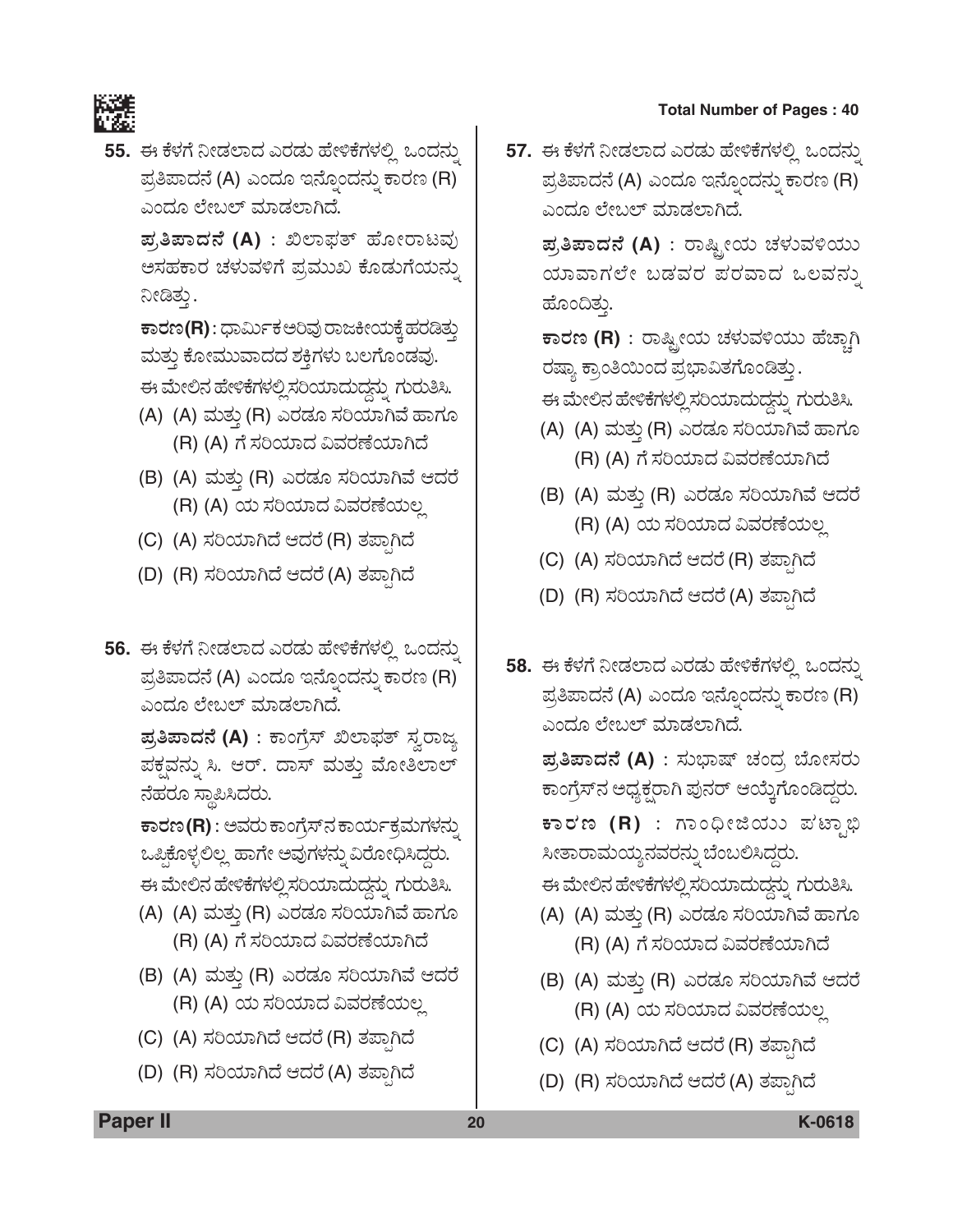

**55.** Given below are two statements, one labeled as Assertion (A) and the other labeled as Reason (R).

 **Assertion (A)** : The Khilafat movement has made important contribution to the non-corporation movement.

 **Reason (R)** : Religious contains spread to politics and forces of communalism strengthened.

 In the context of the above statements, which of the following is true ?

- (A) Both (A) and (R) are correct and (R) is the correct explanation of (A)
- (B) Both (A) and (R) are correct, but (R) is not the correct explanation of (A)
- (C) (A) is correct, but (R) is not correct
- (D) (R) is correct, but (A) is not correct
- **56.** Given below are two statements, one labeled as Assertion (A) and the other labeled as Reason (R).

 **Assertion (A)** : C.R. Das and Motilal Nehru formed the Congress Khilafat Swarajya Party.

 **Reason (R)** : They did not accept the programmes of congress and opposed it.

 In the context of the above statements, which of the following is true ?

- (A) Both (A) and (R) are correct and (R) is the correct explanation of (A)
- (B) Both (A) and (R) are correct, but (R) is not the correct explanation of (A)
- (C) (A) is correct, but (R) is not correct
- (D) (R) is correct, but (A) is not correct

**57.** Given below are two statements, one labeled as Assertion (A) and the other labeled as Reason (R).

> **Assertion (A)** : The National Movement had always adopted a pro-poor orientation.

> **Reason (R)** : The National Movement was immensely impacted by the Russian Revolution.

> In the context of the above statements, which of the following is true ?

- (A) Both (A) and (R) are correct and (R) is the correct explanation of (A)
- (B) Both (A) and (R) are correct, but (R) is not the correct explanation of (A)
- (C) (A) is correct, but (R) is not correct
- (D) (R) is correct, but (A) is not correct
- **58.** Given below are two statements, one labeled as Assertion (A) and the other labeled as Reason (R).

 **Assertion (A)** : Subhas Chandra Bose had been re-elected as President of the Congress.

 **Reason (R)** : Gandhiji supported Pattabi Sitaramayya.

 In the context of the above statements, which of the following is true ?

- (A) Both (A) and (R) are correct and (R) is the correct explanation of (A)
- (B) Both (A) and (R) are correct, but (R) is not the correct explanation of (A)
- (C) (A) is correct, but (R) is not correct
- (D) (R) is correct, but (A) is not correct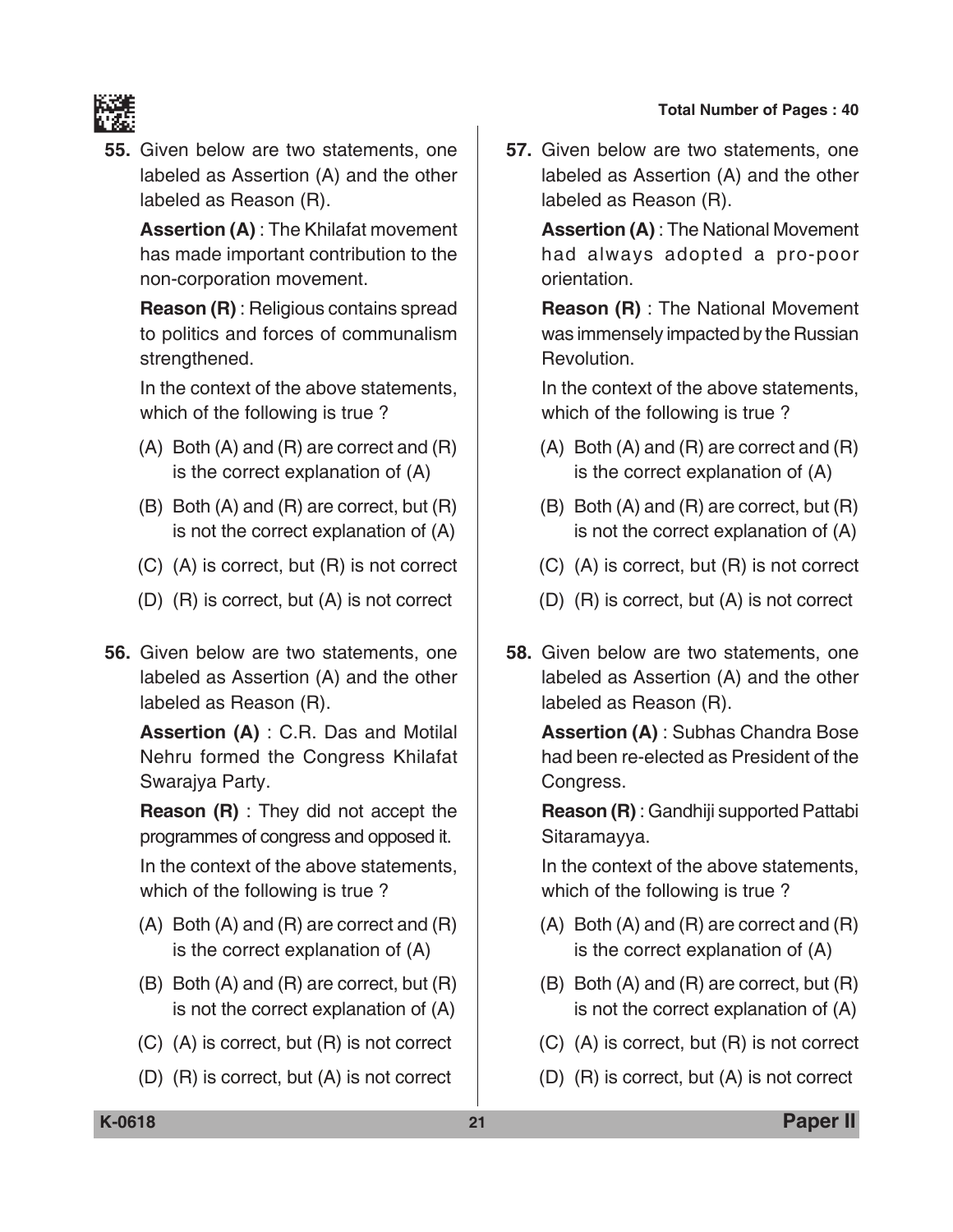

59. ಈ ಕೆಳಗೆ ನೀಡಲಾದ ಎರಡು ಹೇಳಿಕೆಗಳಲ್ಲಿ ಒಂದನ್ನು ಪ್ರತಿಪಾದನೆ (A) ಎಂದೂ ಇನ್ನೊಂದನ್ನು ಕಾರಣ (R) ಎಂದೂ ಲೇಬಲ್ ಮಾಡಲಾಗಿದೆ.

> $\vec{a}$ ತಿಪಾದನೆ (A) : ಆಗಸ್ಟ್ ಕೊಡುಗೆಯು (ಆಫರ್) ಭಾರತಕ್ಕೆ ತುರ್ತಾಗಿ ಡೊಮಿನಿಯನ್ ಸ್ಥಾನಮಾನ ನೀಡುವುದಾಗಿ ಉದ್ದೇಶಿಸಿತ್ತು.

> $\overline{P}$ ಕಾರಣ(R) : ಕಾಂಗ್ರೆಸ್ ಆ ಕೊಡುಗೆಯನ್ನು ತಿರಸ್ತರಿಸಲು ವೈಯಕ್ತಿಕ ಚಳುವಳಿಯನ್ನು ಪ್ರಾರಂಭಿಸಿತು.

ಈ ಮೇಲಿನ ಹೇಳಿಕೆಗಳಲ್ಲಿ ಸರಿಯಾದುದ್ದನ್ನು ಗುರುತಿಸಿ.

- (A) (A) ಮತ್ತು (R) ಎರಡೂ ಸರಿಯಾಗಿವೆ ಹಾಗೂ (R) (A) ಗೆ ಸರಿಯಾದ ವಿವರಣೆಯಾಗಿದೆ
- (B) (A) ಮತ್ತು (R) ಎರಡೂ ಸರಿಯಾಗಿವೆ ಆದರೆ (R) (A) ಯ ಸರಿಯಾದ ವಿವರಣೆಯಲ್ಲ
- (C) (A) ಸರಿಯಾಗಿದೆ ಆದರೆ (R) ತಪಾಗಿದೆ
- (D) (R) ಸರಿಯಾಗಿದೆ ಆದರೆ (A) ತಪ್ಪಾಗಿದೆ
- 60. ಈ ಕೆಳಗೆ ನೀಡಲಾದ ಎರಡು ಹೇಳಿಕೆಗಳಲ್ಲಿ ಒಂದನ್ನು ಪ್ರತಿಪಾದನೆ (A) ಎಂದೂ ಇನ್ನೊಂದನ್ನು ಕಾರಣ (R) ಎಂದೂ ಲೇಬಲ್ ಮಾಡಲಾಗಿದೆ.

 $\bar{z}$ ತಿಪಾದನೆ (A) : ಭಾರತದ ರಾಷ್ಟ್ರೀಯವಾದಿಗಳು ವಿಭಜನೆಯನ್ನು ಒಪ್ಪಿಕೊಂಡಿದ್ದು, ಭಾರತದಲ್ಲಿ ಎರಡು ರಾಷ್ಟ್ರಗಳಿವೆ ಎಂಬುದಕ್ಕಾಗಿ ಅಲ್ಲ

 $P$ ಕಾರಣ (R) : ವಿದೇಶಿಯರು ವಿಭಜನೆಯನ್ನು ತಡೆಯಲು ಯತ್ನಿಸಲಿಲ್ಲ, ಆದರೆ ದೇಶವನ್ನು ಆಳಿದರು.

ಈ ಮೇಲಿನ ಹೇಳಿಕೆಗಳಲ್ಲಿ ಸರಿಯಾದುದ್ದನ್ನು ಗುರುತಿಸಿ.

- (A) (A) ಮತ್ತು (R) ಎರಡೂ ಸರಿಯಾಗಿವೆ ಹಾಗೂ (R) (A) ಗೆ ಸರಿಯಾದ ವಿವರಣೆಯಾಗಿದೆ
- (B) (A) ಮತ್ತು (R) ಎರಡೂ ಸರಿಯಾಗಿವೆ ಆದರೆ (R) (A) ಯ ಸರಿಯಾದ ವಿವರಣೆಯಲ್ಲ
- (C) (A) ಸರಿಯಾಗಿದೆ ಆದರೆ (R) ತಪಾಗಿದೆ
- (D) (R) ಸರಿಯಾಗಿದೆ ಆದರೆ (A) ತಪಾಗಿದೆ
- **61.** ಕೆಳಗಿನ ಯುಗಗಳನ್ನು ಕಾಲಾನುಕ್ರಮವಾಗಿ ಜೋಡಿಸಿ.
	- (i) ಚಾಲುಕ್ತ ವಿಕ್ರಮ ವರ್ಷ
	- (ii) ಶಕ ವರ್ಷ
	- (iii) ವಿಕ್ರಮ ವರ್ಷ
	- (iv) ಗುಪ್ತ ವರ್ಷ

ಸರಿಯಾದ ಉತ್ತರವನ್ನು ಕೆಳಗಿನ ಸಂಕೇತಗಳಿಂದ ಆರಿಸಿ.

- $(A)$  (ii), (i), (iii), (iv)
- (B) (iii), (ii), (iv), (i)
- (C) (iv), (ii), (i), (iii)
- (D) (i), (ii), (iv), (iii)
- **62.** ಕೆಳಗಿನ ನಾಣ್ಯಗಳನ್ನು ಕಾಲಾನುಕ್ರಮದಲ್ಲಿ ಜೋಡಿಸಿ.
	- (i) ಡೈ–ಸ್ಟಕ್ ನಾಣ್ಯಗಳು
	- (ii) ಬರಹ ರಹಿತ ಡೈ–ಸ್ಟಕ್ ನಾಣ್ಯಗಳು
	- (iii) ಮುದ್ರಾಂಕಿತ ನಾಣ್ಯಗಳು
	- (iv) ಸೀಸದ ನಾಣ್ಯಗಳು

ಸರಿಯಾದ ಉತ್ತರವನ್ನು ಕೆಳಗಿನ ಸಂಕೇತಗಳಿಂದ ಆರಿಸಿ.

- (A) (i), (iii), (iv), (ii)
- (B) (ii), (iv), (i), (iii)
- (C) (iv), (ii), (iii), (i)
- (D) (iii), (ii), (i), (iv)
- **63.** ಕೆಳಗಿನ ಶಾತವಾಹನ ದೊರೆಗಳನ್ನು ಕಾಲಾನುಕ್ರಮದಲ್ಲಿ ಜೋಡಿಸಿ.
	- (i) ಶ್ರೀ ಯಜ್ಞ ಶಾತಕರ್ಣಿ
	- (ii) ಗೌತಮೀಪುತ್ರ ಶಾತಕರ್ಣಿ
	- (iii) ಶ್ರೀ ಶಾತಕರ್ಣಿ
	- (iv) ಸೀಮುಖ

ಸರಿಯಾದ ಉತ್ತರವನ್ನು ಕೆಳಗಿನ ಸಂಕೇತಗಳಿಂದ ಆರಿಸಿ.

- (A) (i), (iii), (iv), (ii)
- (B) (ii), (iv), (i), (iii)
- (C) (iii), (iv), (ii), (i)
- (D) (iv), (iii), (i), (ii)

**Paper II 22 K-0618**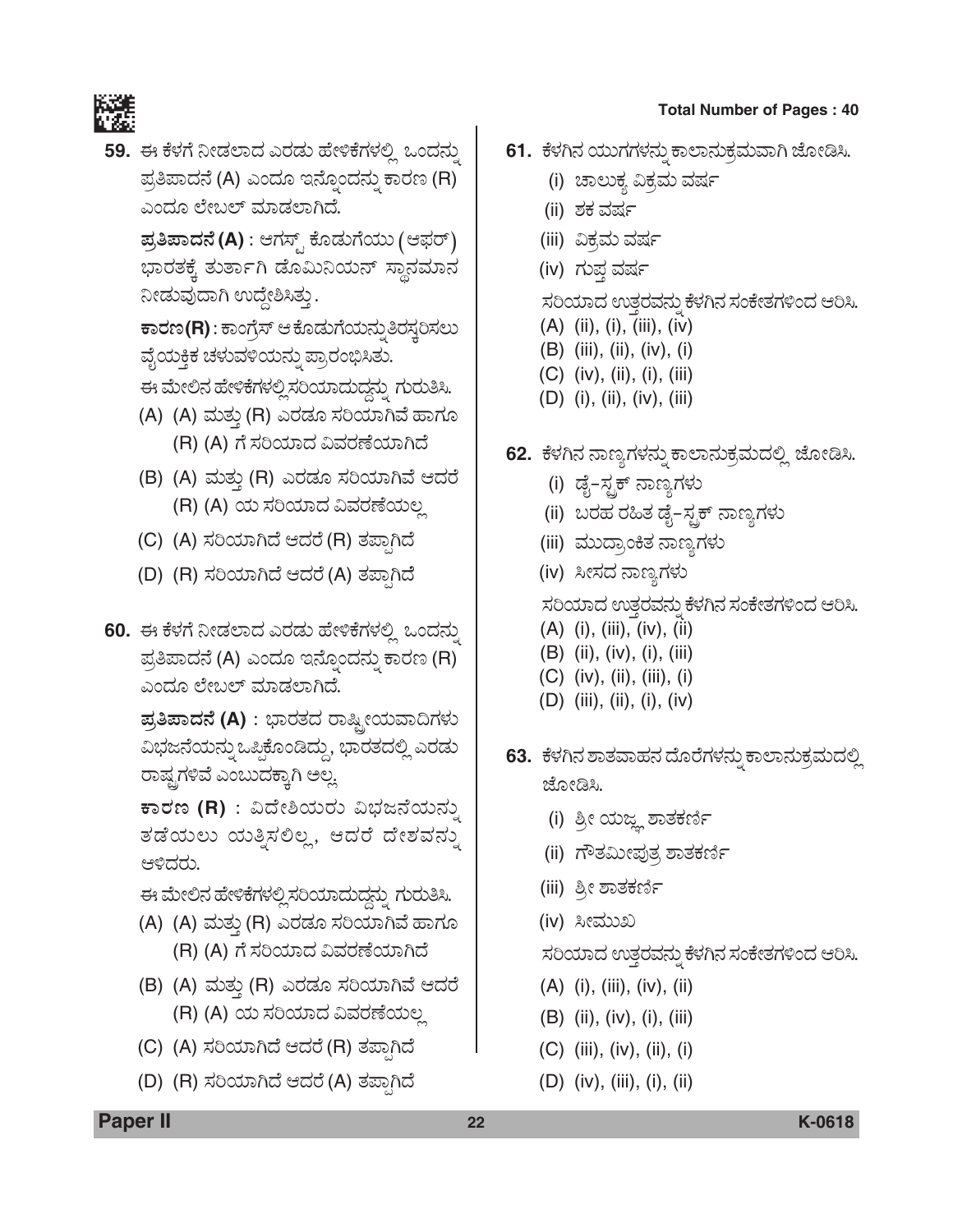

**59.** Given below are two statements, one labeled as Assertion (A) and the other labeled as Reason (R).

 **Assertion (A)** : The August offer proposed to give Dominion status to India immediately.

 **Reason (R)** : The Congress launched the individual Satyagraha rejecting the offer.

 In the context of the above statements, which of the following is true ?

- (A) Both (A) and (R) are correct and (R) is the correct explanation of (A)
- (B) Both (A) and (R) are correct, but (R) is not the correct explanation of (A)
- (C) (A) is correct, but (R) is not correct
- (D) (R) is correct, but (A) is not correct
- **60.** Given below are two statements, one labeled as Assertion (A) and the other labeled as Reason (R).

 **Assertion (A)** : The Indian nationalists accepted partition not because those were two nations in India.

 **Reason (R)** : The country was ruled by foreigners who did little to check it.

 In the context of the above statements, which of the following is true ?

- (A) Both (A) and (R) are correct and (R) is the correct explanation of (A)
- (B) Both (A) and (R) are correct, but (R) is not the correct explanation of (A)
- (C) (A) is correct, but (R) is not correct
- (D) (R) is correct, but (A) is not correct
- **61.** Arrange the following Eras in chronological order.
	- (i) Chalukya-Vikrama Era
	- (ii) Shaka Era
	- (iii) Vikrama Era
	- (iv) Gupta Era

 Choose the correct answer from the following codes :

- (A) (ii), (i), (iii), (iv)
- (B) (iii), (ii), (iv), (i)
- (C) (iv), (ii), (i), (iii)
- (D) (i), (ii), (iv), (iii)
- **62.** Arrange the following coins in chronological order.
	- (i) die-struck coins
	- (ii) uninscribed die-struck coins
	- (iii) punch marked coins
	- (iv) lead coins

 Choose the answer from the following codes :

- (A) (i), (iii), (iv), (ii)
- (B) (ii), (iv), (i), (iii)
- (C) (iv), (ii), (iii), (i)
- (D) (iii), (ii), (i), (iv)
- **63.** Arrange the following Satavahana kings in chronological order.
	- (i) Sri Yajna Satakarni
	- (ii) Gautamiputra Satakarni
	- (iii) Sri Satakarni
	- (iv) Simukha

 Choose the answer from the following codes :

- (A) (i), (iii), (iv), (ii)
- (B) (ii), (iv), (i), (iii)
- (C) (iii), (iv), (ii), (i)
- (D) (iv), (iii), (i), (ii)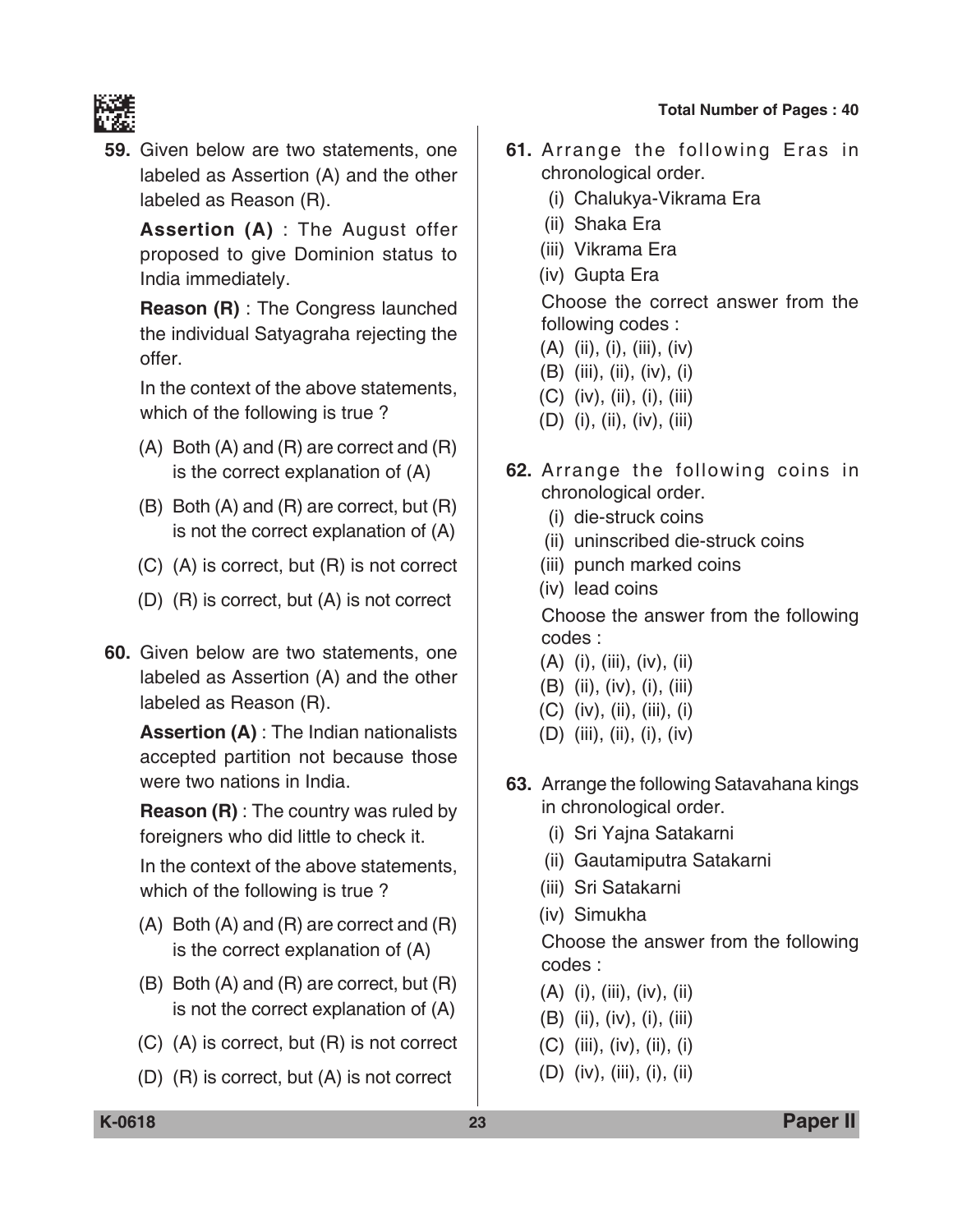

- 64. ಕೆಳಗಿನ ಕದಂಬರ ಅರಸರನ್ನು ಕಾಲಾನುಕ್ರಮವಾಗಿ ಜೋಡಿಸಿ.
	- (i) ರವಿವರ್ಮ
	- (ii) ಶಾಂತಿವರ್ಮ
	- (iii) ಮಯೂರವರ್ಮ
	- (iv) ಕಾಕುಸ್ತವರ್ಮ

ಸರಿಯಾದ ಉತ್ತರವನ್ನು ಕೆಳಗಿನ ಸಂಕೇತಗಳಿಂದ ಆರಿಸಿ.

- (A) (iv), (iii), (i), (ii)
- (B) (ii), (i), (iii), (iv)
- (C) (i), (iii), (iv), (ii)
- (D) (iii), (iv), (ii), (i)
- **65.** ಕೆಳಗಿನ ಕೃತಿಗಳನ್ನು ಕಾಲಾನುಕ್ರಮವಾಗಿ ಜೋಡಿಸಿ.
	- (i) ಲೋಕೋಪಕಾರ
	- (ii) ಶಬ್ದಮಣಿದರ್ಪಣ
	- (iii) ವಡ್ಡಾರಾಧನೆ
	- (iv) ಕವಿರಾಜಮಾರ್ಗ
	- ಸರಿಯಾದ ಉತ್ತರವನ್ನು ಕೆಳಗಿನ ಸಂಕೇತಗಳಿಂದ ಆರಿಸಿ.
	- (A) (i), (iii), (iv), (ii)
	- (B) (ii), (iv), (i), (iii)
	- (C) (iii), (iv), (ii), (i)
	- (D) (iv), (iii), (i), (ii)
- **66.** ಕೆಳಗಿನ ಸಂಸ್ಕೃತ ಕೃತಿಗಳನ್ನು ಕಾಲಾನುಕ್ರಮದಲ್ಲಿ ಜೋಡಿಸಿ.
	- (i) ಗದ್ಯಕರ್ಣಾಮೃತ
	- (ii) ಮೂಷಕ ವಂಶ
	- (iii) ಮಾನಸೋಲ್ತಾನ
	- (iv) ವಿಕ್ರಮಾಂಕದೇವಚರಿತ

ಸರಿಯಾದ ಉತ್ತರವನ್ನು ಕೆಳಗಿನ ಸಂಕೇತಗಳಿಂದ ಆರಿಸಿ.

- (A) (ii), (iv), (iii), (i)
- (B) (iv), (i), (iii), (ii)
- (C) (iii), (ii), (i), (iv)
- (D) (i), (iii), (iv), (ii)

**Total Number of Pages : 40**

- 67. ಕೆಳಗಿನ ಸಂತರನ್ನು ಕಾಲಾನುಕ್ರಮವಾಗಿ ಜೋಡಿಸಿ.
	- (i) ತುಕಾರಾಂ
	- (ii) ಬಸವಣ್ಣ
	- (iii) ನಾಮದೇವ
	- (iv) ಜ್ಞಾನೇಶ್ವರ

ಸರಿಯಾದ ಉತ್ತರವನ್ನು ಕೆಳಗಿನ ಸಂಕೇತಗಳಿಂದ ಆರಿಸಿ.

- (A) (i), (iii), (iv), (ii)
- (B) (ii), (iv), (iii), (i)
- (C) (iv), (i), (iii), (ii)
- (D) (iii), (ii), (iv), (i)
- **68.** ಜಲಾಲುದ್ದೀನ್ ಫಿರೋಜ್ ಖಲ್ಜಿಯ ಕಾಲದ ಘಟನೆಗಳನ್ನು ಕಾಲಾನುಕ್ರಮವಾಗಿ ಜೋಡಿಸಿ.
	- (i) ಮಂಗೋಲರೊಡನೆ ಘರ್ಷಣೆಗಳು
	- (ii) ರಣತಂಬೂರಿನ ಮೇಲೆ ದಂಡಯಾತೆ,
	- (iii) ದೇವಗಿರಿಯ ವೋಲೆ ಅಲ್ಲಾವುದ್ದೀನನ ದಂಡಯಾತ್ರೆ
	- (iv) ಅಲ್ಲಾವುದ್ದೀನ್ ಖಲ್ಪಿಯು ಕರ ಪ್ರಾಂತ್ಯದ ಗವರ್ನರ್ ಆಗಿ

ಸರಿಯಾದ ಉತ್ತರವನ್ನು ಕೆಳಗಿನ ಸಂಕೇತಗಳಿಂದ ಆರಿಸಿ.

- (A) (i), (ii), (iii), (iv)
- (B) (iv), (iii), (ii), (i)
- (C) (ii), (iv), (i), (iii)
- (D) (iii), (i), (iv), (ii)
- **69.** ಕೆಳಗಿನ ಬಹಮನಿ ಸುಲ್ತಾನರನ್ನು ಕಾಲಾನುಕ್ರಮದಲ್ಲಿ ಜೋಡಿಸಿ.
	- (i) ವಲೀವುಲ್ಲಾ ಬಹಮನ್ ಷಾ
	- (ii) ಎರಡನೇ ಅಲ್ಲಾವುದ್ದೀನ್ ಷಾ
	- (iii) ಹುಮಾಯೂನ್ ಷಾ
	- (iv) ತಾಜುದ್ದೀನ್ ಫಿರೋಜ್ ಷಾ

ಸರಿಯಾದ ಉತ್ತರವನ್ನು ಕೆಳಗಿನ ಸಂಕೇತಗಳಿಂದ ಆರಿಸಿ.

- (A) (i), (ii), (iii), (iv)
- (B) (iv), (iii), (ii), (i)
- (C) (ii), (i), (iv), (iii)
- (D) (iii), (iv), (i), (ii)

**Paper II 24 K-0618**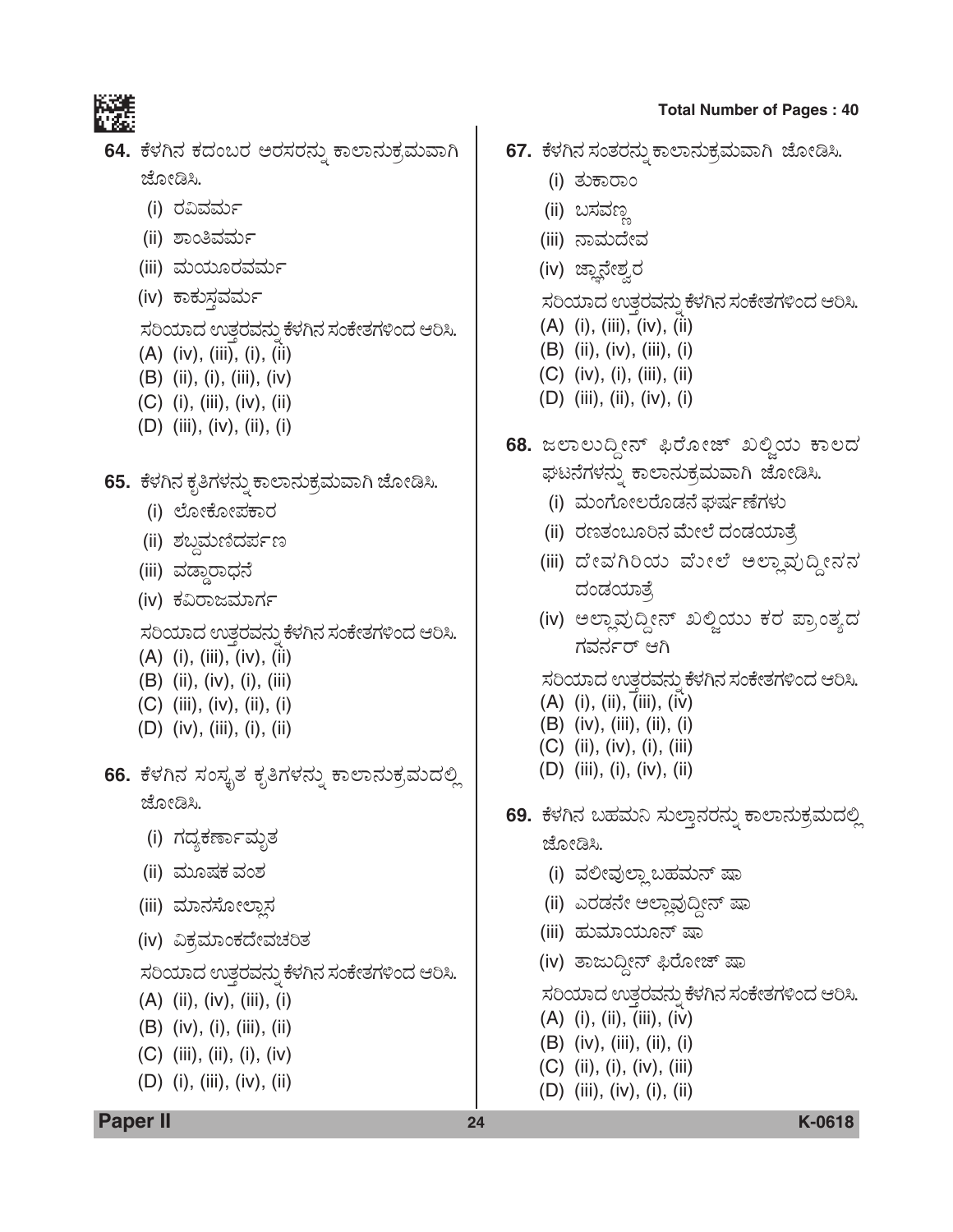

- **64.** Arrange the following Kadamba kings in chronological order.
	- (i) Ravivarma
	- (ii) Shanthivarma
	- (iii) Mayuravarma
	- (iv) Kakusthavarma

 Choose the correct answer from the following codes :

- (A) (iv), (iii), (i), (ii)
- (B) (ii), (i), (iii), (iv)
- (C) (i), (iii), (iv), (ii)
- (D) (iii), (iv), (ii), (i)
- **65.** Arrange the following works in chronological order.
	- (i) Lokopakara
	- (ii) Sabdamanidarpana
	- (iii) Vaddaradhane
	- (iv) Kavirajamarga

 Choose the correct answer from the following codes :

- (A) (i), (iii), (iv), (ii)
- (B) (ii), (iv), (i), (iii)
- (C) (iii), (iv), (ii), (i)
- (D) (iv), (iii), (i), (ii)
- **66.** Arrange the following Sanskrit works in chronological order.
	- (i) Gadyakarnamrita
	- (ii) Mushakavamsa
	- (iii) Manasollasa
	- (iv) Vikramankadevacharita

 Choose the correct answer from the following codes :

- (A) (ii), (iv), (iii), (i)
- (B) (iv), (i), (iii), (ii)
- (C) (iii), (ii), (i), (iv)
- (D) (i), (iii), (iv), (ii)

**67.** Arrange the following saints in chronological order.

- (i) Tukaram
- (ii) Basavanna
- (iii) Namadeva
- (iv) Jnaneshwar

 Choose the correct answer from the following codes :

- (A) (i), (iii), (iv), (ii)
- (B) (ii), (iv), (iii), (i)
- (C) (iv), (i), (iii), (ii)
- (D) (iii), (ii), (iv), (i)
- **68.** Arrange the following events of Jalaluddin Firoz Khalji's reign in the chronological order.
	- (i) Encounter with the Mangols
	- (ii) Expedition against Ranathambor
	- (iii) Allauddin's expedition to Devagiri
	- (iv) Allauddin Khalji at Governor of Kara

 Choose the correct answer from the following codes :

- $(A)$  (i), (ii), (iii), (iv)
- (B) (iv), (iii), (ii), (i)
- (C) (ii), (iv), (i), (iii)
- (D) (iii), (i), (iv), (ii)
- **69.** Arrange the following Bahamani Sultan's in the chronological order.
	- (i) Wali Ullah Bahaman Shah
	- (ii) Allauddin Shah II
	- (iii) Humayun Shah
	- (iv) Tajuddin Firoz Shah

 Choose the correct answer from the following codes :

- $(A)$  (i), (ii), (iii), (iv)
- (B) (iv), (iii), (ii), (i)
- (C) (ii), (i), (iv), (iii)
- (D) (iii), (iv), (i), (ii)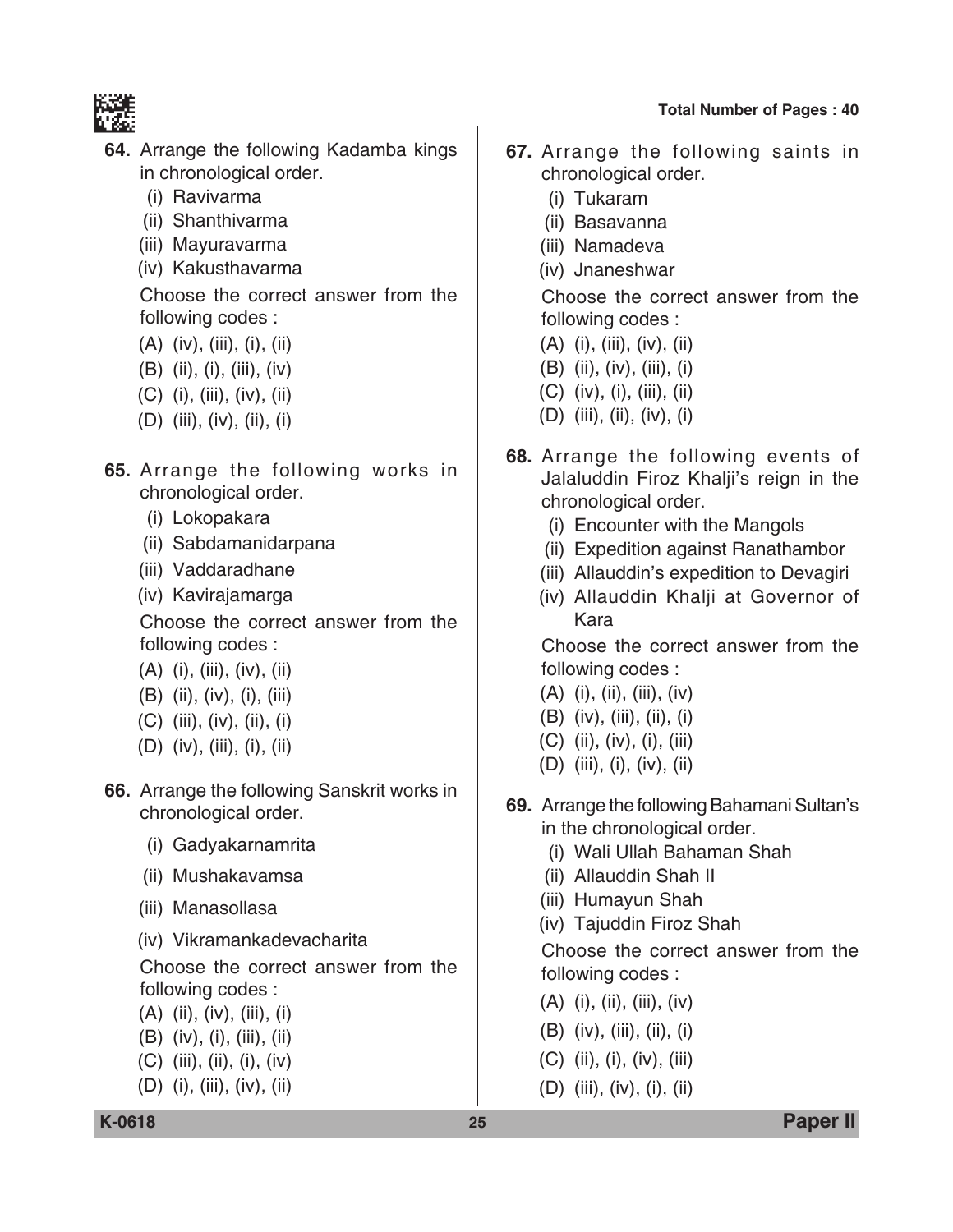

- 70. ಜಹಾಂಗೀರ್ ಕಾಲದ ಕೆಳಗಿನ ಘಟನೆಗಳನ್ನು ಕಾಲಾನುಕ್ರಮದಲ್ಲಿ ಜೋಡಿಸಿ.
	- (i) ಮೊಹಬತ್ ಖಾನ್**ನ** ಬಂಡಾಯ
	- (ii) ಕುರ್ರಮ್ ದಖ್ಖನ್ದಿನ ವೈಸ್**ರಾಯ್ ಆಗಿದ್ದು**
	- (iii) ಕ್ಯಾಪ್ಷನ್ ಹಾಕಿನ್ಸ್ ಜಹಾಂಗೀರ್ ಆಸ್ಥಾನಕ್ಕೆ ಭೇಟಿ ನೀಡಿದ್ದು
	- (iv) ಸರ್ ಥಾಮಸ್ ರೋ ಜಹಾಂಗೀರನ ಆಸ್ಥಾನಕ್ಕೆ ಬಂದದು
	- ಸರಿಯಾದ ಉತ್ತರವನ್ನು ಕೆಳಗಿನ ಸಂಕೇತಗಳಿಂದ ಆರಿಸಿ.
	- $(A)$  (i), (ii), (iii), (iv)
	- $(B)$  (iv), (iii), (ii), (i)
	- $(C)$  (ii), (i), (iv), (iii)
	- $(D)$  (iii), (iv), (ii), (i)
- 71. ಅಕ್ಸರ್ ಕಾಲದ ರಾಜಕೀಯ ಘಟನೆಗಳನ್ನು ಕಾಲಾನುಕ್ರಮದಲ್ಲಿ ಜೋಡಿಸಿ.
	- (i) ಗುಜರಾತ್ ಆಕ್ರಮಣ
	- (ii) ಕಾಶ್ಮೀರದ ಮುತ್ತಿಗೆ
	- (iii) ಸಿಂಧ್ ಆಕ್ರಮಣ
	- (iv) ಬಲೂಚಿಸ್ಥಾನದ ಮೇಲೆ ಆಕ್ರಮಣ
	- ಸರಿಯಾದ ಉತ್ತರವನ್ನು ಕೆಳಗಿನ ಸಂಕೇತಗಳಿಂದ ಆರಿಸಿ.
	- $(A)$  (iv), (iii), (ii), (i)
	- $(B)$  (i), (ii), (iii), (iv)
	- $(C)$  (ii), (i), (iv), (iii)
	- $(D)$  (iii), (iv), (i), (ii)
- 72. ಕೆಳಗಿನ ಭಕ್ತಿ ಸಂತರನ್ನು ಕಾಲಾನುಕ್ರಮುವಾಗಿ ಜೋಡಿಸಿ. (i) ರಾಮದಾಸ (ii) ನಾಮದೇವ (iii) ಏಕನಾಥ (iv) ತುಕಾರಾಂ ಸರಿಯಾದ ಉತ್ತರವನ್ನು ಕೆಳಗಿನ ಸಂಕೇತಗಳಿಂದ ಆರಿಸಿ.  $(A)$  (i), (ii), (iii), (iv)  $(B)$  (iv), (iii), (ii), (i)  $(C)$  (ii), (iii), (iv), (i)  $(D)$  (iii), (iv), (i), (ii) 73. ಕೆಳಗಿನ ಪೇಶ್ವೆಗಳನ್ನು ಕಾಲಾನುಕ್ರಮದಲ್ಲಿ ಜೋಡಿಸಿ. (i) ಮಾಧವ ರಾವ್ (ii) ನಾರಾಯಣ ರಾವ್ (iii) ಬಾಜೀ ರಾವ್ (iv) ಬಾಲಾಜಿ ಬಾಜಿ ರಾವ್ ಸರಿಯಾದ ಉತ್ತರವನ್ನು ಕೆಳಗಿನ ಸಂಕೇತಗಳಿಂದ ಆರಿಸಿ.  $(A)$  (i), (ii), (iii), (iv)  $(B)$  (iv), (iii), (ii), (i)  $(C)$  (ii), (iv), (iii), (i)  $(D)$  (iii), (iv), (i), (ii) 74. ಕೆಳಗಿನ ಒಪ್ಪಂದಗಳನ್ನು ಕಾಲಾನುಕ್ರಮುದಲ್ಲಿ ಜೋಡಿಸಿ. (i) ಸೂರತ್ ಒಪ್ಪಂದ (ii) ಬಸ್ತೈನ್ ಒಪ್ಗಂದ (iii) ಮಂಗಳೂರು ಒಪಂದ (iv) ಶ್ರೀರಂಗಪಟ್ಟಣ ಒಪ್ಪಂದ ಸರಿಯಾದ ಉತ್ತರವನ್ನು ಕೆಳಗಿನ ಸಂಕೇತಗಳಿಂದ ಆರಿಸಿ.  $(A)$  (i), (ii), (iii), (iv)  $(B)$  (i), (iii), (iv), (ii)
	- $(C)$  (iii), (iv), (ii), (i)
	- (D) (ii), (i), (iii), (iv)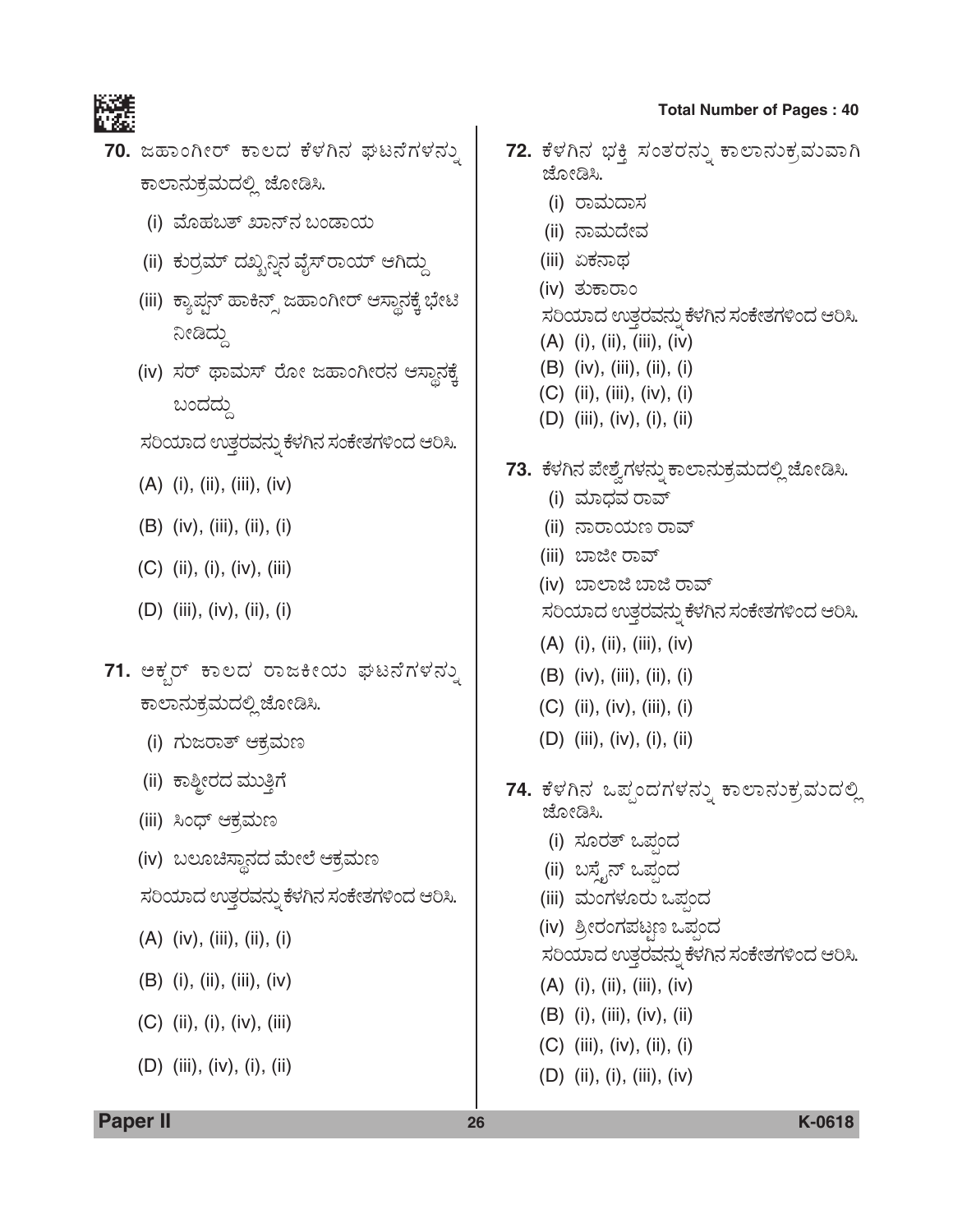

- **70.** Arrange the following events of Jahangir's reign in the chronological order.
	- (i) Revolt of Mahabat Khan
	- (ii) Khurram was Viceroy of the Deccan
	- (iii) Captain Hawkins visit to his court
	- (iv) Sir Thomas Roe's arrival at Jahangir's court

 Choose the correct answer from the following codes :

- (A) (i), (ii), (iii), (iv)
- (B) (iv), (iii), (ii), (i)
- (C) (ii), (i), (iv), (iii)
- (D) (iii), (iv), (ii), (i)
- **71.** Arrange the following political events of Akbar's period in chronological order.
	- (i) Conquest of Gujarat
	- (ii) Conquest of Kashmir
	- (iii) Conquest of Sind
	- (iv) Conquest of Baluchistan

 Choose the correct answer from the following codes :

- (A) (iv), (iii), (ii), (i)
- (B) (i), (ii), (iii), (iv)
- (C) (ii), (i), (iv), (iii)
- (D) (iii), (iv), (i), (ii)
- **72.** Arrange the following Bhakti saints in chronological order.
	- (i) Ramadasa
	- (ii) Namadeva
	- (iii) Ekanatha
	- (iv) Tukarama

 Choose the correct answer from the following codes :

- (A) (i), (ii), (iii), (iv)
- (B) (iv), (iii), (ii), (i)
- (C) (ii), (iii), (iv), (i)
- (D) (iii), (iv), (i), (ii)
- **73.** Arrange the following Peshwas in chronological order.
	- (i) Madhav Rao
	- (ii) Narayana Rao
	- (iii) Baji Rao
	- (iv) Balaji Baji Rao

 Choose the correct answer from the following codes :

- $(A)$  (i), (ii), (iii), (iv)
- (B) (iv), (iii), (ii), (i)
- (C) (ii), (iv), (iii), (i)
- (D) (iii), (iv), (i), (ii)
- **74.** Arrange the following treaties in chronological order.
	- (i) Treaty of Surat
	- (ii) Treaty of Bassaien
	- (iii) Treaty of Mangalore
	- (iv) Treaty of Srirangapattana

 Choose the correct answer from the following codes :

- (A) (i), (ii), (iii), (iv)
- (B) (i), (iii), (iv), (ii)
- (C) (iii), (iv), (ii), (i)
- (D) (ii), (i), (iii), (iv)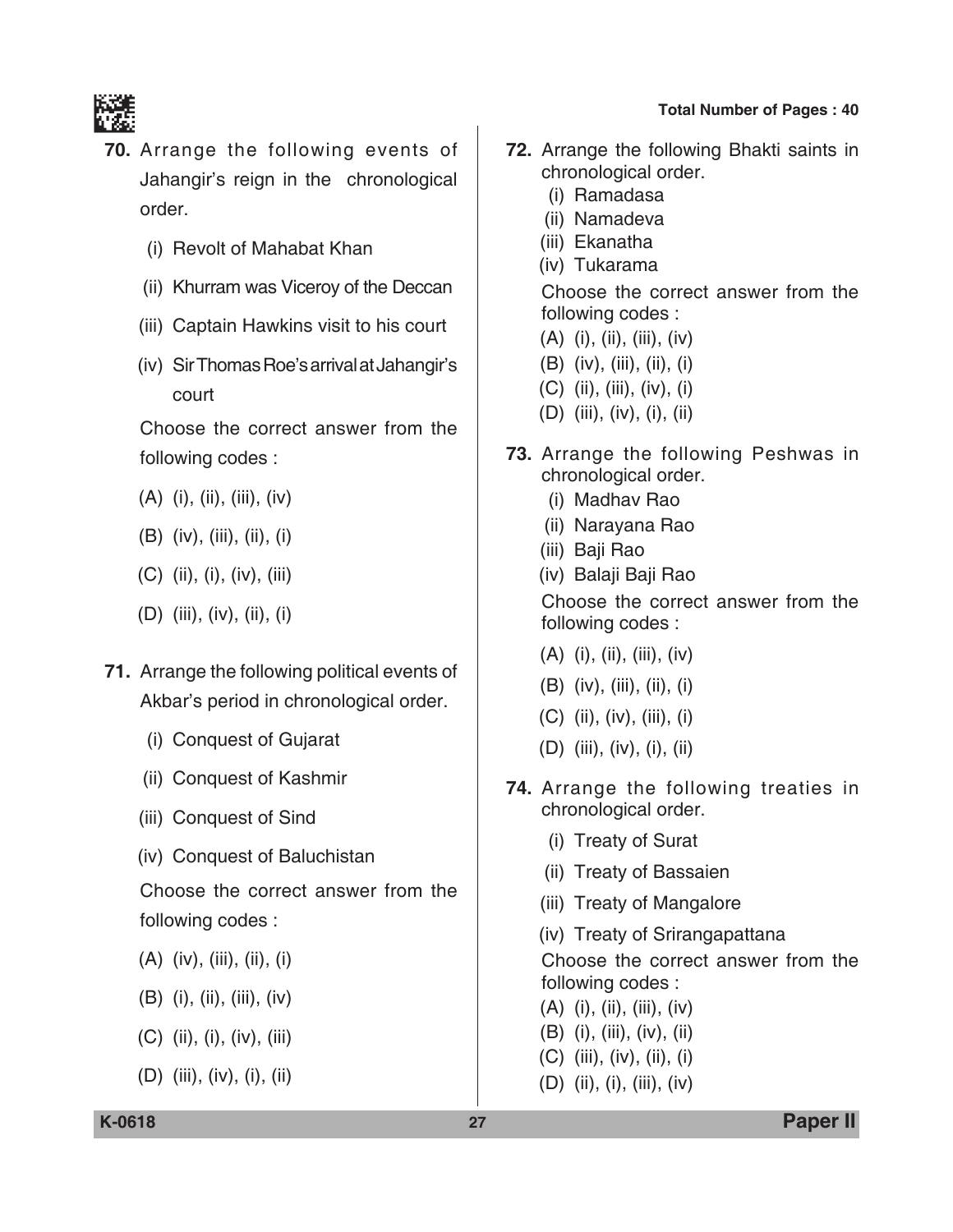

- 75. ಕೆಳಗಿನ ಘಟನೆಗಳನ್ನು ಕಾಲಾನುಕ್ರಮದಲ್ಲಿ ಜೋಡಿಸಿ.
	- (i) ದುಂಡು ಮೇಜಿನ ಪರಿಷತು
	- (ii) ಕಾಂಗ್ರೆಸ್ ಸಮಾಜವಾದಿ ಪಕ್ಷರಚನೆ
	- (iii) ದಂಡಿ ಮಾರ್ಚ್
	- (iv) ಲಾರ್ಡ್ ವೆಲ್ಲಿಂಗ್ ಟನ್ ಕಾಲದ ಸುಧಾರಣೆಗಳು

ಸರಿಯಾದ ಉತ್ತರವನ್ನು ಕೆಳಗಿನ ಸಂಕೇತಗಳಿಂದ ಆರಿಸಿ.

- $(A)$  (i), (ii), (iii), (iv)
- $(B)$  (ii), (iii), (iv), (i)
- $(C)$  (iii), (i), (iv), (ii)
- (D)  $(iv)$ ,  $(iii)$ ,  $(ii)$ ,  $(i)$

# 76. ಕೆಳಗಿನ ಘಟನೆಗಳನ್ನು ಕಾಲಾನುಕ್ರಮದಲ್ಲಿ ಜೋಡಿಸಿ.

- (i) ಅಸಹಕಾರ ಚಳುವಳಿ
- (ii) ಖೇಡಾದ ರೈತರ ಹೋರಾಟ
- (iii) ಬಾರ್ದೋಲಿ ಸತ್ತಾಗ್ರಹ
- (iv) ಜಲಿಯನ್ ವಾಲಾಬಾಗ್ ಹತ್ಯಾಕಾಂಡ

ಸರಿಯಾದ ಉತ್ತರವನ್ನು ಕೆಳಗಿನ ಸಂಕೇತಗಳಿಂದ ಆರಿಸಿ.

- $(A)$  (i), (ii), (iii), (iv)
- $(B)$  (ii), (iv), (i), (iii)
- $(C)$  (iii), (ii), (iv), (i)
- $(D)$  (iv), (i), (ii), (iii)
- 77. ಕೆಳಗಿನವುಗಳನ್ನು ಕಾಲಾನುಕ್ರಮದಲ್ಲಿ ಜೋಡಿಸಿ.
	- (i) ಮುದ್ದಿಮಾನ ಸಮಿತಿ ವರದಿ
	- (ii) ನೆಹರೂ ವರದಿ
	- (iii) ಸೈಮನ್ ಕಮಿಷನ್ ವರದಿ
	- (iv) ಕ್ರಿಪ್ ಪ್ರಸ್ತಾಪ

ಸರಿಯಾದ ಉತ್ತರವನ್ನು ಕೆಳಗಿನ ಸಂಕೇತಗಳಿಂದ ಆರಿಸಿ.

- $(A)$  (iv), (iii), (ii), (i)
- $(B)$  (iii), (iv), (i), (ii)
- $(C)$  (ii), (iii), (iv), (i)
- $(D)$  (i), (ii), (iii), (iv)

### **Total Number of Pages: 40**

- 78. ಕೆಳಗಿನವುಗಳನ್ನು ಕಾಲಾನುಕ್ರಮದಲ್ಲಿ ಜೋಡಿಸಿ.
	- (i) 1813 ರ ಚಾರ್ಟರ್ ಕಾಯಿದೆ
	- (ii) ಜೂಡಿಕೇಚರ್ ಕಾಯಿದೆ
	- (iii) ದೂಮದಾಸ ಬಿಲ್
	- (iv) ಪಿಟ್ಸ್ ಇಂಡಿಯಾ ಕಾಯಿದೆ

### ಸರಿಯಾದ ಉತ್ತರವನ್ನು ಕೆಳಗಿನ ಸಂಕೇತಗಳಿಂದ ಆರಿಸಿ.

- $(A)$  (i), (ii), (iii), (iv)
- $(B)$  (ii), (iii), (iv), (i)
- $(C)$  (iii), (iv), (i), (ii)
- $(D)$  (iv), (i), (ii), (iii)
- 79. ಕೆಳಗಿನವುಗಳನ್ನು ಕಾಲಾನುಕ್ರಮದಲ್ಲಿ ಜೋಡಿಸಿ.
	- (i) ಸ್ತ್ರೀ ಶಿಶು ಹತ್ಯೆ ನಿಷೇಧ
	- (ii) ಭರತಪುರದ ಆಕ್ರಮಣ
	- (iii) ತಗ್**ರ** ತುಳಿತ
	- (iv) ಸತಿ ರದ್ದತಿ

ಸರಿಯಾದ ಉತ್ತರವನ್ನು ಕೆಳಗಿನ ಸಂಕೇತಗಳಿಂದ ಆರಿಸಿ.

- $(A)$  (i), (ii), (iii), (iv)
- $(B)$  (ii), (iv), (iii), (i)
- $(C)$  (iii), (i), (ii), (iv)
- $(D)$  (iv), (iii), (i), (ii)
- 80. ಕೆಳಗಿನವುಗಳನ್ನು ಕಾಲಾನುಕ್ರಮದಲ್ಲಿ ಜೋಡಿಸಿ.
	- (i) ವಿಧವಾ ಮರುವಿವಾಹ ಕಾಯಿದೆ
	- (ii) ವುಡ್ಸ್ ಡಿಸ್ಪ್ಯಾಚ್
	- (iii) ಗುಲಾಮಗಿರಿಯ ರದ್ದತಿ
	- (iv) ಕಲ್ಕತ್ತಾ, ಬಾಂಬೆ ಮತ್ತು ಮಂದ್ರಾಸ್ ನಲ್ಲಿ ವಿಶ್ವವಿದ್ಯಾಲಯಗಳ ಸ್ಥಾಪನೆ

ಸರಿಯಾದ ಉತ್ತರವನ್ನು ಕೆಳಗಿನ ಸಂಕೇತಗಳಿಂದ ಆರಿಸಿ.

- (A) (iv), (iii), (ii), (i)
- $(B)$  (iii), (ii), (iv), (i)
- $(C)$  (iii), (i), (ii), (iv)
- $(D)$  (ii), (iv), (iii), (i)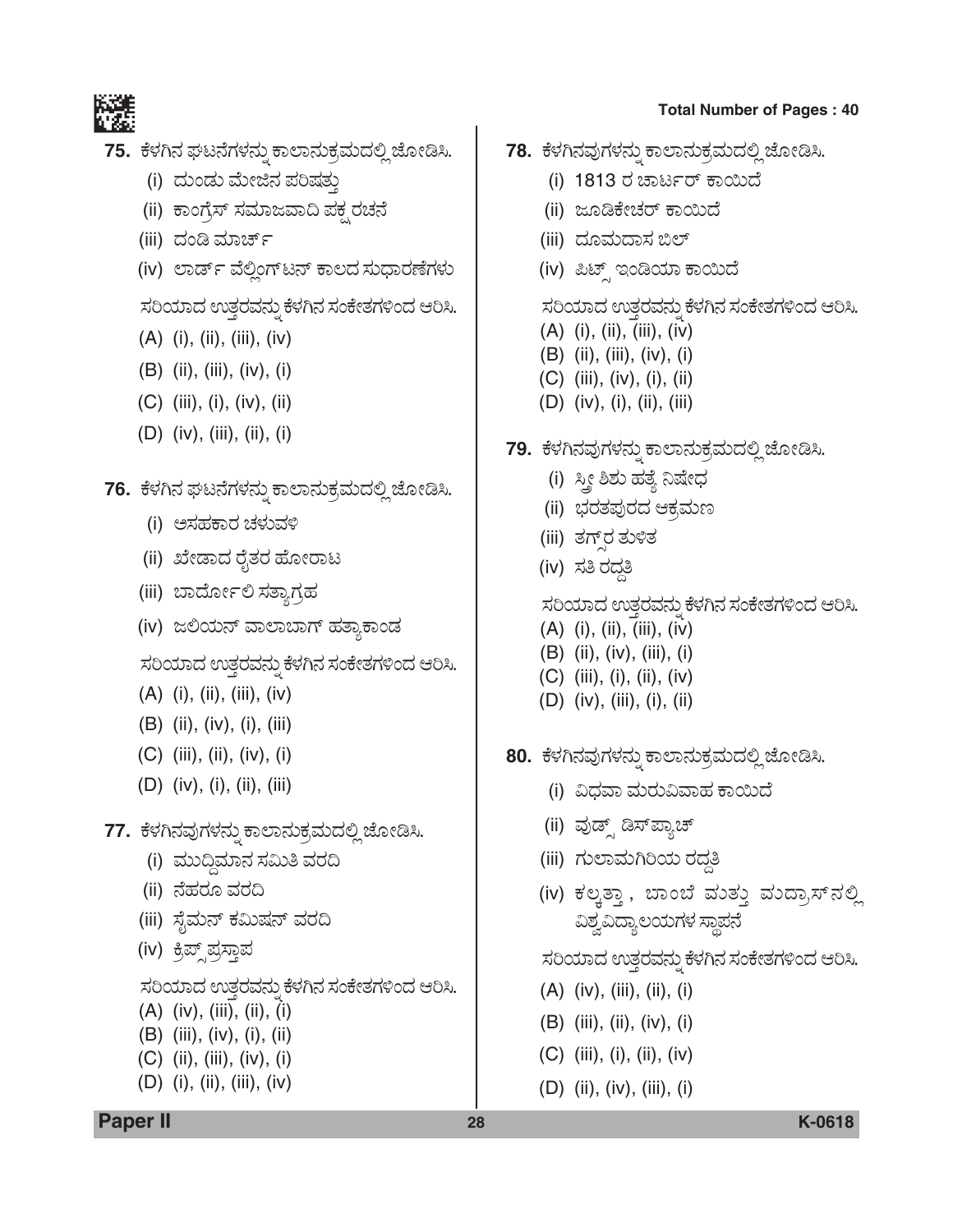

- **75.** Arrange the following events in chronological order.
	- (i) Round Table Conference
	- (ii) Formation of Congress Socialist Party
	- (iii) Dandi March
	- (iv) Reforms under Lord Wellington

 Choose the correct answer from the following codes :

- $(A)$  (i), (ii), (iii), (iv)
- (B) (ii), (iii), (iv), (i)
- (C) (iii), (i), (iv), (ii)
- (D) (iv), (iii), (ii), (i)
- **76.** Arrange the following events in chronological order.
	- (i) Non-cooperation Movement
	- (ii) Kheda Peasant Struggle
	- (iii) Bardoli Satyagraha
	- (iv) Jallianwala Bagh Massacre

 Choose the correct answer from the following codes :

- (A) (i), (ii), (iii), (iv)
- (B) (ii), (iv), (i), (iii)
- (C) (iii), (ii), (iv), (i)
- (D) (iv), (i), (ii), (iii)
- **77.** Arrange the following in chronological order.
	- (i) Muddiman Committee Report
	- (ii) Nehru Report
	- (iii) Simon Commission Report
	- (iv) Cripps Proposal

 Choose the correct answer from the following codes :

- (A) (iv), (iii), (ii), (i)
- (B) (iii), (iv), (i), (ii)
- (C) (ii), (iii), (iv), (i)
- (D) (i), (ii), (iii), (iv)
- **78.** Arrange the following in chronological order.
	- (i) Charter Act of 1813
	- (ii) Judicature Act
	- (iii) Dumdas Bill
	- (iv) Pitt's India Act

 Choose the correct answer from the following codes :

- $(A)$  (i), (ii), (iii), (iv)
- (B) (ii), (iii), (iv), (i)
- (C) (iii), (iv), (i), (ii)
- (D) (iv), (i), (ii), (iii)
- **79.** Arrange the following events in chronological order.
	- (i) Suppression of female infanticide
	- (ii) Capture of Bharatpur
	- (iii) Suppression of Thugs
	- (iv) Abolition of Sati

 Choose the correct answer from the following codes :

- (A) (i), (ii), (iii), (iv)
- (B) (ii), (iv), (iii), (i)
- (C) (iii), (i), (ii), (iv)
- (D) (iv), (iii), (i), (ii)
- **80.** Arrange the following in chronological order.
	- (i) Widow Remarriage Act
	- (ii) Wood's Dispatch
	- (iii) Abolition of Slavery
	- (iv) Establishment of Universities at Calcutta, Bombay and Madras

 Choose the correct answer from the following codes :

- (A) (iv), (iii), (ii), (i)
- (B) (iii), (ii), (iv), (i)
- (C) (iii), (i), (ii), (iv)
- (D) (ii), (iv), (iii), (i)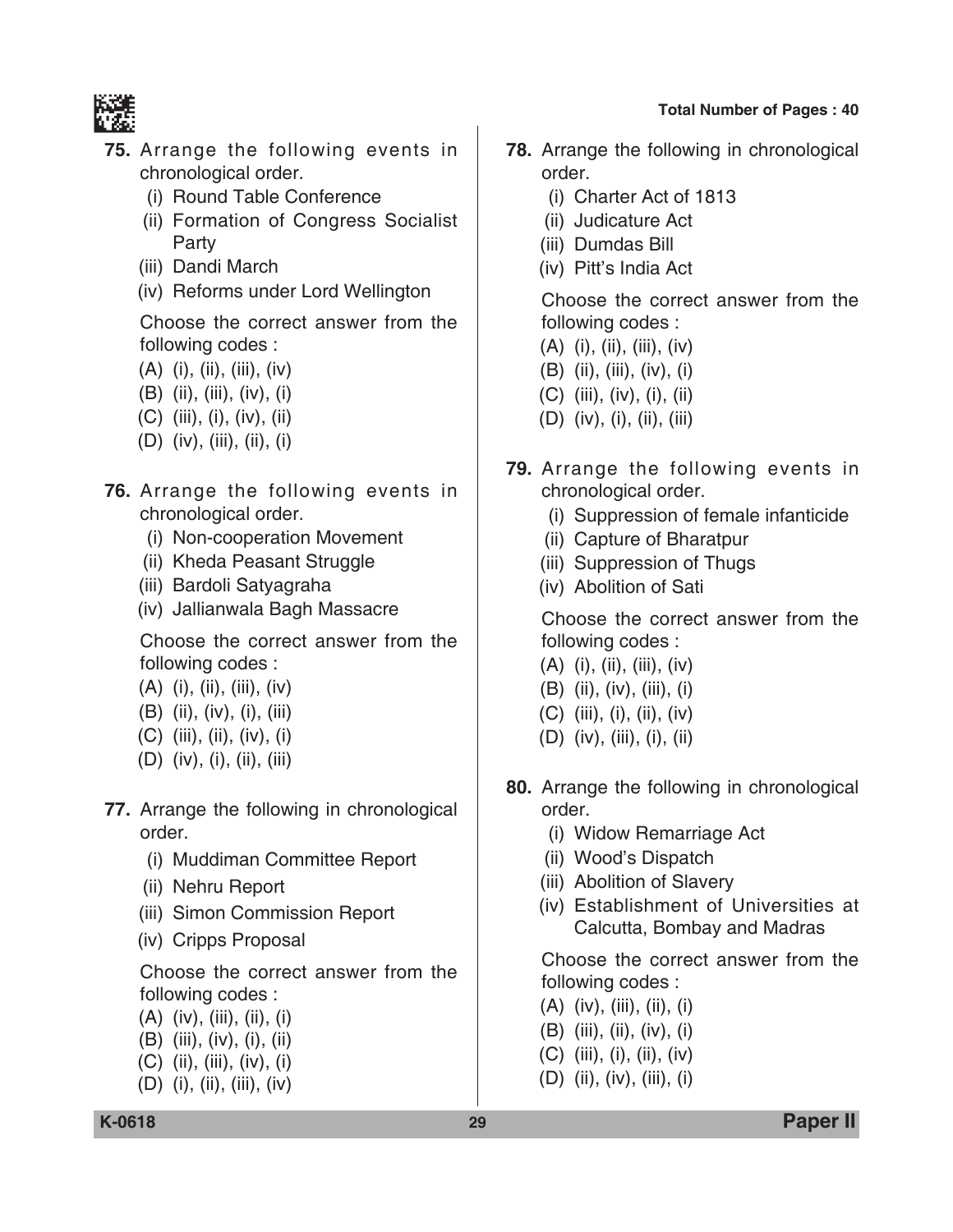灂

ಈ ಕೆಳಗಿನವುಗಳು ಜೋಡಿಸುವ ಮಾದರಿ ಪ್ರಶ್ನೆಗಳು. ಪಟ್ಟಿ 83. ಪಟ್ಟಿ – I ಒಂದನ್ನು ಪಟ್ಟಿ ಎರಡರೊಂದಿಗೆ ಹೊಂದಿಸಿ. ಪ್ರತಿ ಪ್ರಶ್ನೆಗೆ ಕೆಳಗೆ a) ಬಿಲ್ದಣ i) ವ್ಯವಹಾರಮಾತೃಕ ಕೊಟ್ಟಿರುವ ಸಂಕೇತಗಳಲ್ಲಿ ಸರಿಯಾದ ಉತ್ತರವನ್ನು ಆರಿಸಿರಿ. b) ಹೇಮಚಂದ್ರ ii) ಗಣಿತಸಾರಸಂಗ್ರಹ ಪಟ್ಟಿ – I 81. ಪಟ್ಟಿ – II c) ಜೀಮೂತವಾಹನ iii) ವಿಕ್ರಮಾಂಕದೇವಚರಿತ a) ವಾಗ್ಬಟ i) ಹಸ್ತ ಆಯುರ್ವೇದ d) ಮಹಾವೀರಚಾರ್ಯiv) ಕುಮಾರಪಾಲಚರಿತ b) ಪಾಲಕಪ್ಯ ii) ರಾಮಚರಿತ ಸಂಕೇತಗಳು : c) ಸಂಧ್ಯಾಕರನಂದಿ iii) ನವಸಾಹಸಾಂಕ ಚರಿತ d) ಪದ್ಧಗುಪ್ತ iv) ಅಷ್ಟಾಂಗ ಹೃದಯ  $\mathbf{a}$  $\mathbf b$  $\mathbf c$ ಸಂಕೇತಗಳು :  $(A)$ ii. iv  $\mathbf{i}$  $\mathbf a$  $\mathbf b$  $\mathbf c$  $\mathbf d$  $(B)$ iii. iv i.  $(A)$ ii. iii  $\mathbf{i}$ iv  $(C)$ iii. iv i.  $(B)$ iii  $\mathbf{i}$ iv ii.  $(C)$  $\mathbf{i}$ iii. iv ii.  $(D)$  $\mathbf{I}$ iii iv iii  $(D)$  iv  $\mathbf{i}$ ii. 84. ಪಟ್ಟಿ – I a) ಶೂದ್ರಕ i) ಕಿರಾತಾರ್ಜುನೇಯ 82. ಪಟ್ಟಿ – I ಪಟ್ಟಿ – II a) ವರಾಹಮಿಹಿರ ( i ಬ್ರಹ್ಮಸ್ಪುಠ ಸಿದ್ಧಾಂತ b) ಭಾರವಿ ii) ನೀತಿಸಾರ ii) ತ್ರಿಷಷ್ಠಿ ಲಕ್ಷಣ b) ಆರ್ಯಭಟ l iii) ಮೃಚ್ಛಕಟಿಕ c) ದಂಡಿ ಮಹಾಪುರಾಣ iv) ಕಾವ್ಯದರ್ಶ d) ಕಮಂಡಕ c) ಚಾವುಂಡರಾಯ iii) ಆರ್ಯಭಟೀಯ ಸಂಕೇತಗಳು : d) ಬ್ರಹ್ಮಗುಪ್ತ iv) ಪಂಚಸಿದ್ಧಾಂತಿಕ  $\mathbf b$  $\mathsf{a}$  $\mathbf c$ ಸಂಕೇತಗಳು :  $\mathbf b$  $\mathbf c$ d a  $(A)$ ij. İ. iv  $(A)$ iii ii. Ť iv  $\sim$  1.  $(B)$ iii iv  $(B)$ i. iv iii ij.  $(C)$  $\mathbf{i}$ iii iv  $(C)$ iii i. ii. iv  $(D)$ iv iii j.  $(D)$ j. iv ii. iii

**Paper II** 

**Total Number of Pages: 40** 

ಪಟ್ಟಿ – II

d

iii

ii.

ii.

ii

 $\mathbf d$ 

iij

ii.

ii.

ii

ಪಟ್ಟಿ – II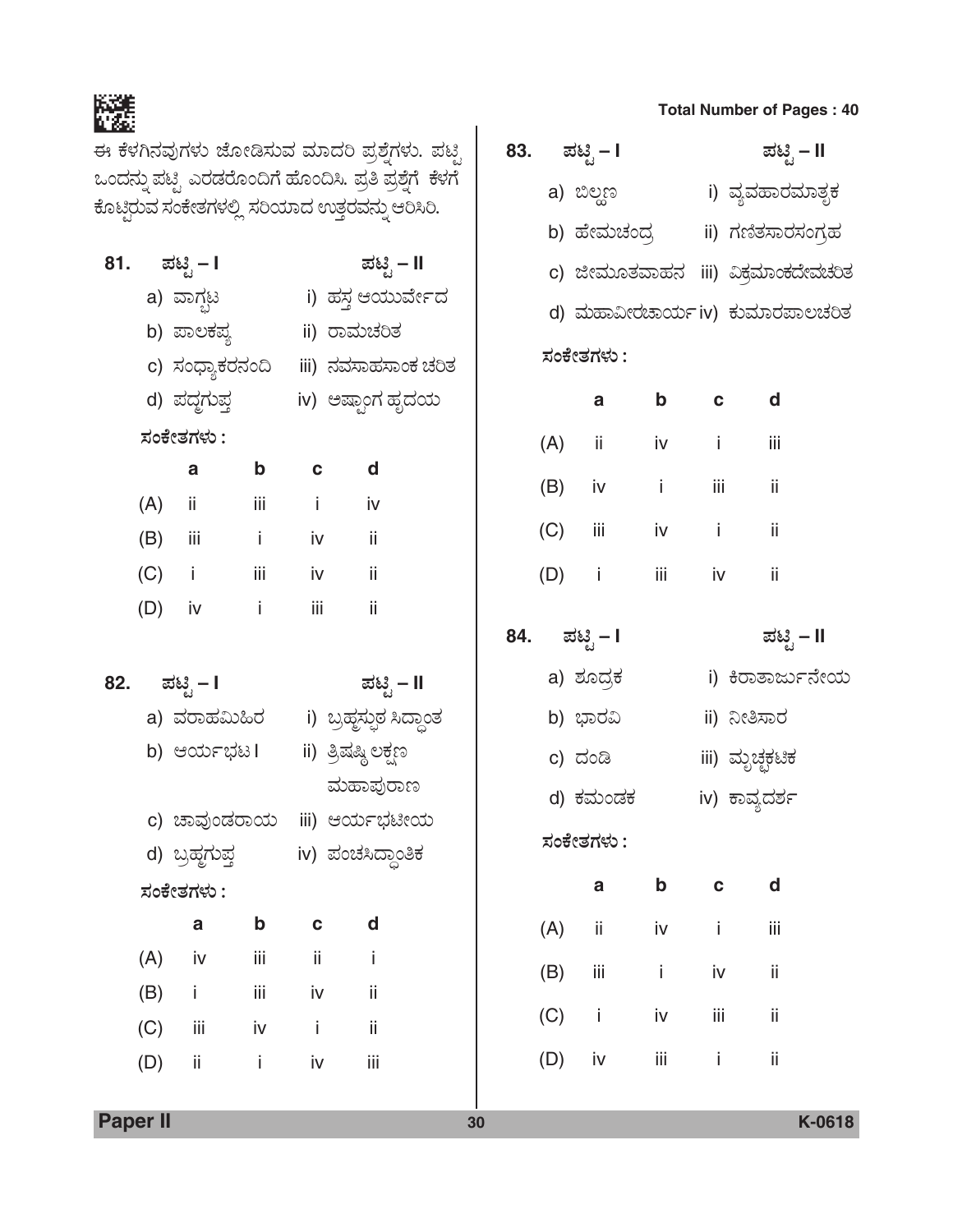Match List – I with List – II and choose the correct answer from the codes given below :

| 81. | $List - I$                |     | $List - II$ |                                  |  |  |  |  |
|-----|---------------------------|-----|-------------|----------------------------------|--|--|--|--|
|     | a) Vagbhata               |     |             | i) Hastayurveda                  |  |  |  |  |
|     | b) Palakapya              |     |             | ii) Ramacharita                  |  |  |  |  |
|     | c) Sandyakara<br>Nandi    |     |             | iii) Navasahasanka<br>Charita    |  |  |  |  |
|     | d) Padmagupta             |     |             | iv) Ashtangahridaya              |  |  |  |  |
|     | Codes:                    |     |             |                                  |  |  |  |  |
|     | a                         | b   | C           | d                                |  |  |  |  |
| (A) | ii                        | iii | Ť           | iv                               |  |  |  |  |
| (B) | – iii                     | j.  | iv          | ii                               |  |  |  |  |
|     | $(C)$ i                   | iii | iv          | ii                               |  |  |  |  |
| (D) | iv                        | i   | iii         | ii                               |  |  |  |  |
|     |                           |     |             |                                  |  |  |  |  |
| 82. | $List - I$                |     |             | $List - II$                      |  |  |  |  |
|     | a) Varahamihira           |     |             | i) Brahmasputa                   |  |  |  |  |
|     |                           |     |             | Siddantha                        |  |  |  |  |
|     | b) Aryabhata I            |     |             | ii) Trishasti                    |  |  |  |  |
|     |                           |     |             | Lakshana                         |  |  |  |  |
|     |                           |     |             | Mahapurana                       |  |  |  |  |
|     |                           |     |             | c) Chavundaraya iii) Aryabhatiya |  |  |  |  |
|     | d) Brahmagupta iv) Pancha |     |             |                                  |  |  |  |  |
|     |                           |     |             | siddanthika                      |  |  |  |  |
|     | Codes:                    |     |             |                                  |  |  |  |  |
|     | a                         | b   | C           | d                                |  |  |  |  |
| (A) | iv                        | iij | ii          | İ                                |  |  |  |  |
|     | $(B)$ i                   | iij | iv          | ij                               |  |  |  |  |
| (C) | Ϊİ                        | iv  | İ           | ij                               |  |  |  |  |
| (D) | ii                        | İ.  | iv          | iij                              |  |  |  |  |
|     |                           |     |             |                                  |  |  |  |  |

### **Total Number of Pages : 40**

|     | $83.$ List-I   |     |     | $List - II$                             |  |
|-----|----------------|-----|-----|-----------------------------------------|--|
|     |                |     |     | a) Bilhana (i) Vyavaharamatrika         |  |
|     |                |     |     | b) Hemachandra ii) Ganitasara           |  |
|     |                |     |     | sangraha                                |  |
|     |                |     |     | c) Jimuthavahana iii) Vikramanka        |  |
|     |                |     |     | devacharita                             |  |
|     |                |     |     | d) Mahaviracharya iv) Kumarapalacharita |  |
|     | Codes:         |     |     |                                         |  |
|     | a              | b   | C   | d                                       |  |
|     | $(A)$ ii       | iv  | -i  | iii                                     |  |
|     | $(B)$ iv i     |     |     | iii ii                                  |  |
|     | $(C)$ iii iv i |     |     | $\overline{\phantom{a}}$ ii             |  |
|     | $(D)$ i        |     |     | iii iv ii                               |  |
|     | 84. $List - 1$ |     |     | $List - II$                             |  |
|     |                |     |     | a) Shudraka i) Kiratarjuneya            |  |
|     | b) Bharavi     |     |     | ii) Nitisara                            |  |
|     | c) Dandi       |     |     | iii) Mrichchakatika                     |  |
|     |                |     |     | d) Kamandaka iv) Kavyadarsha            |  |
|     | Codes:         |     |     |                                         |  |
|     | a              | b   | C   | d                                       |  |
| (A) | ii             | iv  | İ   | iij                                     |  |
| (B) | iij            | İ   | iv  | ii                                      |  |
| (C) | i              | iv  | iij | ij                                      |  |
| (D) | iv             | iij | İ   | ij                                      |  |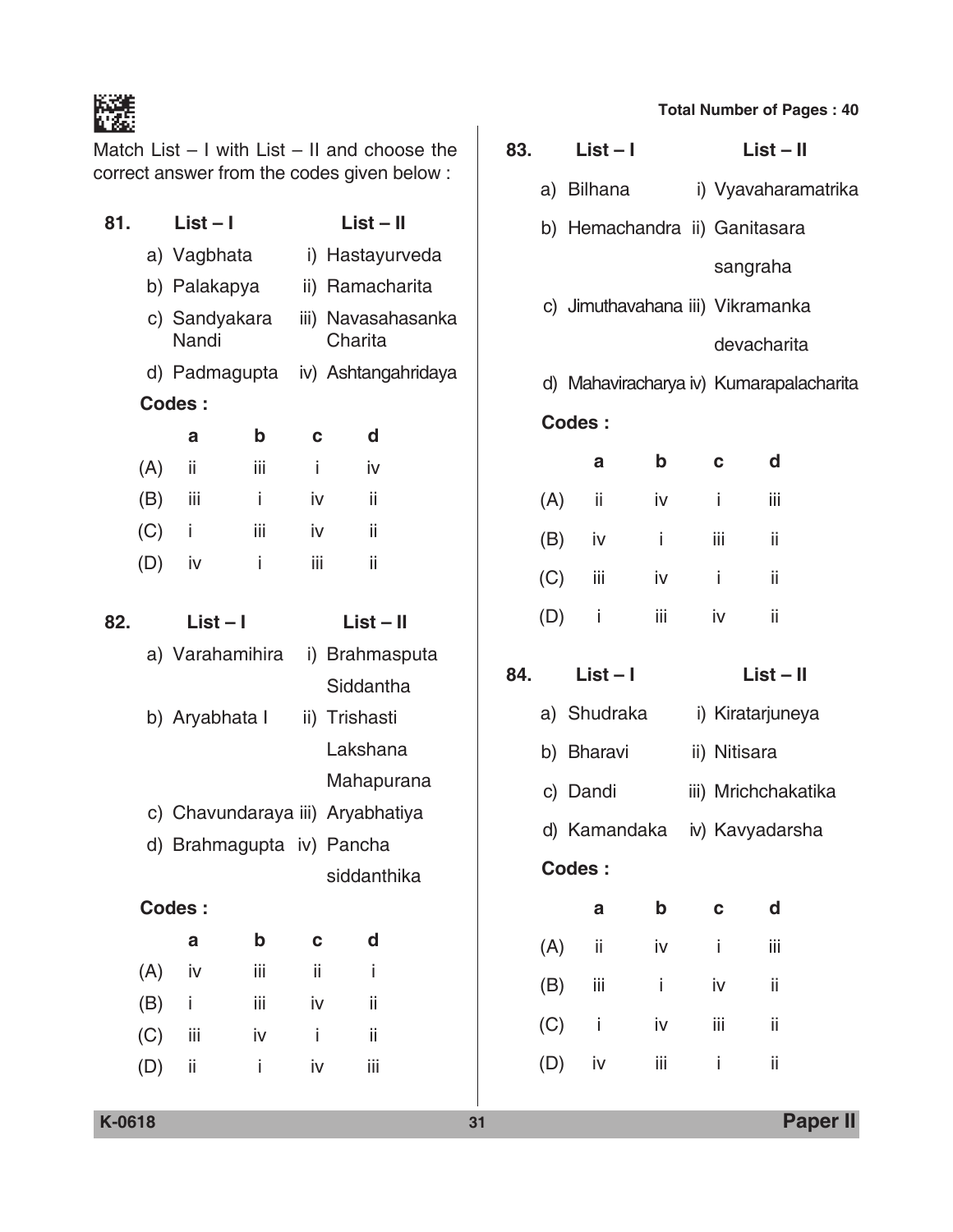|     |                 |                |                              |                             |                                    |    |     |     |              |                                |              | <b>Total Number of Pages: 40</b>    |        |
|-----|-----------------|----------------|------------------------------|-----------------------------|------------------------------------|----|-----|-----|--------------|--------------------------------|--------------|-------------------------------------|--------|
| 85. |                 | ಪಟ್ಟಿ – I      |                              |                             | ಪಟ್ಟಿ – II                         |    | 87. |     | ಪಟಿೃ – I     |                                |              | ಪಟಿೖ – II                           |        |
|     |                 |                | a) ಬಾಣಭಟ್ಟ       i) ಚಾರುದತ್ತ |                             |                                    |    |     |     |              |                                |              | a) ಮಧುರ           i) ತ್ರೆಲೋಕಸಾರ     |        |
|     |                 |                | b) ವಿಶಾಕದ <u>ತ್</u> ತ        |                             | ii) ಹರ್ಷಚರಿತ                       |    |     |     |              | b) ರತ್ನಾಕರವರ್ಣಿ   ii) ಕಾವ್ಯಸಾರ |              |                                     |        |
|     |                 |                | c) ಕಾಳಿದಾಸ                   |                             | iii) ದೇವಿ–ಚಂದ್ರಗುಪ್ತ               |    |     |     |              |                                |              | c) ವಿದ್ಯಾನಂದ iii) ಜ್ಞಾನ–ಭಾಸ್ತರ ಚರಿತ |        |
|     |                 | d) ಭಾಸ         |                              |                             | iv) ಮೇಘಧೂತ                         |    |     |     |              | d) ನೇಮಣ್ಣ                      |              | iv) ಧರ್ಮನಾಥ ಪುರಾಣ                   |        |
|     |                 | ಸಂಕೇತಗಳು :     |                              |                             |                                    |    |     |     | ಸಂಕೇತಗಳು :   |                                |              |                                     |        |
|     |                 |                |                              |                             |                                    |    |     |     | $\mathbf{a}$ | $\mathbf b$                    | $\mathbf c$  | d                                   |        |
|     |                 | a              | $\mathbf b$                  | $\mathbf c$                 | d                                  |    |     | (A) | iii          | ii.                            | iv           | j.                                  |        |
|     | (A)             | iii            | iv                           | $\sim$ $\frac{1}{2}$        | ii                                 |    |     |     | $(B)$ ii i   |                                | iii          | iv                                  |        |
|     | (B)             | iv             | ij.                          | $\sim$ $\sim$ $\frac{1}{2}$ | iii                                |    |     |     | $(C)$ i      | iii                            | iv           | ii                                  |        |
|     |                 | ii.            | iii                          | iv                          | İ                                  |    | (D) |     | iv           | $\sim$ 1                       | ii.          | iii                                 |        |
|     | (C)             |                |                              |                             |                                    |    | 88. |     | ಪಟಿೖೆ – I    |                                |              | ಪಟ್ಟಿ – II                          |        |
|     | (D)             | $\blacksquare$ | iv                           | ii.                         | iii                                |    |     |     | ನಗರಗಳು       |                                |              | ಸಂಸ್ಥಾಪಕರು                          |        |
| 86. |                 | ಪಟ್ಟಿ – I      |                              |                             | ಪಟ್ಟಿ – II                         |    |     |     |              | a) ತುಘಲಕಬಾದ್                   |              | i) ಘಿಯಾಸುದ್ದೀನ್                     |        |
|     |                 | a) ಹರೀಶ್ವರ     |                              |                             | i) ದೀಕ್ಷೆಭೋದೆ                      |    |     |     |              |                                |              | ತುಘಲಕ್                              |        |
|     |                 | b) ರಾಘವಾಂಕ     |                              |                             | ii) ಪಂಚರತ್ <del>ತ</del>            |    |     |     |              | b) ಜಹಾನ್ <b>ಪನ</b> ಹ           |              | ii) ಮಹಮ್ಮದ್-ಬಿನ್-                   |        |
|     |                 |                |                              |                             |                                    |    |     |     |              |                                |              | ತುಘಲಕ್                              |        |
|     |                 | c) ಪದ್ಧರಸ      |                              |                             | iii) ಗಿರಿಜಾ ಕಲ್ಯಾಣ                 |    |     |     | c) ಫತೇಬಾದ್   |                                |              | iii) ಫಿರೋಜ್ ತುಘಲಕ್                  |        |
|     |                 |                |                              |                             | d) ಸೋಮನಾಥ     iv) ಹರಿಶ್ಚಂದ್ರ ಕಾವ್ಯ |    |     |     | d) ಸಿರಿ      |                                |              | iv) ಅಲ್ಲಾವುದ್ದೀನ್ ಖಲ್ಲಿ             |        |
|     |                 | ಸಂಕೇತಗಳು :     |                              |                             |                                    |    |     |     | ಸಂಕೇತಗಳು :   |                                |              |                                     |        |
|     |                 | $\mathbf a$    | b                            | $\mathbf{C}$                | d                                  |    |     |     |              |                                |              |                                     |        |
|     | (A)             | iii            | iv                           | İ                           | ii                                 |    |     |     | $\mathbf a$  | $\mathbf b$                    | $\mathbf{c}$ | d                                   |        |
|     |                 | iv             | iii                          | ij.                         | İ                                  |    | (A) |     | j.           | ij.                            | İΪİ          | iv                                  |        |
|     | (B)             |                |                              |                             |                                    |    | (B) |     | iv           | Ϊİ                             | ii           | İ                                   |        |
|     | (C)             | j.             | iv                           | ii.                         | Ϊİİ                                |    | (C) |     | ij.          | $\dot{1}$                      | iv           | İΪİ                                 |        |
|     | (D)             | ii.            | j.                           | iv                          | iii                                |    | (D) |     | Ϊİ           | iv                             | Ť            | ii                                  |        |
|     | <b>Paper II</b> |                |                              |                             |                                    | 32 |     |     |              |                                |              |                                     | K-0618 |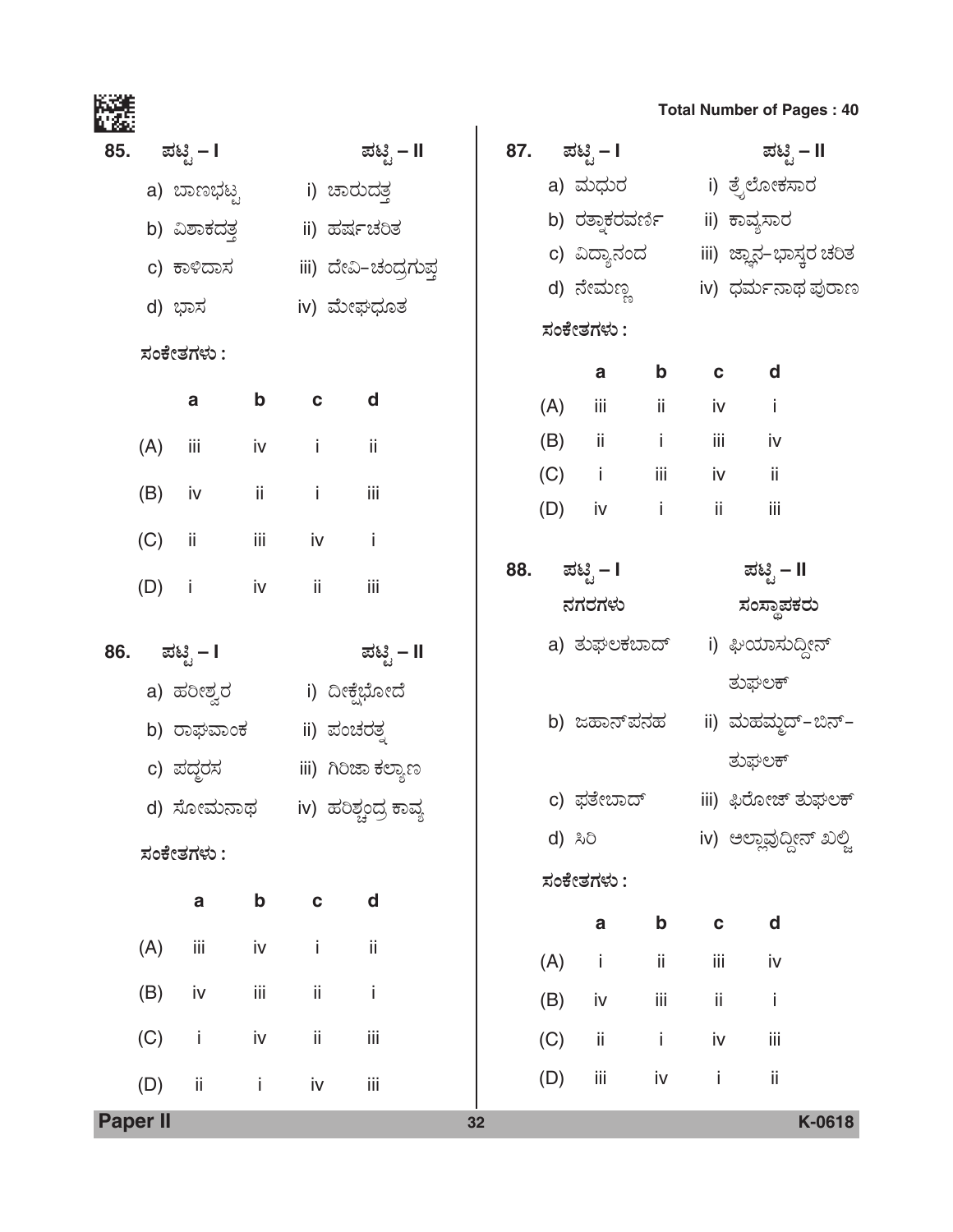|  | <b>Total Number of Pages: 40</b> |  |  |  |  |
|--|----------------------------------|--|--|--|--|
|--|----------------------------------|--|--|--|--|

|     |     |                 |             |              |                    |     |     |              |                                 |             | <b>Total Number of Pages: 40</b> |  |
|-----|-----|-----------------|-------------|--------------|--------------------|-----|-----|--------------|---------------------------------|-------------|----------------------------------|--|
| 85. |     | $List - I$      |             |              | $List - II$        | 87. |     | $List - I$   |                                 |             | $List - II$                      |  |
|     |     | a) Banabhatta   |             |              | i) Charudatta      |     |     | a) Madhura   |                                 |             | i) Trilokasara                   |  |
|     |     | b) Vishakadatta |             |              | ii) Harshacharita  |     |     |              | b) Ratnakaravarni ii) Kavyasara |             |                                  |  |
|     |     | c) Kalidasa     |             |              | iii) Devi-         |     |     |              | c) Vidyananda                   |             | iii) Jnana-                      |  |
|     |     |                 |             |              | Chandragupta       |     |     |              |                                 |             | Bhaskara-<br>Charita             |  |
|     |     | d) Bhasa        |             |              | iv) Meghadhuta     |     |     | d) Nemanna   |                                 |             | iv) Dharmanatha                  |  |
|     |     | <b>Codes:</b>   |             |              |                    |     |     |              |                                 |             | purana                           |  |
|     |     | a               | $\mathbf b$ | $\mathbf{C}$ | d                  |     |     | Codes:       |                                 |             |                                  |  |
|     | (A) | iii             | iv          | i            | ii                 |     |     | a            | $\mathbf b$                     | $\mathbf c$ | d                                |  |
|     |     | iv              | ii          | i            | iij                |     | (A) | iii          | ii.                             | iv          | j.                               |  |
|     | (B) |                 |             |              |                    |     | (B) | ii           | İ                               | iii         | iv                               |  |
|     | (C) | ii              | iii         | iv           | İ                  |     | (C) | Ť            | iii                             | iv          | ii                               |  |
|     | (D) | İ               | iv          | ii           | iij                |     | (D) | iv           | j.                              | ii          | iii                              |  |
| 86. |     | $List - I$      |             |              | $List - II$        | 88. |     | $List - I$   |                                 |             | $List - II$                      |  |
|     |     | a) Harishwara   |             |              | i) Dikshabodhe     |     |     |              | a) Tughlaqabad                  |             | i) Ghiasuddin                    |  |
|     |     | b) Raghavanka   |             |              | ii) Pancharathna   |     |     |              |                                 |             | Tughlaq                          |  |
|     |     | c) Padmarasa    |             |              | iii) Girijakalyana |     |     |              | b) Jahanpanah                   |             | ii) Muhammad-bin-                |  |
|     |     | d) Somanatha    |             |              | iv) Harishchandra  |     |     |              |                                 |             | Tughlaq                          |  |
|     |     |                 |             |              | Kavya              |     |     | c) Fatehabad |                                 |             | iii) Firoz Tughlaq               |  |
|     |     | Codes:          |             |              |                    |     |     | d) Siri      |                                 |             | iv) Alauddin Khalji              |  |
|     |     |                 |             |              |                    |     |     | Codes:       |                                 |             |                                  |  |
|     |     | $\mathsf{a}$    | $\mathbf b$ | $\mathbf c$  | d                  |     |     | $\mathbf a$  | $\mathbf b$                     | C           | $\mathbf d$                      |  |
|     | (A) | Ϊİ              | iv          | i            | ii                 |     | (A) | Ť            | ii                              | iij         | iv                               |  |
|     | (B) | iv              | Ϊİ          | ii           | İ                  |     | (B) | iv           | Ϊİ                              | ij          | Ť                                |  |
|     | (C) | j.              | iv          | ij           | Ϊİ                 |     | (C) | ij           | j.                              | iv          | iij                              |  |
|     | (D) | ij              | İ           | iv           | Ϊİ                 |     | (D) | Ϊİ           | iv                              | İ           | ii                               |  |
|     |     |                 |             |              |                    |     |     |              |                                 |             |                                  |  |

**K-0618 33 Paper II**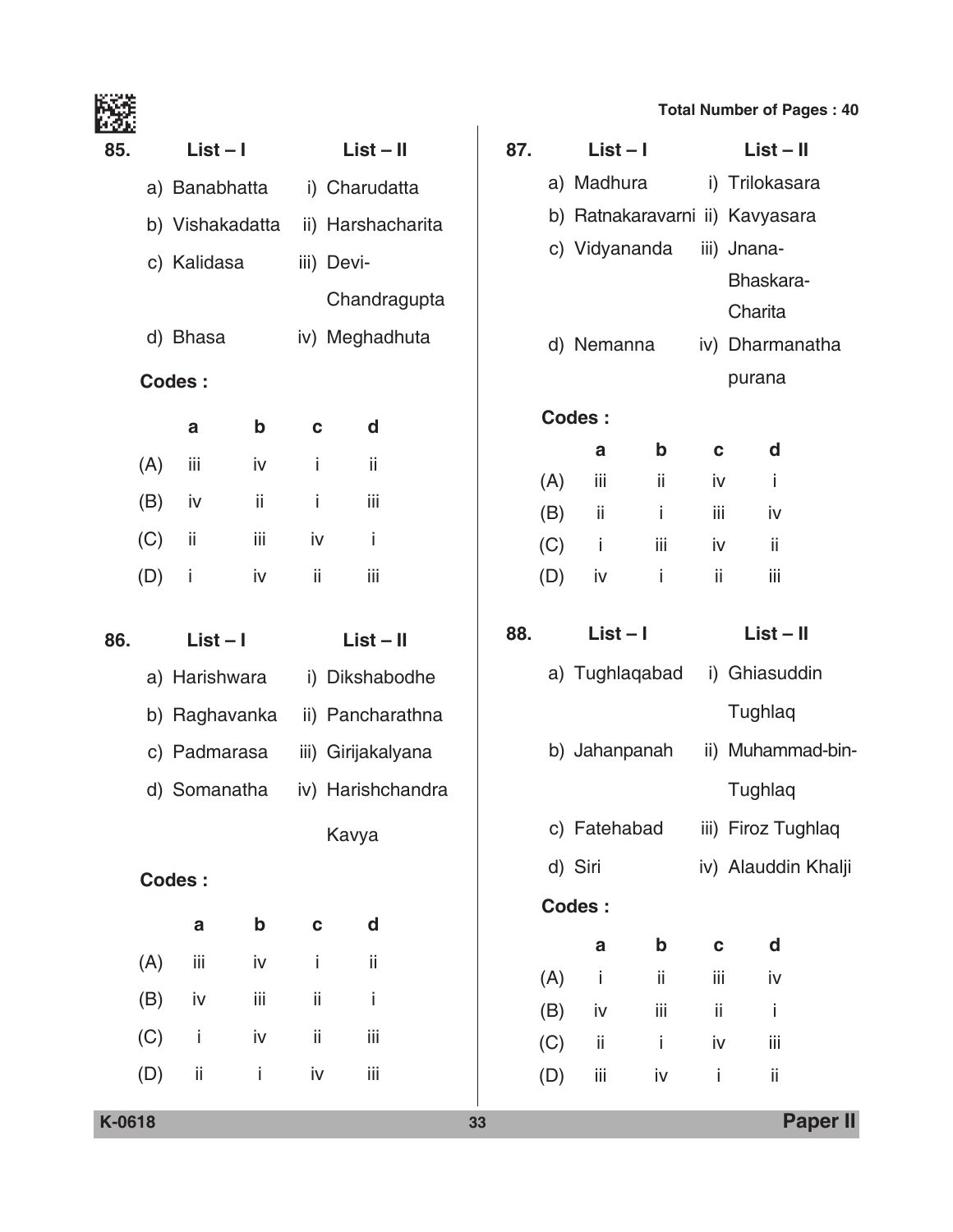|     |     |                                                                                                                |               |                             |                                                      |     |     |                                       |             |                                          | <b>Total Number of Pages: 40</b>       |  |
|-----|-----|----------------------------------------------------------------------------------------------------------------|---------------|-----------------------------|------------------------------------------------------|-----|-----|---------------------------------------|-------------|------------------------------------------|----------------------------------------|--|
| 89. |     | ಪಟಿೖೆ – I                                                                                                      |               |                             | ಪಟ್ಟಿ – II                                           | 91. |     |                                       |             |                                          | ಪಟ್ಟಿ – I ಪಟ್ಟಿ – II                   |  |
|     |     | ಗ್ರಂಥ ಕರ್ತೃರು                                                                                                  |               |                             | ಕೃತಿಗಳು                                              |     |     |                                       |             |                                          | a) ದಹೀರ್-ಇ- (i) ಬೇಟೆಗಾರರ               |  |
|     |     |                                                                                                                |               |                             | a) ಜಿಯಾವುದ್ದೀನ್ ಬರನಿ i) ತಾಜುಲ್ ಮಾಸಿರ್                |     |     |                                       | ಮಮಾಲಿಕ್     |                                          | ಮುಖಂಡ                                  |  |
|     |     |                                                                                                                |               |                             | b) ಮಿನ್ಲಾಜುಸ್ ಸಿರಾಜ್ ii) ತಾರೀಖ್-ಇ-                   |     |     |                                       |             | b) ದಿವಾನ್-ಇ-ಅರ್ಜ್ ii) ಅಂಗರಕ್ಷಕರ ಮುಖ್ಯಸ್ಥ |                                        |  |
|     |     |                                                                                                                |               |                             | ಯಾಮಿನಿ                                               |     |     |                                       |             |                                          | c) ಸಾರ್−ಇ−ಜುಂದರ್ iii) ಮುಖ್ಯ ಕಾರ್ಯದರ್ಶಿ |  |
|     |     |                                                                                                                |               |                             | c) ಹಸನ್ ನಿಜಾಮಿ iii) ತಬಾಕತ್-ಇ-ನಾಸಿರಿ                  |     |     |                                       |             |                                          | d) ಸಾರ್−ಇ−ಲಷ್ತರ್ iv) ರಕ್ಷಣಾ ಸಚಿವಾಲಯ    |  |
|     |     | d) ಉಟ್ಟಿ                                                                                                       |               |                             | iv) ತಾರೀಖ್-ಇ-                                        |     |     | ಸಂಕೇತಗಳು :                            |             |                                          |                                        |  |
|     |     |                                                                                                                |               |                             | ಫಿರೋಜ್ ಷಾಹಿ                                          |     |     | a                                     | $\mathbf b$ | $\mathbf c$                              | d                                      |  |
|     |     | ಸಂಕೇತಗಳು :                                                                                                     |               |                             |                                                      |     |     | $(A)$ i ii                            |             | iii aan                                  | iv                                     |  |
|     |     | a                                                                                                              | $\mathbf b$   | $\mathbf c$                 | d                                                    |     |     | $(B)$ iv iii                          |             |                                          | $ii \t i$                              |  |
|     | (A) | iv a strong for the strong strong strong strong strong strong strong strong strong strong strong strong strong | iii           | $\sim$ $\sim$ $\sim$ $\sim$ | ji                                                   |     |     | $(C)$ iv ii                           |             |                                          | iii i                                  |  |
|     | (B) | i ii iv                                                                                                        |               |                             | $\overline{\phantom{a}}$ iii                         |     | (D) | iii                                   | iv          | ii.                                      | İ                                      |  |
|     |     | $(C)$ ii iv iii i                                                                                              |               |                             |                                                      |     |     |                                       |             |                                          |                                        |  |
|     | (D) | $\mathbf{i}$ and $\mathbf{j}$                                                                                  | $\mathbf{ii}$ | iii                         | iv                                                   | 92. |     | ಪಟಿೖ – I                              |             |                                          | ಪಟ್ಟಿ – II                             |  |
| 90. |     | ಪಟಿೖ – I                                                                                                       |               |                             | ಪಟ್ಟಿ – II                                           |     |     | ಸಂತರು                                 |             |                                          | ಜನ್ಜಸ್ಥಳ/ ಊರು                          |  |
|     |     | ಪ್ರವಾಸಿಗರು                                                                                                     |               |                             | ದೇಶ                                                  |     |     | a) ಅಬುಲ್ ಹಸನ್                         |             |                                          | i) ಮುಲ್ಲಾನ್                            |  |
|     |     | a) ಇಬ್ನ ಬಟೂಟ       i) ವೆನಿಸ್                                                                                   |               |                             |                                                      |     |     | ಖಾದ್ರಿ<br>b) ಹಮೀದ್ ಖಾದ್ರಿ ii) ಬ್ರೋಚ್  |             |                                          |                                        |  |
|     |     |                                                                                                                |               |                             | b) ಡ್ಯೂರೆಟ್                           ii) ಪೋರ್ಚುಗೀಸ್ |     |     | ಶೇಖ್                                  |             |                                          |                                        |  |
|     |     | ಬಾರ್ಬೋನ                                                                                                        |               |                             |                                                      |     |     |                                       |             |                                          |                                        |  |
|     |     |                                                                                                                |               |                             | c) ಅಬ್ದುಲ್ ರಜಾಕ್ iii) ಇರಾನ್ <b>ನ</b> ಷಾನ             |     |     | c) ಅಬ್ದುಲ್-ಜಲೀಲ್ iii) ಬೀದರ್<br>ಬುರ್ಜು |             |                                          |                                        |  |
|     |     |                                                                                                                |               |                             | ರಾಯಭಾರಿ                                              |     |     | d) ಅಬ್ದುಲ್-                           |             | iv) ಸಿಂಧ್                                |                                        |  |
|     |     | d) ಮಾರ್ಕೋ ಪೋಲೊ iv) ಮೊರಾಕೊ                                                                                      |               |                             |                                                      |     |     | ರಹಮಾನ್                                |             |                                          |                                        |  |
|     |     | ಸಂಕೇತಗಳು :                                                                                                     |               |                             |                                                      |     |     | ಸಂಕೇತಗಳು :                            |             |                                          |                                        |  |
|     |     | a                                                                                                              | $\mathbf b$   | C                           | d                                                    |     |     | $\mathbf a$                           | $\mathbf b$ | C                                        | d                                      |  |
|     | (A) | İ                                                                                                              | ij.           | İΪİ                         | iv                                                   |     | (A) | j.                                    | ij.         | iij                                      | iv                                     |  |
|     | (B) | iv                                                                                                             | Ϊİ            | ij.                         | İ                                                    |     | (B) | iv                                    | İΪİ         | ii                                       | İ                                      |  |
|     | (C) | ii.                                                                                                            | iij           | İ.                          | iv                                                   |     | (C) | iii                                   | j.          | iv                                       | ii                                     |  |
|     | (D) | iv                                                                                                             | ij.           | iij                         | İ                                                    |     | (D) | iij                                   | iv          | j.                                       | ii                                     |  |
|     |     |                                                                                                                |               |                             |                                                      |     |     |                                       |             |                                          |                                        |  |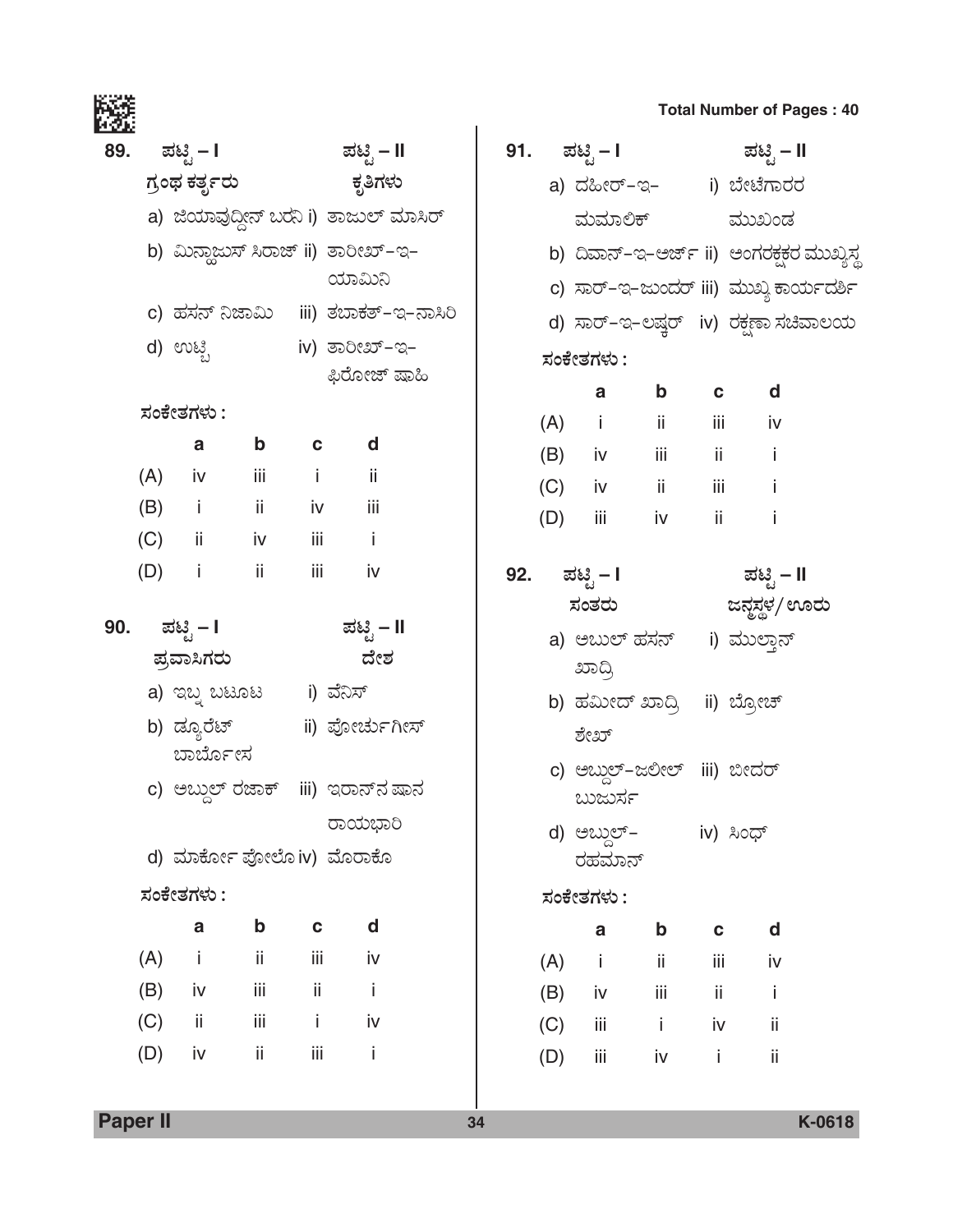|  | <b>Total Number of Pages: 40</b> |  |  |  |  |
|--|----------------------------------|--|--|--|--|
|--|----------------------------------|--|--|--|--|

|     |     |                                       |             |     |                    |            |                 |                              |             | <b>Total Number of</b> |
|-----|-----|---------------------------------------|-------------|-----|--------------------|------------|-----------------|------------------------------|-------------|------------------------|
| 89. |     | $List - I$                            |             |     | $List - II$        | 91.        | $List - I$      |                              |             | <b>List</b>            |
|     |     | a) Ziauddin Barani i) Taj-ul-Massir   |             |     |                    |            |                 | a) Dahir-i-Mamalik i) The cl |             |                        |
|     |     | b) Minhajus Siraj ii) Tarikh-i-Yamni  |             |     |                    |            |                 |                              |             | huntsr                 |
|     |     | c) Hasan Nizami iii) Tabaqat-i-Nasiri |             |     |                    |            |                 | b) Diwan-i-Ariz              |             | ii) Chief o            |
|     |     | d) Utbi                               |             |     | iv) Tarikh-i-Firoz |            |                 |                              |             | bodyg                  |
|     |     |                                       |             |     | Shahi              |            | c) Sar-i-Jundar |                              |             | iii) Chief             |
|     |     | <b>Codes:</b>                         |             |     |                    |            |                 | d) Sar-i-Lashkar iv) Minist  |             |                        |
|     |     | a                                     | $\mathbf b$ | C   | d                  |            |                 |                              |             | defend                 |
|     | (A) | iv                                    | iii         | Ť   | ii                 |            | <b>Codes:</b>   |                              |             |                        |
|     | (B) | Ť                                     | ij.         | iv  | Ϊİ                 |            | a               | $\mathbf b$                  | $\mathbf c$ | d                      |
|     | (C) | ii.                                   | iv          | iii | j.                 | (A)        | Ť               | ii                           | iii         | j٧                     |
|     | (D) | j.                                    | Ϊİ          | iii | iv                 | (B)        | iv              | iii                          | ii          | i                      |
|     |     |                                       |             |     |                    | (C)        | iv              | ii                           | iii         | i                      |
| 90. |     | $List - I$                            |             |     | $List - II$        | (D)        | iij             | iv                           | ii          | i                      |
|     |     | a) Ibn Batuta                         |             |     | i) Venice          | 92.        | $List - I$      |                              |             | List                   |
|     |     | b) Durate Barbosa ii) Portuguese      |             |     |                    |            |                 | a) Abul Hasan                |             | i) Multar              |
|     |     | c) Abdul Razak iii) Ambassador of     |             |     |                    |            | Qadri           |                              |             |                        |
|     |     |                                       |             |     | Shah of Iran       |            | Shaikh          | b) Hamid Qadri               |             | ii) Broach             |
|     |     | d) Marco Polo                         |             |     | iv) Moracco        |            | c) Abdul-Jalil- |                              |             | iii) Bidar             |
|     |     | <b>Codes:</b>                         |             |     |                    |            | <b>Buzursa</b>  |                              |             |                        |
|     |     | a                                     | b           | C   | d                  |            |                 | d) Abdul-Rahman iv) Sindh    |             |                        |
|     | (A) | İ.                                    | ij.         | iij | iv                 |            | Codes:          |                              |             |                        |
|     | (B) | iv                                    | iij         | ij  | j.                 |            | a               | b                            | C           | d                      |
|     |     | ii                                    | iij         | i   | iv                 | (A)        | Ť               | ij                           | iii         | j٧                     |
|     | (C) |                                       |             |     |                    | (B)<br>(C) | iv<br>iii       | iii<br>j.                    | ii<br>iv    | İ<br>ij                |
|     | (D) | iv                                    | ij.         | iij | Ť                  | (D)        | iij             | iv                           | j.          | ij                     |
|     |     |                                       |             |     |                    |            |                 |                              |             |                        |

|     | 91. | $List - I$     |                            |      | $List - II$                            |  |  |  |  |
|-----|-----|----------------|----------------------------|------|----------------------------------------|--|--|--|--|
|     |     |                |                            |      | a) Dahir-i-Mamalik i) The chief        |  |  |  |  |
|     |     |                |                            |      | huntsman                               |  |  |  |  |
|     |     |                |                            |      | b) Diwan-i-Ariz ii) Chief of the royal |  |  |  |  |
|     |     |                |                            |      | bodyguards                             |  |  |  |  |
|     |     |                |                            |      | c) Sar-i-Jundar iii) Chief Secretary   |  |  |  |  |
|     |     |                |                            |      | d) Sar-i-Lashkar iv) Ministry of       |  |  |  |  |
|     |     |                |                            |      | defence                                |  |  |  |  |
|     |     | Codes:         |                            |      |                                        |  |  |  |  |
|     |     | а              | $\mathbf b$                |      | <b>d</b><br>$\mathbf{c}$               |  |  |  |  |
|     |     | $(A)$ i        | $-ii$                      |      | iii iv                                 |  |  |  |  |
|     |     |                |                            |      |                                        |  |  |  |  |
|     |     | $(B)$ iv iii   |                            |      | $\mathbf{ii}$ $\mathbf{i}$             |  |  |  |  |
|     |     | $(C)$ iv       | $\sim$ 11                  | iii  | $\sim$ $\frac{1}{2}$                   |  |  |  |  |
|     |     | $(D)$ iii iv   |                            | ii - | İ                                      |  |  |  |  |
| 92. |     | List – I       |                            |      | $List - II$                            |  |  |  |  |
|     |     |                | a) Abul Hasan i) Multan    |      |                                        |  |  |  |  |
|     |     | Qadri          |                            |      |                                        |  |  |  |  |
|     |     |                | b) Hamid Qadri ii) Broach  |      |                                        |  |  |  |  |
|     |     | Shaikh         |                            |      |                                        |  |  |  |  |
|     |     |                | c) Abdul-Jalil- iii) Bidar |      |                                        |  |  |  |  |
|     |     | <b>Buzursa</b> |                            |      |                                        |  |  |  |  |
|     |     |                | d) Abdul-Rahman iv) Sindh  |      |                                        |  |  |  |  |
|     |     | <b>Codes:</b>  |                            |      |                                        |  |  |  |  |
|     |     | a              | b                          | C    | d                                      |  |  |  |  |
|     | (A) | - i            | ii.                        | iii  | iv                                     |  |  |  |  |
|     | (B) | iv             | iij                        | ij.  | İ                                      |  |  |  |  |
|     | (C) | iij            | i.                         | iv   | ii                                     |  |  |  |  |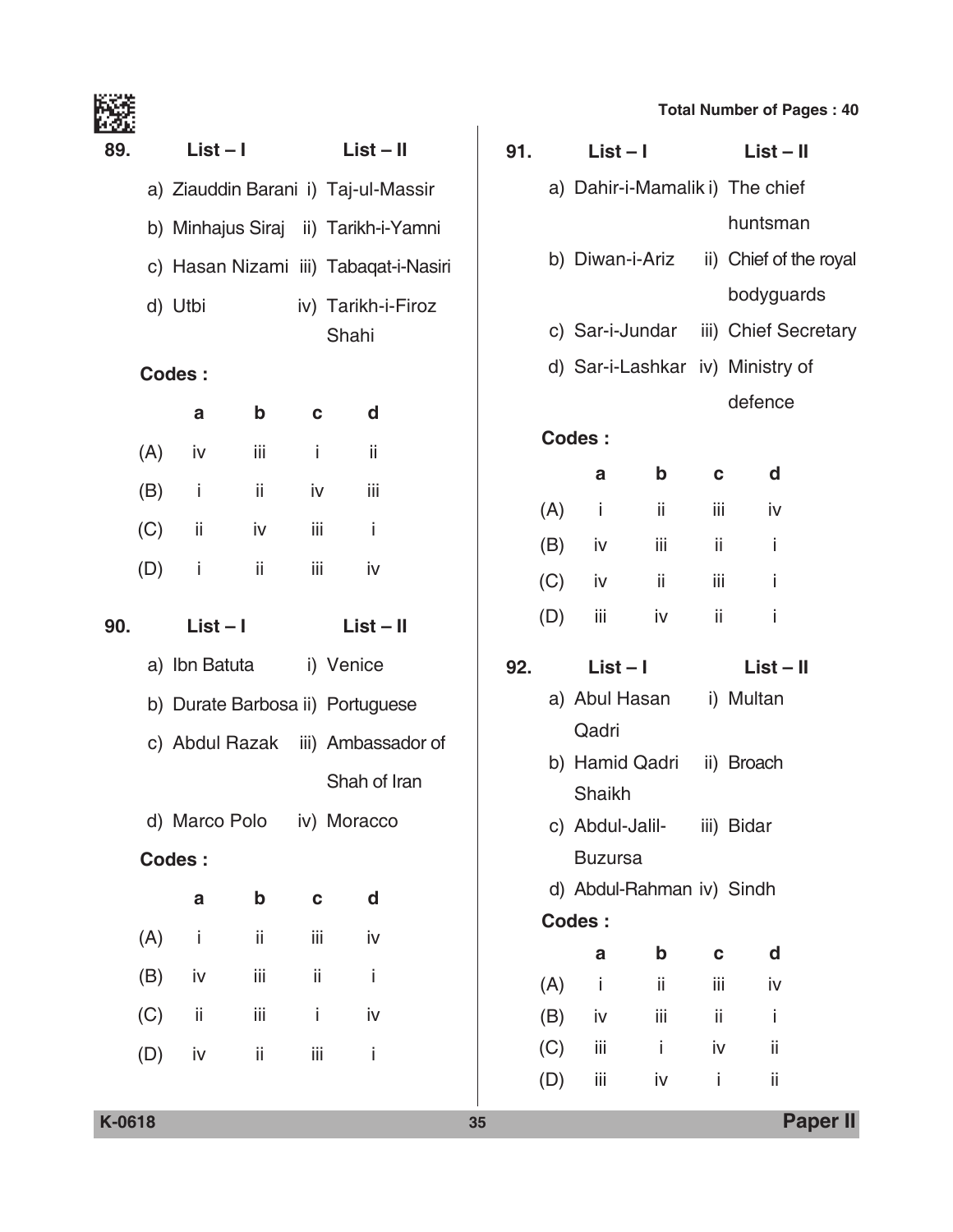|     |     |                                                      |             |                    |                                       |     |     |                 |                                    |             | <b>Total Number of Pages: 40</b>         |  |
|-----|-----|------------------------------------------------------|-------------|--------------------|---------------------------------------|-----|-----|-----------------|------------------------------------|-------------|------------------------------------------|--|
| 93. |     | ಪಟಿೃ – I                                             |             |                    | ಮಟ್ಟಿ – II                            | 95. |     | ಪಟ್ಟಿ – I       |                                    |             | ಪಟ್ಟಿ – II                               |  |
|     |     |                                                      |             |                    | a) ಗುರುನಾನಕರ ಜನನ i) ಕ್ರಿ.ಶ. 1540      |     |     |                 |                                    |             | a) ರಣಜಿತ್ ಸಿಂಗ್ i) ಗಂಧಮಾಕ್ ಒಪ್ಗಂದ        |  |
|     |     | b) ಪೋರ್ಚುಗೀಸರಿಂದ ii) ಕ್ರಿ.ಶ. 1535                    |             |                    |                                       |     |     | b) ಮೊದಲನೆ ಸಿಖ್  |                                    |             | ii) ಪಂಜಾಬ್ ಆಕ್ರಮಣ                        |  |
|     |     | ಗೋವಾದ ಆಕ್ರಮಣ                                         |             |                    |                                       |     |     | ಯುದ್ಧ           |                                    |             |                                          |  |
|     |     | c) ವಿಜಯನಗರಕ್ಕೆ iii) ಕ್ರಿ.ಶ. 1469                     |             |                    |                                       |     |     |                 |                                    |             |                                          |  |
|     |     | ನ್ಯೂನಿಜ್ ಭೇಟಿ<br>d) ಬಿಲ್ ಗ್ರಾಮ್ ಕದನ iv) ಕ್ರಿ.ಶ. 1510 |             |                    |                                       |     |     |                 |                                    |             | c) ಎರಡನೆ ಸಿಖ್        iii) ಅಮೃತಸರ್ ಒಪ್ಪಂದ |  |
|     |     |                                                      |             |                    |                                       |     |     | ಯುದ್ಧ           |                                    |             |                                          |  |
|     |     | ಸಂಕೇತಗಳು :                                           | $\mathbf b$ |                    | d                                     |     |     |                 |                                    |             | d) ಎರಡನೆ ಅಫ್ದಾನ್   iv)  ಲಾಹೋರ್ ಒಪ್ಪಂದ    |  |
|     | (A) | a<br>$\sim$ 1.                                       | jj.         | $\mathbf c$<br>iii | iv                                    |     |     | ಯುದ್ಧ           |                                    |             |                                          |  |
|     | (B) | iv iii                                               |             | $\sim$ 11          | $\mathbf{i}$                          |     |     | ಸಂಕೇತಗಳು :      |                                    |             |                                          |  |
|     | (C) | iii aan                                              |             | iv ii              | $\sim$ 1                              |     |     | a               | $\mathbf b$                        | C           | d                                        |  |
|     | (D) | ii.                                                  | j.          | iv iv              | iii                                   |     |     | $(A)$ i         | $\overline{\phantom{a}}$ ii        |             | iii aan<br>iv                            |  |
| 94. |     | ಪಟಿೃ – I                                             |             |                    | ಪಟ್ಟಿ – II                            |     |     | $(B)$ iii       | jj.                                |             | iv i<br>Ť                                |  |
|     |     |                                                      |             |                    | a) ಬಹದ್ದೂರ್ಘುರ     i) ಧಾರಾ ಮತ್ತು ಶುಜಾ |     |     | $(C)$ iii       | iv                                 | ii.         | İ                                        |  |
|     |     | ಕಾಳಗ                                                 |             |                    | ನಡುವೆ ಕದನ                             |     | (D) | iv              | $\sim$ $\sim$ $\sim$ $\sim$ $\sim$ | iii         | ii                                       |  |
|     |     |                                                      |             |                    | b) ಧರ್ಮುತ್ ಯುದ್ಧ ii) ಧಾರಾ ಹಾಗೂ        |     |     |                 |                                    |             |                                          |  |
|     |     |                                                      |             |                    | ಔರಂಗಜೇಬ ಮತ್ತು                         | 96. |     | ಪಟಿೖ – I        |                                    |             | ಪಟಿೖ – II                                |  |
|     |     |                                                      |             |                    | ಮುರಾದ್ರ                               |     |     | a) ಗೋಪಾಲ್ ಹರಿ   |                                    |             | i) ಕಾಂಗ್ರೆಸ್ ಸಮಾಜವಾದಿ                    |  |
|     |     |                                                      |             |                    | ಸಂಯುಕ್ತ                               |     |     | ದೇಶ್ಮುಖ್        |                                    |             | ಪಕ್ಷ                                     |  |
|     |     |                                                      |             |                    | ಸೈನ್ಯದೊಂದಿಗೆ<br>ಯುದ                   |     |     | b)  ಈಶ್ವರ ಚಂದ್ರ |                                    |             | ii) ಅಭಿನವ ಭಾರತ                           |  |
|     |     |                                                      |             |                    | c) ಸಮುಗರ್ ಯುದ್ಧ iii) ಧಾರಾ ಮತ್ತು       |     |     | ವಿದ್ಯಾಸಾಗರ      |                                    |             | ಸಮಾಜ                                     |  |
|     |     |                                                      |             |                    | ಔರಂಗಜೇಬನ ನಡುವೆ                        |     |     |                 |                                    |             | c) ವಿ. ಡಿ. ಸಾವರ್ಕರ್ iii) ಲೋಕಹಿತವಾದಿ      |  |
|     |     |                                                      |             |                    | ನಡೆದ ಕದನ                              |     |     | d) ಆಚಾರ್ಯ       |                                    |             | iv) ವಿಧವಾ ಮರುವಿವಾಹ                       |  |
|     |     |                                                      |             |                    | d) ಭಾಜ್ ವ್ಹಾ ಯುದ್ಧ iv) ಶಹ ಶುಜ ಮತ್ತು   |     |     | ನರೇಂದ್ರ ದೇವ     |                                    |             | ಸಂಘಟನೆ                                   |  |
|     |     |                                                      |             |                    | ಔರಂಗಜೇಬ್ ಮಧ್ಯೆ                        |     |     | ಸಂಕೇತಗಳು :      |                                    |             |                                          |  |
|     |     | ಸಂಕೇತಗಳು :                                           |             |                    | ಯುದ್ಧ                                 |     |     | a               | $\mathbf b$                        | $\mathbf c$ | d                                        |  |
|     |     |                                                      |             |                    |                                       |     | (A) | j.              | ii                                 | iii         | iv                                       |  |
|     | (A) | $\mathbf{a}$<br>iv                                   | b<br>iii    | C<br>ii.           | d<br>Ť                                |     |     | iii             |                                    | ii.         | İ                                        |  |
|     | (B) | j.                                                   | ij.         | iij                | iv                                    |     | (B) |                 | iv                                 |             |                                          |  |
|     | (C) | ii.                                                  | j.          | iv                 | iii                                   |     | (C) | iv              | İ                                  | ii          | iij                                      |  |
|     | (D) | iij                                                  | iv          | Ť                  | ii                                    |     | (D) | ii              | iii                                | iv          | İ                                        |  |
|     |     |                                                      |             |                    |                                       |     |     |                 |                                    |             |                                          |  |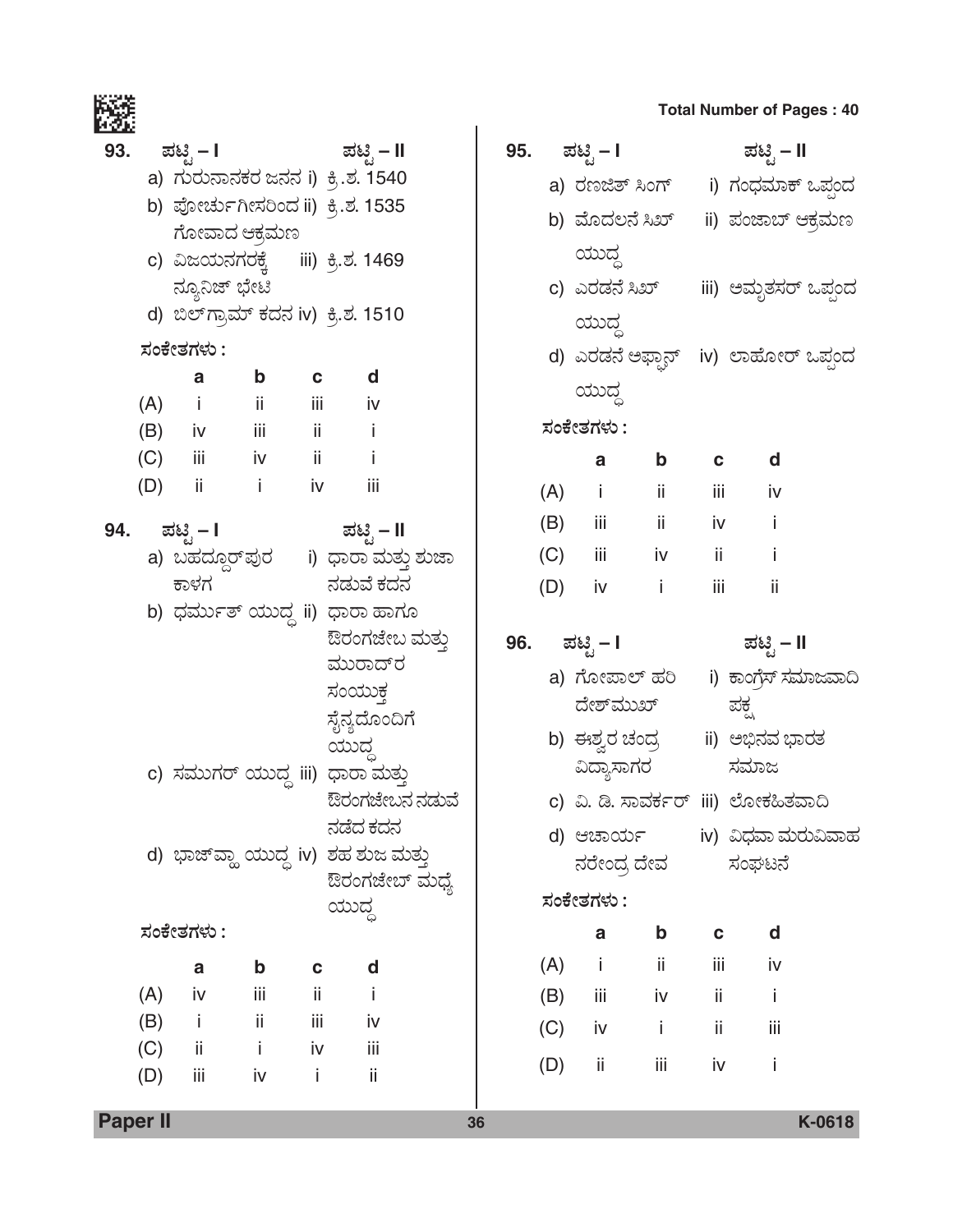|     |            |                               |            |             |                                   |  |                   |                   |                                   |                   |             | <b>Total Number of Pages: 40</b>      |  |
|-----|------------|-------------------------------|------------|-------------|-----------------------------------|--|-------------------|-------------------|-----------------------------------|-------------------|-------------|---------------------------------------|--|
| 93. |            | $List - I$                    |            | $List - II$ |                                   |  | 95.               |                   | $List - I$                        |                   |             | $List - II$                           |  |
|     |            | a) Birth of                   | i) 1540 CE |             |                                   |  | a) Ranjit Singh   |                   |                                   | i) Treaty of      |             |                                       |  |
|     |            | Gurunanak                     |            |             |                                   |  |                   |                   |                                   |                   |             | Gandhamak                             |  |
|     |            | ii) 1535 CE<br>b) Conquest of |            |             |                                   |  |                   | b) First Sikh war |                                   | ii) Annexation of |             |                                       |  |
|     |            | Goa by the<br>Portuguese      |            |             |                                   |  |                   |                   |                                   |                   |             | Punjab                                |  |
|     |            |                               |            |             | c) Visit of Nuniz to iii) 1469 CE |  |                   |                   |                                   |                   |             |                                       |  |
|     |            | Vijayanagara                  |            |             |                                   |  |                   |                   |                                   | c) Second Sikh    |             | iii) Treaty of                        |  |
|     |            | d) Battle of                  |            |             | iv) 1510 CE                       |  |                   |                   | war                               |                   |             | Amritsar                              |  |
|     |            | <b>Bilgram</b>                |            |             |                                   |  |                   |                   |                                   |                   |             | d) Second Afghan iv) Treaty of Lahore |  |
|     |            | <b>Codes:</b>                 |            |             |                                   |  |                   |                   | war                               |                   |             |                                       |  |
|     |            | a                             | b          | C           | d                                 |  |                   |                   | Codes:                            |                   |             |                                       |  |
|     | (A)        | j.                            | Ϊİ         | iίi         | iv                                |  |                   |                   | a                                 | $\mathbf b$       | C           | d                                     |  |
|     | (B)        | iv                            | iii        | ii.         | Ť                                 |  |                   | (A)               | İ                                 | ii                | iii         | iv                                    |  |
|     | (C)        | iii<br>ii.                    | iv<br>İ    | ii<br>iv    | Ť<br>iii                          |  |                   | (B)               | iii                               | ii.               | iv          | Ť                                     |  |
|     | (D)        |                               |            |             |                                   |  |                   | (C)               | iii                               | iv                | ii          | Ť                                     |  |
| 94. |            | $List - I$                    |            |             | $List - II$                       |  |                   | (D)               | iv                                | İ.                | iii         | ii.                                   |  |
|     |            | a) Battle of                  |            |             | i) Fought between                 |  |                   |                   |                                   |                   |             |                                       |  |
|     |            | <b>Bahadurpur</b>             |            |             | Dara and Shuja                    |  | 96.<br>$List - I$ |                   |                                   |                   | $List - II$ |                                       |  |
|     |            | b) Battle of                  |            |             | ii) Fought between                |  |                   |                   |                                   |                   |             |                                       |  |
|     |            | <b>Dharmut</b>                |            |             | Dara and<br>combined              |  |                   |                   | a) Gopala Hari<br><b>Deshmukh</b> |                   |             | i) Congress<br>socialist party        |  |
|     |            |                               |            |             | armies of                         |  |                   |                   |                                   |                   |             |                                       |  |
|     |            |                               |            |             | Aurangazeb                        |  |                   |                   |                                   |                   |             | b) Ishwar Chandra ii) Abhinav Bharath |  |
|     |            |                               |            |             | and Murad                         |  |                   |                   | Vidyasagar                        |                   |             | <b>Society</b>                        |  |
|     |            | c) Battle of                  |            |             | iii) Fought between               |  |                   |                   |                                   |                   |             | c) V. D. Savarkar iii) Lokahitavadi   |  |
|     |            | Samugarh                      |            |             | Dara and<br>Aurangazeb            |  |                   |                   | d) Acharya                        |                   |             | iv) Widow                             |  |
|     |            | d) Battle of                  |            |             | iv) Fought between                |  |                   |                   |                                   | Narendra Dev      |             | Remarriage                            |  |
|     |            | Bhajwaha                      |            |             | Shah Shuja and                    |  |                   |                   |                                   |                   |             | Association                           |  |
|     |            |                               |            |             | Aurangazeb                        |  |                   |                   | Codes:                            |                   |             |                                       |  |
|     |            | <b>Codes:</b>                 |            |             |                                   |  |                   |                   | a                                 | $\mathbf b$       | C           | d                                     |  |
|     |            | $\mathbf{a}$                  | b          | C           | d                                 |  |                   | (A)               | Ť                                 | ij.               | iii         | iv                                    |  |
|     | (A)        | iv                            | iii        | ii.         | Ť                                 |  |                   | (B)               | iij                               | iv                | ii          | İ                                     |  |
|     | (B)        | j.<br>ii.                     | ii<br>i    | iii<br>iv   | iv<br>iij                         |  |                   | (C)               | iv                                | Ť                 | ii          | iii                                   |  |
|     | (C)<br>(D) | Ϊİ                            | iv         | İ           | ii                                |  |                   |                   | ii                                | Ϊİ                | iv          | İ                                     |  |
|     |            |                               |            |             |                                   |  |                   | (D)               |                                   |                   |             |                                       |  |

**K-0618 37 Paper II**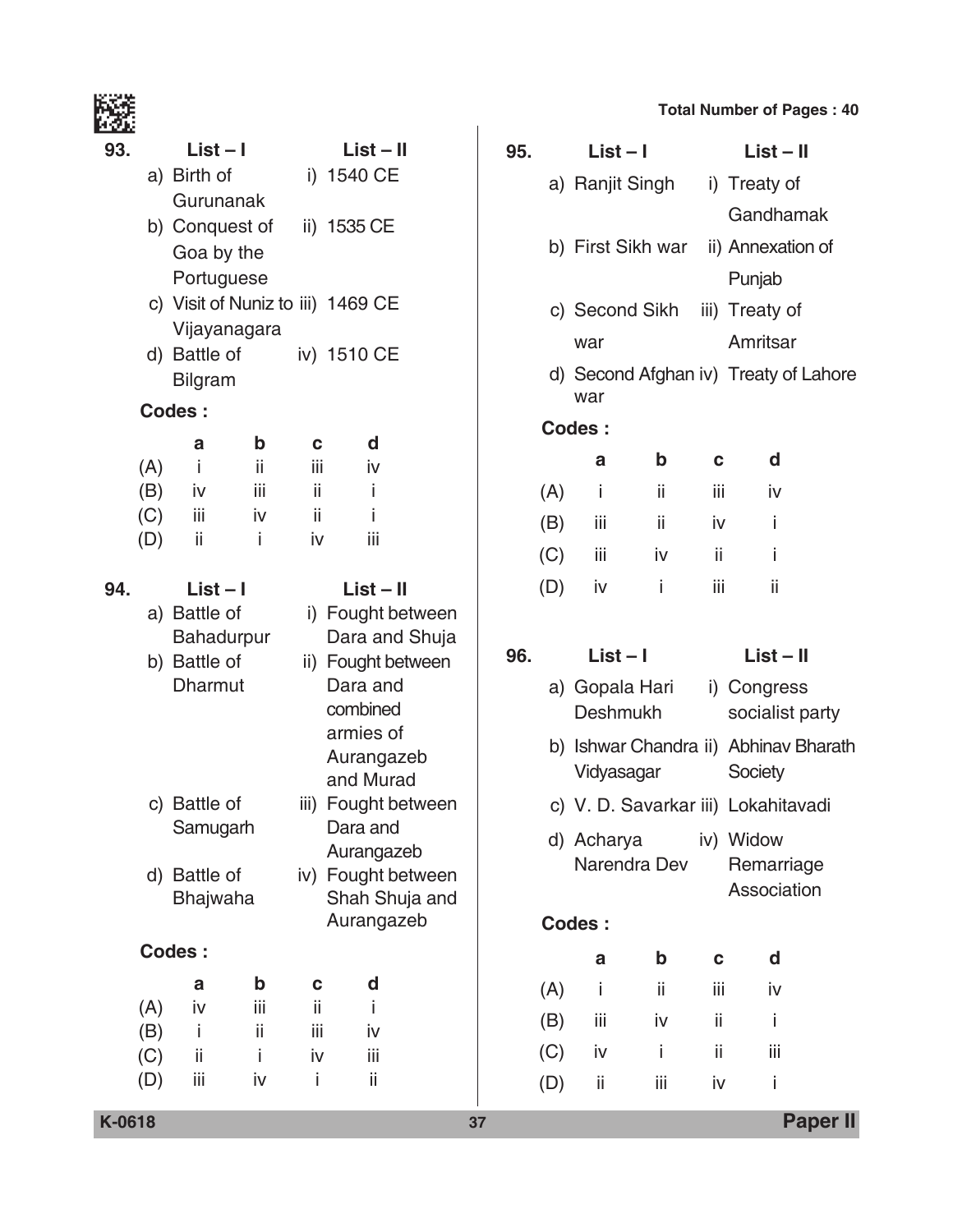# <mark>97. ಪಟ್ಟಿ – I</mark> ಪಟ್ಟಿ – II *¨ÜíWæWÜÙÜá ÊÜÐÜìWÜÙÜá* a) PæãàÇ…Õ i) 1895 – 1901 b) ಸಂತಾಲರು ii) 1855 – 56 c) ರಾಮೋಶಿಗಳು iii) 1820 – 1837 ಸಹೋದರರು

d) ಮುಂಡರು iv) 1879

### *ÓÜíPæàñÜWÜÙÜá :*

|     | a   | b  | C   | d   |
|-----|-----|----|-----|-----|
| (A) | Ť   | ii | iij | iv  |
| (B) | iij | ii | iv  | i   |
| (C) | ii  | iv | i   | iij |
| (D) | iv  | Ĺ  | iij | ii  |

| 98. | ಪಟಿೃ – I     | ಪಟಿೖ – II             |
|-----|--------------|-----------------------|
|     | a) ಎಸ್.ಹೆಚ್. | i) ಬಾಂಬೆ ಪ್ರೆಸಿಡೆನ್ಸಿ |
|     | ಚಿಪ್ಲಾಂಕರ್   | ಸಂಘ                   |

- b) ಆನಂದ ಮೋಹನ್ ii) ಪೂನ ಸಾರ್ವಜನಿಕ ಬೋಸ್ ಸಭಾ
- c) ವೀರ ರಾಘವಚಾರಿ iii) ಇಂಡಿಯನ್ ಅಸೋಸಿಯೇಶನ್
- d) ಕೆ. ಟಿ. ತೆಲಂಗ್ iv) ಮದ್ರಾಸ್ ಮಹಾಜನ ಸಭಾ

# *ÓÜíPæàñÜWÜÙÜá :*

|     | a   | b   | C.  | d   |
|-----|-----|-----|-----|-----|
| (A) | j.  | ii  | iij | iv  |
| (B) | ii  | iij | iv  | i   |
| (C) | iii | iv  | i   | ii  |
| (D) | iv  | Ĩ   | ii  | iij |

# **Total Number of Pages : 40**

|     | 99. ಪಟ್ಟಿ – I               |         |     | ಪಟ್ಟಿ – II                               |
|-----|-----------------------------|---------|-----|------------------------------------------|
|     |                             |         |     | a) ಪ್ರಫುಲ್ಲಾ ಚಾಕಿ       i) ಮಿತ್ರಮೇಳ      |
|     | b) ಸಾವರ್ಕರ್                 |         |     | ii) ಆಶ್ ಸಾಯಿಸಿದು                         |
|     | ಸಹೋದರರು                     |         |     |                                          |
|     |                             |         |     | c) ವಾಂಚಿ ಅಯ್ಯರ್   iii)  ಕಿಂಗ್ಸ್ ಫೋರ್ಡ್   |
|     | d) ಬಸೀನ್ ಘೋಷ್ iv) ಅಲಿಪುರ    |         |     |                                          |
|     | ಸಂಕೇತಗಳು :                  |         |     |                                          |
|     |                             | a b c d |     |                                          |
|     | (A) i ii iii iv             |         |     |                                          |
|     | (B) iii i ii iv             |         |     |                                          |
|     | (C) ii iii iv i             |         |     |                                          |
|     | (D) iv i ii iii             |         |     |                                          |
|     |                             |         |     |                                          |
|     | 100. ಪಟ್ಟಿ – I              |         |     | ಪಟ್ಟಿ – II                               |
|     | ಮುಖಂಡರು                     |         |     | ಪ್ರದೇಶ                                   |
|     |                             |         |     | a) ಕಾರ್ಯಾನಂದ <i>ಶ</i> ರ್ಮ i) ನಾಗಾಲ್ಯಾಂಡ್ |
|     |                             |         |     | b) ಗಿಡಾಲೋ ರಾಣಿ    ii) ಹೈದರಾಬಾದ್ ರಾಜ್ಯ    |
|     | c) ಮೌಲನಾ ಅಬ್ದುಲ್ iii) ಬಿಹಾರ |         |     |                                          |
|     | ಹಮೀದ್ ಖಾನ್                  |         |     |                                          |
|     | ಭಾಶಮ್                       |         |     |                                          |
|     |                             |         |     | d) ಸ್ವಾಮಿ ರಮಾನಂದ iv)  ದಕ್ಷಿಣ ಅಸ್ಸಾಂ      |
|     | ತೀರ್ಥ                       |         |     |                                          |
|     | ಸಂಕೇತಗಳು :                  |         |     |                                          |
|     | a                           | b       | C   | d                                        |
| (A) | - i                         | ii.     | iii | iv                                       |
|     | $(B)$ ii                    | iij     | iv  | İ                                        |
| (C) | iii                         | i       | iv  | ij                                       |

(D) i iv ii iii

**Paper II 38 K-0618**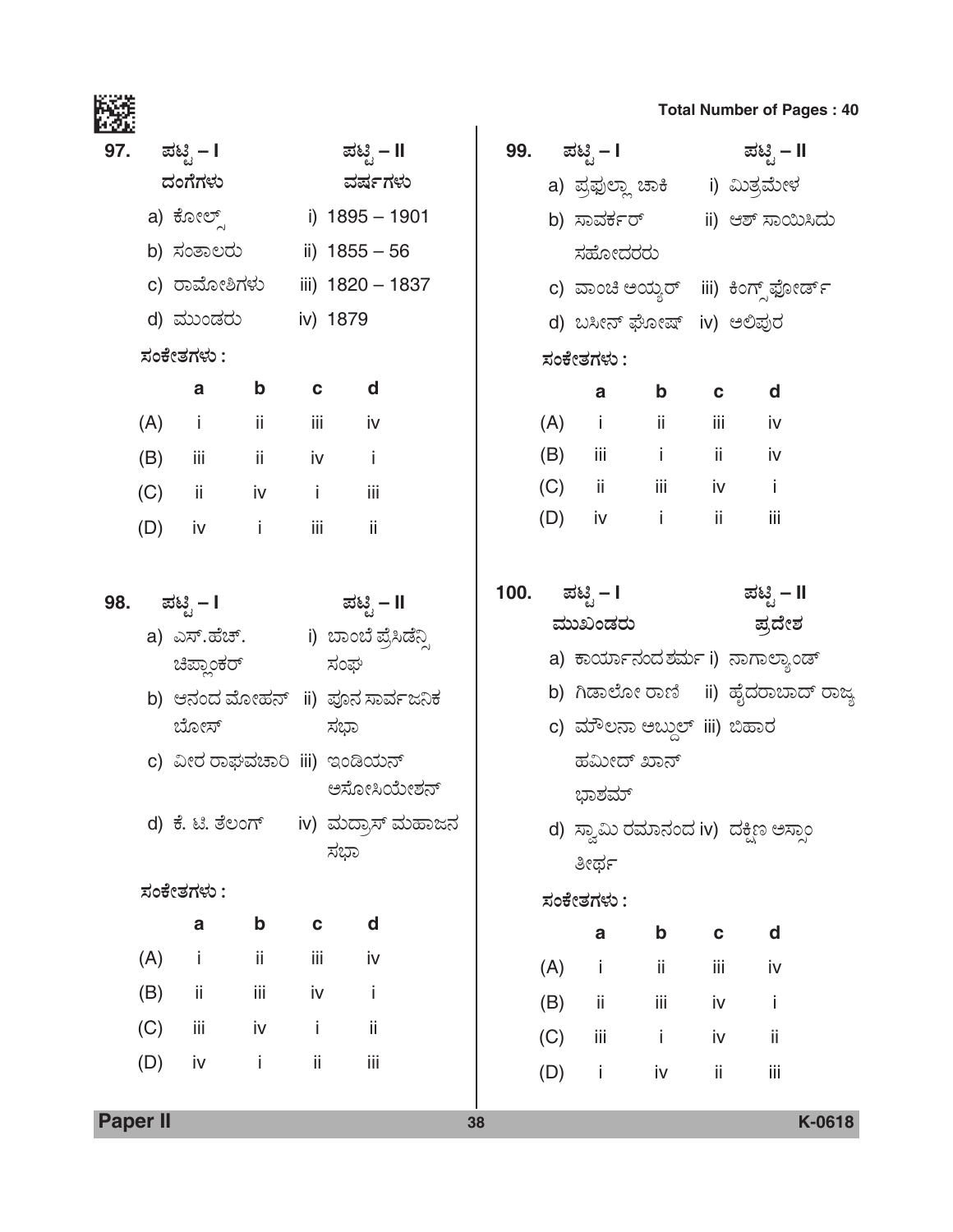| 97. | List – I              |                             |     | List – II                          |  |
|-----|-----------------------|-----------------------------|-----|------------------------------------|--|
|     |                       |                             |     | a) Kols uprising i) 1895 - 1901    |  |
|     |                       |                             |     | b) Santhals revolt ii) $1855 - 56$ |  |
|     | uprising              | c) Ramoshis                 |     | iii) 1820 - 1837                   |  |
|     | d) Mundas<br>uprising |                             |     | iv) 1879                           |  |
|     | Codes:                |                             |     |                                    |  |
|     | a                     | b                           | C.  | d                                  |  |
| (A) | $-i$                  | - ii                        | iii | iv                                 |  |
|     | $(B)$ iii             | - ii                        | iv  | j.                                 |  |
|     | $(C)$ ii              | iv                          | -i- | iii                                |  |
|     | $(D)$ iv              | ÷i                          | iіi | ii                                 |  |
| 98. | List – I              |                             |     | List – II                          |  |
|     |                       |                             |     | a) S. H. Chiplankar i) Bombay      |  |
|     |                       |                             |     | Presidency                         |  |
|     |                       |                             |     | Association                        |  |
|     |                       | b) Anand Mohan ii) Poona    |     |                                    |  |
|     | Bose                  |                             |     | Sarvajanik Sabha                   |  |
|     |                       | c) Vira Raghava iii) Indian |     |                                    |  |
|     |                       |                             |     | Chari Assoication                  |  |
|     |                       | d) K. T. Telang             |     | iv) Madras                         |  |
|     |                       |                             |     | Mahajana Sabha                     |  |
|     | <b>Codes:</b>         |                             |     |                                    |  |
|     | a                     | b                           | C   | d                                  |  |
| (A) | İ                     | ii                          | iij | iv                                 |  |
| (B) | ii                    | iίi                         | iv  | i                                  |  |
| (C) | iii                   | iv                          | i   | ii                                 |  |
| (D) | iv                    | i                           | ii  | iii                                |  |

| 99.  |               | $List - I$                     |                                           | List – II   |                                     |  |  |
|------|---------------|--------------------------------|-------------------------------------------|-------------|-------------------------------------|--|--|
|      |               |                                |                                           |             | a) Prafulla Chaki i) Mitramela      |  |  |
|      |               | b) Savarkar ii) Ash Killing    |                                           |             |                                     |  |  |
|      |               |                                |                                           |             |                                     |  |  |
|      |               | <b>Brothers</b>                |                                           |             |                                     |  |  |
|      |               | c) Vanchi Aiyar iii) Kingsford |                                           |             |                                     |  |  |
|      |               |                                | d) Basin Ghosh iv) Alipur                 |             |                                     |  |  |
|      |               | Codes:                         |                                           |             |                                     |  |  |
|      |               | а                              | b                                         | C.          | d                                   |  |  |
|      | (A)           | - i                            | - ii                                      |             | iii -<br>iv                         |  |  |
|      |               | $(B)$ iii                      | -i -                                      |             | $\mathbf{ii}$<br>iv i               |  |  |
|      |               | $(C)$ ii                       | $-iii$                                    | iv -        | $\blacksquare$                      |  |  |
|      |               | $(D)$ iv                       | - i                                       | $-ii$       | iii                                 |  |  |
|      |               |                                |                                           |             |                                     |  |  |
| 100. |               | $List - I$                     |                                           |             | $List - II$                         |  |  |
|      |               | Sharma                         | a) Karyanand                              | i) Nagaland |                                     |  |  |
|      |               |                                |                                           |             | b) Rani Guidalo ii) Hyderabad State |  |  |
|      |               | <b>Basham</b>                  | c) Maulana Abdul iii) Bihar<br>Hamid Khan |             |                                     |  |  |
|      |               | d) Swami<br>Ramanand<br>Tirtha |                                           |             | iv) Southern Assam                  |  |  |
|      | <b>Codes:</b> |                                |                                           |             |                                     |  |  |
|      |               | a                              | b                                         | C           | d                                   |  |  |
|      | (A)           | İ                              | ii                                        | iij         | iv                                  |  |  |
|      | (B)           | ii                             | iίi                                       | iv          | İ                                   |  |  |
|      | (C)           | iii                            | İ.                                        | iv          | ij                                  |  |  |
|      | (D)           | i                              | iv                                        | ii          | iii                                 |  |  |